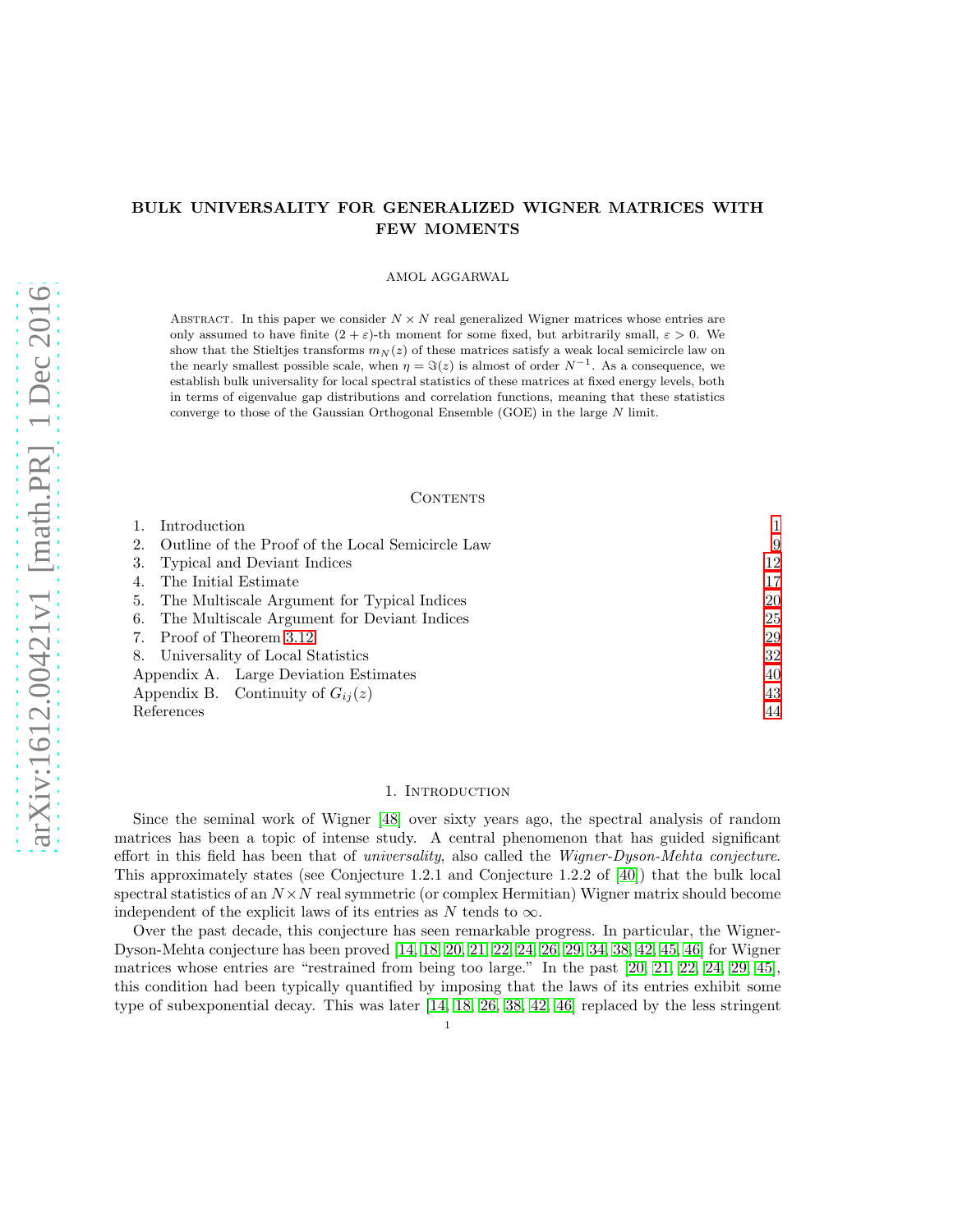constraint that the entries have finite C-th moment for some sufficiently large constant  $C > 0$ ; until now, the smallest value of C one could take had been  $4 + \varepsilon$ , for any  $\varepsilon > 0$  [\[18,](#page-43-2) [38\]](#page-44-7).

Although the known proofs of the Wigner-Dyson-Mehta conjecture appear to rely quite strongly on such growth assumptions, it is widely believed that these constraints are irrelevant. Namely, the bulk local spectral statistics of a Wigner matrix should be universal only under the assumption that its entries have finite  $(2+\varepsilon)$ -moment for some fixed, but arbitrary small,  $\varepsilon > 0$  (for our model, having finite second moment will not suffice; see Remark [1.3\)](#page-2-0).

The purpose of this paper is to prove this statement, which we do by following and extending upon parts of what is known as the "three-step strategy" for establishing bulk universality in random matrices, as set forth in the papers [\[20,](#page-43-3) [22,](#page-44-2) [23,](#page-44-11) [24,](#page-44-3) [28\]](#page-44-12). Before explaining this in more detail, we will explain the model and our results in Section [1.1.](#page-1-0) In Section [1.2](#page-3-0) we provide some context for our results. In Section [1.3](#page-5-0) we state a version of the heavy-tailed local semicircle law, which is the main new estimate needed to prove universality in the low-moment setting.

<span id="page-1-0"></span>1.1. The Model and Results. We begin this section by defining the random matrix model that we will study.

<span id="page-1-2"></span>**Definition 1.1.** For each positive integer N, let  $\mathbf{H} = \mathbf{H}_N = \{h_{ij}\} = \{h_{i,j}^{(N)}\}$  be a real symmetric  $N \times N$  random matrix whose entries are centered, mutually independent random variables, subject to the symmetry constraint  $h_{ij} = h_{ji}$ . We call the set of matrices  ${H_N}$  a family of generalized Wigner matrices if there exist constants  $0 < \varepsilon < 1$ ;  $0 < c_1 < 1 < C_1$ ; and  $C_2 > 1$  (all independent of  $N$ ) satisfying the following three assumptions.

- <span id="page-1-4"></span>**A1.** Denote  $s_{ij} = \mathbb{E}[|h_{ij}|^2]$ . Then,  $c_1 < N s_{ij} < C_1$  for all  $i, j$ .
- <span id="page-1-5"></span>**A2.** For each *i*, set  $t_i = \sum_{j=1}^{N} s_{ij} - 1$ ; then,  $|t_i| < C_1 N^{-\varepsilon}$  for each *i*.
- <span id="page-1-1"></span>**A3.** For each i, j, we have that  $\mathbb{E}[|h_{ij}\sqrt{N}|^{2+\epsilon}] < C_2$ .

We refer to each individual  $\mathbf{H} = \mathbf{H}_N$  as a generalized Wigner matrix.

When Var  $h_{ij} = N^{-1}$  for each i, j, generalized Wigner matrices become Wigner matrices, which were first analyzed in [\[48\]](#page-44-0). In that work, Wigner studied the large N limiting profile of the empirical spectral distribution of **H**, defined by  $\mu_{\mathbf{H}} = N^{-1} \sum_{j=1}^{N} \delta_{\lambda_j}$ , where  $\lambda_1, \lambda_2, \ldots, \lambda_N$  denote the eigenvalues of **H**. He showed, if one assumes that all moments of  $|h_{ij}\sqrt{N}|$  are finite, then  $\mu_{\mathbf{H}}$  converges weakly to the semicircle law

<span id="page-1-3"></span>(1.1) 
$$
\rho_{sc}(x) = (2\pi)^{-1} \mathbf{1}_{|x| < 2} \sqrt{4 - x^2},
$$

as N tends to  $\infty$ . This is an example of the convergence of global spectral statistics of the random matrix  $H$  to a deterministic limit shape.

Also of interest, and in fact the original impetus for Wigner to initiate his study on random matrices, are the *local spectral statistics* of  $H$ ; these concern the behavior of (nearly) neighboring eigenvalues of **H** close to a fixed *energy level*  $E \in \mathbb{R}$ . There are two ways in which this behavior is typically quantified.

The first is in terms of the joint distribution of the (normalized) gaps  $\{N(\lambda_i - \lambda_{i+j_r})\}_{1 \leq r \leq k}$  of the eigenvalues; here,  $j_1, j_2, \ldots, j_k$  are bounded independently of N and i can grow linearly with N. In fact, we will be interested in these statistics in the bulk, meaning that we take  $i \in [\kappa N, (1-\kappa)N]$ for some fixed  $\kappa > 0$  independent of N; this corresponds to imposing that the energy level E be inside the interval  $(-2, 2)$  and uniformly bounded away from its endpoints.

The second is in terms of the correlation functions of H, which are defined as follows.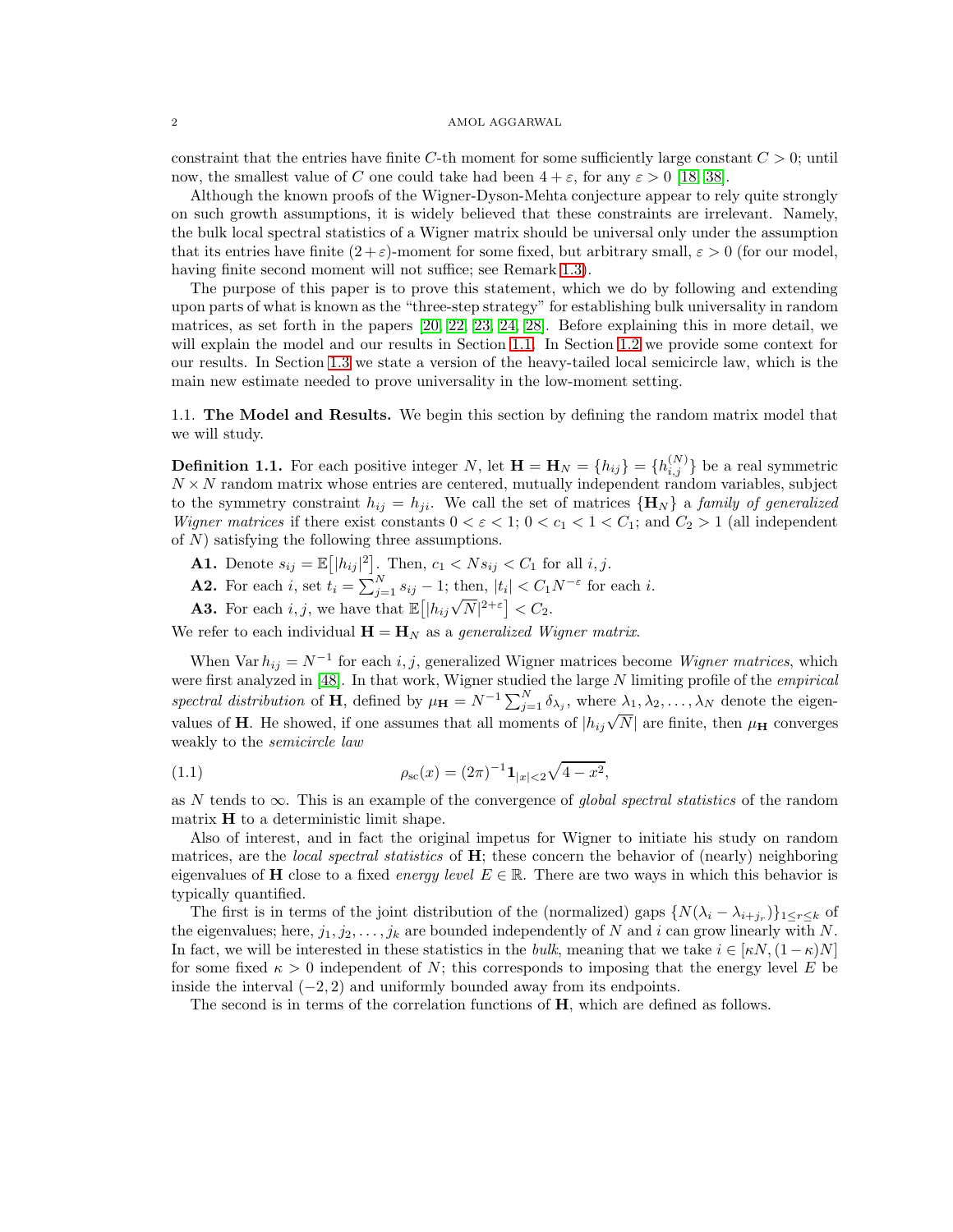**Definition 1.2.** Let N be a positive integer and **H** be an  $N \times N$  real symmetric random matrix. Denote by  $p_{\mathbf{H}}^{(N)}(\lambda_1, \lambda_2, \ldots, \lambda_N)$  the joint eigenvalue distribution of **H**.

For each integer  $k \in [1, N]$ , define the k-th correlation function of **H** by

$$
p_{\mathbf{H}}^{(k)}(x_1, x_2, \dots, x_k) = \int_{\mathbb{R}^{N-k}} p_{\mathbf{H}}^{(N)}(x_1, x_2, \dots, x_k, y_{k+1}, y_{k+2}, \dots, y_N) \prod_{j=k+1}^{N} dy_j.
$$

One form of the Wigner-Dyson-Mehta conjecture essentially states that, in the bulk of the spectrum, the local gap statistics and correlation functions of a Wigner matrix should be independent of the explicit laws of the matrix entries satisfying assumption  $\mathbf{A3}$  $\mathbf{A3}$  $\mathbf{A3}$ , in the large N limit.

<span id="page-2-0"></span>*Remark* 1.3. Observe that this universality can become false if we remove assumption  $\mathbf{A3}$  $\mathbf{A3}$  $\mathbf{A3}$ . Indeed, suppose that the  $h_{ij}$  are independent, identically distributed random variables (up to the symmetry constraint  $h_{ij} = h_{ji}$ ) with  $h_{ij} \in \{-1, 0, 1\}$ , equal to  $-1$  and 1 each with probability  $(2N)^{-1}$  and equal to 0 otherwise. Then  $\text{Var } h_{ij} = N^{-1}$ , so **H** is a Wigner matrix.

However, a given row contains no nonzero entries with probability  $(1 - N^{-1})^N \ge 1/4$ . Therefore we expect with high probability to see, for example, at least  $N/5$  rows  $\bf{H}$  whose entries are all equal to 0. Thus, with high probability,  $H$  has the eigenvalue 0 with very large multiplicity. This violates universality of both the gap statistics and correlation functions near 0; it also violates the macroscopic Wigner semicircle law around 0.

Remark 1.4. On a different note, one can choose a more restrictive family of matrix entries  $h_{ij}$ , which do not satisfy assumption  $\mathbf{A3}$  $\mathbf{A3}$  $\mathbf{A3}$ , and still expect universality to hold. For instance, let X be a random variable with variance 1 (but infinite  $(2+\varepsilon)$ -th moment for any  $\varepsilon > 0$ ), take  $\binom{N+1}{2}$  mutually independent copies  $\{X_{ij}\}_{1\leq i\leq j\leq N}$  of X, and set  $h_{ij}=h_{ji}=N^{-1/2}X_{ij}$  for each  $1\leq i,j\leq N$ . Then it is plausible that the local spectral statistics of the resulting matrix H are universal.

In fact, one could also consider matrices whose entries have infinite variance; this leads to the study of Lévy matrices  $[7, 12, 47]$  $[7, 12, 47]$  $[7, 12, 47]$ . For these matrices, the semicircle law no longer governs the limit shape of the empirical spectral density [\[7\]](#page-43-5). However, it is still predicted [\[47\]](#page-44-13) that the local statistics of these matrices should be universal at sufficiently small energy levels  $E \in \mathbb{R}$ . We will not pursue this here but refer to the papers [\[10,](#page-43-7) [11\]](#page-43-8) for partial progress in that direction.

In particular, one can consider the generalized Wigner matrices given by the Gaussian Orthogonal Ensemble (GOE). This is defined to be the  $N \times N$  real symmetric random matrix  $\mathbf{GOE}_N = \{g_{ij}\},$ where  $g_{ij}$  is a Gaussian random variable with variance  $2N^{-1}$  if  $i = j$  and  $N^{-1}$  otherwise. This particular ensemble of matrices is exactly solvable through the framework of orthogonal polynomials and Pfaffian point processes, and the local gap statistics and correlation functions can be evaluated explicitly in the large  $N$  limit; we will not state these results here, but they can be found in Chapter 6 of [\[40\]](#page-44-1) or Chapter 3.9 of [\[2\]](#page-43-9).

That said, the Wigner-Dyson-Mehta conjecture can be rephrased by stating that the gap statistics and correlation functions of an  $N \times N$  generalized Wigner matrix converge to those of  $\text{GOE}_N$ , as N tends to  $\infty$ . This can be written more precisely as follows.

<span id="page-2-1"></span>**Definition 1.5.** For each integer  $N \geq 1$ , let  $\mathbf{H} = \mathbf{H}_N$  be an  $N \times N$  real symmetric random matrix and let  $i_N$  be a positive integer. We say that the gap statistics of H are universal near the i-th *eigenvalue* if the following holds. Fix positive integers k and  $j_1, j_2, \ldots, j_k$ . For any compactly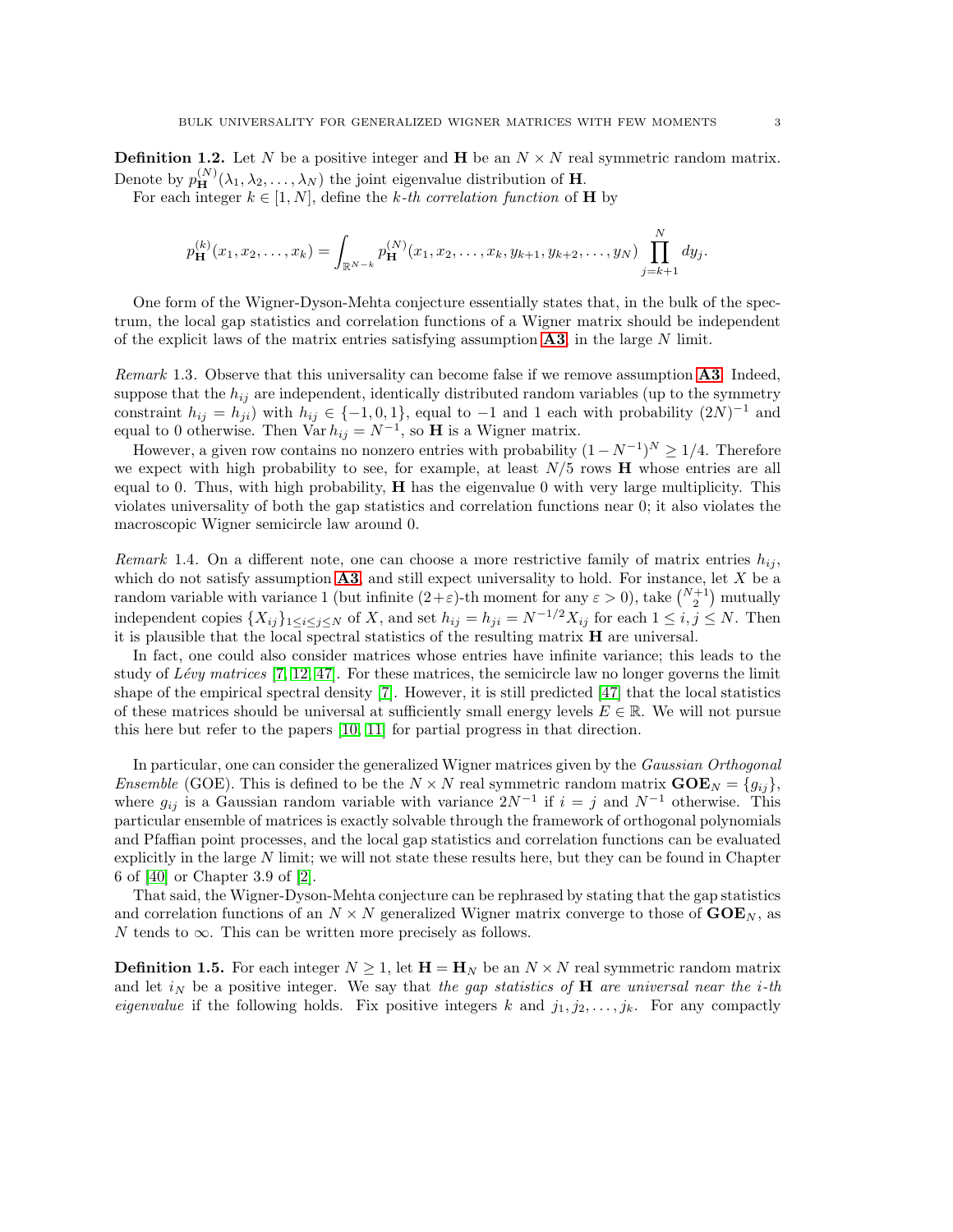supported smooth function  $F \in C_0^{\infty}(\mathbb{R}^k)$ , we have that

<span id="page-3-1"></span>(1.2) 
$$
\lim_{N \to \infty} \left| \mathbb{E}_{\mathbf{H}} \left[ F\left(N(\lambda_i - \lambda_{i+j_1}), N(\lambda_i - \lambda_{i+j_2}), \dots, N(\lambda_i - \lambda_{i+j_k})\right) \right] - \mathbb{E}_{\mathbf{GOE}_N} \left[ F\left(N(\lambda_i - \lambda_{i+j_1}), N(\lambda_i - \lambda_{i+j_2}), \dots, N(\lambda_i - \lambda_{i+j_k})\right) \right] \right| = 0.
$$

Furthermore, for a fixed real number  $E \in \mathbb{R}$ , we say that the correlation functions of **H** are universal at energy  $E$  if the following holds. For any positive integer  $k$  and any compactly supported smooth function  $F \in C_0^{\infty}(\mathbb{R}^k)$ , we have that

<span id="page-3-2"></span>(1.3)  

$$
\lim_{N \to \infty} \left| \int_{\mathbb{R}^k} F(a_1, a_2, \dots, a_k) \left( p_{\mathbf{H}}^{(k)} \left( E + \frac{a_1}{N \rho_{\rm sc}(E)}, E + \frac{a_2}{N \rho_{\rm sc}(E)}, \dots, E + \frac{a_k}{N \rho_{\rm sc}(E)} \right) \right) dE \right|
$$

$$
- p_{\mathbf{GOE}_N}^{(k)} \left( E + \frac{a_1}{N \rho_{\rm sc}(E)}, E + \frac{a_2}{N \rho_{\rm sc}(E)}, \dots, E + \frac{a_k}{N \rho_{\rm sc}(E)} \right) \left| \prod_{j=1}^k da_j \right| = 0.
$$

The purpose of this paper is to establish the following two results, which establish that both the gap statistics and correlation functions of generalized Wigner matrices are universal in the bulk.

<span id="page-3-3"></span>**Theorem 1.6.** Fix real numbers  $\varepsilon, \kappa, c_1, C_1, C_2 > 0$ . Let  $\{H = H_N\}_{N \in \mathbb{Z}_{\geq 1}}$  denote a family of generalized Wigner matrices, as in Definition [1.1](#page-1-2) (with parameters  $\varepsilon$ ,  $c_1$ ,  $C_1$ ,  $C_2$ ), and let  $i = i_N \in$  $[\kappa N,(1-\kappa)N]$  be a positive integer. Then, the gap statistics of **H** are universal near the *i*-th eigenvalue as in [\(1.2\)](#page-3-1) of Definition [1.5.](#page-2-1)

<span id="page-3-4"></span>**Theorem 1.7.** Fix real numbers  $\varepsilon$ ,  $\kappa$ ,  $c_1$ ,  $C_1$ ,  $C_2 > 0$  and a real number  $E \in [\kappa - 2, 2 - \kappa]$ . Let  $\{H =$  $\mathbf{H}_N$ } $_{N\in\mathbb{Z}_{\geq 1}}$  denote a family of generalized Wigner matrices, as in Definition [1.1](#page-1-2) (with parameters  $\varepsilon$ ,  $c_1$ ,  $C_2$ ). Then, the correlation functions of **H** are universal at energy level E as in [\(1.3\)](#page-3-2) of Definition [1.5.](#page-2-1)

Observe that Theorem [1.6](#page-3-3) and Theorem [1.7](#page-3-4) above are only stated for real symmetric matrices. However, after minor modification, our methods and results should also apply to complex Hermitian random matrices (whose local statistics will instead converge to those of the GUE as N tends to  $\infty$ ; in order to avoid complicated notation later in the paper, we will not pursue this further.

We conclude this section by mentioning that it is necessary to take the index  $i$  and the energy level  $E$  (from Theorem [1.6](#page-3-3) and Theorem [1.7,](#page-3-4) respectively) to be in the bulk of the spectrum. Indeed, it is possible for the *edge* local spectral statistics of Wigner matrices satisfying assumption **[A3](#page-1-1)** to be non-universal [\[3\]](#page-43-10). In fact, in [\[39\]](#page-44-14) Lee and Yin showed that edge universality of Wigner matrices holds if and only if the  $h_{ij}\sqrt{N}$  have finite weak fourth moment.

<span id="page-3-0"></span>1.2. Context. In this section we provide some context for Theorem [1.6](#page-3-3) and Theorem [1.7](#page-3-4) by explaining their relationship with some previous results in the field.

Although the local spectral statistics of the GUE (Gaussian Unitary Ensemble) and GOE were found explicitly by Mehta-Gaudin [\[41\]](#page-44-15) and Mehta [\[40\]](#page-44-1) in the early 1960s, the question of universality for Wigner matrices had seen few results until the work of Johansson [\[36\]](#page-44-16) in 2001. In that paper Johansson considered Hermitian Gaussian divisible matrices, that is, matrices of the form  $H +$  $tGUE_N$ , where H is an  $N \times N$  Hermitian Wigner matrix,  $GUE_N$  is an  $N \times N$  independent GUE matrix, and  $t$  is a constant of order 1. Through asymptotic analysis of the Brézin-Hikami identity, Johansson showed [\[36\]](#page-44-16) that the correlation functions of these matrices are universal.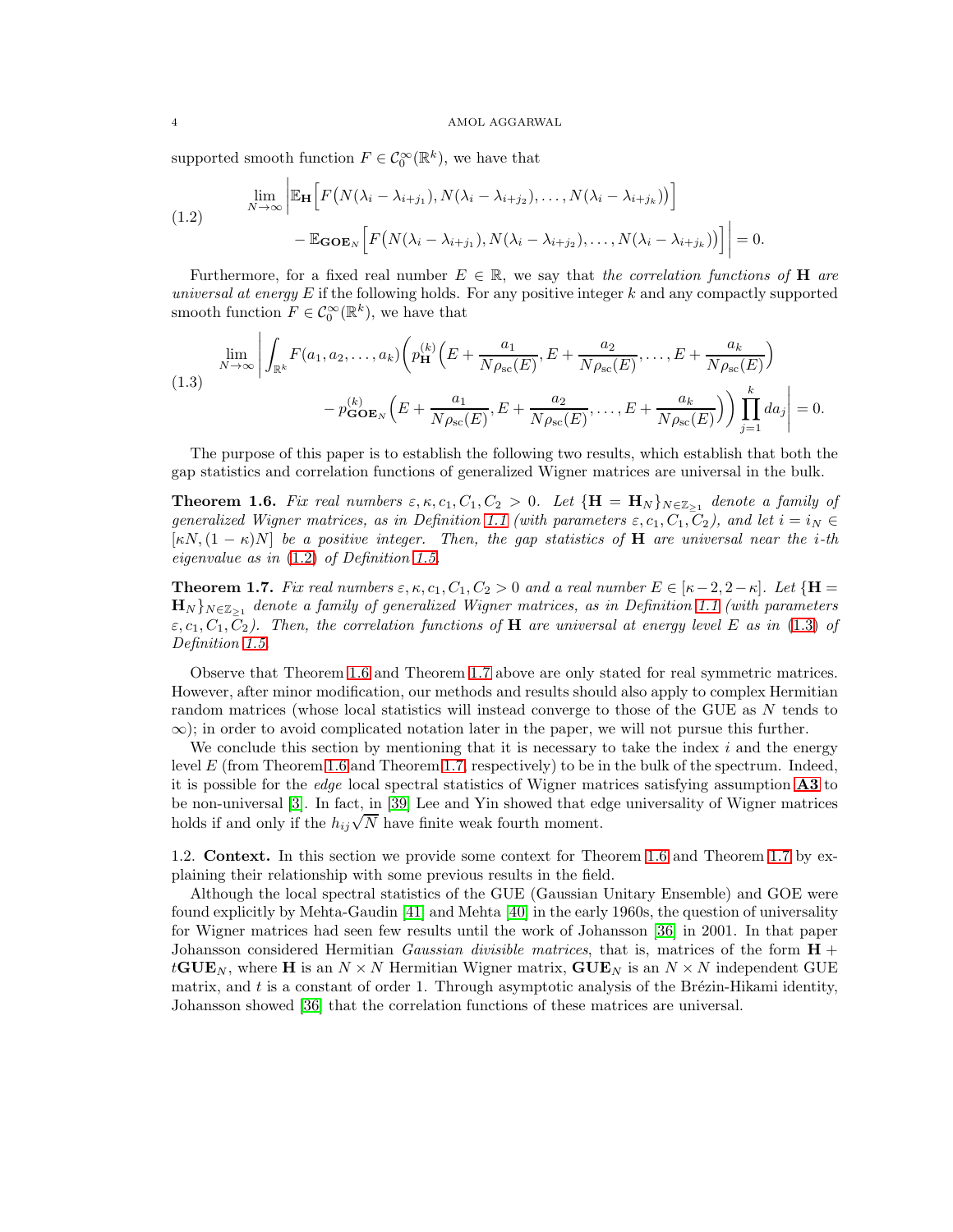There were two limitations to this method. The first is that the Brézin-Hikami identity is only valid for complex Hermitian matrices and thus gave no results for real symmetric matrices. The second is that the Gaussian perturbation  $tGUE_N$  happens to not be so immediately removed.

Now these issues have been overcome through what is known as the *three-step strategy* for establishing bulk universality in random matrices, developed in the papers [\[20,](#page-43-3) [22,](#page-44-2) [23,](#page-44-11) [24,](#page-44-3) [28,](#page-44-12) [45\]](#page-44-9), almost 10 years after Johansson's work [\[36\]](#page-44-16). Since this is the route we will eventually follow, we briefly outline it below; for a detailed review of the method, we refer to the survey [\[16\]](#page-43-11) or the more comprehensive book [\[28\]](#page-44-12).

- <span id="page-4-0"></span>(1) The first step is to establish a *local semicircle law* for the generalized Wigner matrix  $H$ , meaning that the spectral density of  $H$  asymptotically follows that of the semicircle law  $(1.1)$  on scales nearly of order  $N^{-1}$ .
- <span id="page-4-1"></span>(2) The second step is to consider a perturbation  $H + tGOE<sub>N</sub>$  of the original random matrix **H**, where t is small (optimally nearly of order  $N^{-1}$ ). Using the local semicircle law from step [1,](#page-4-0) one shows that the local statistics of the perturbed matrix are universal.
- (3) The third step is to compare the local statistics of the original matrix  $\bf{H}$  and the perturbed matrix  $H + tGOE<sub>N</sub>$ , and show that they are asymptotically the same if t is small.

The first proofs of the local semicircle law appeared in the papers [\[23,](#page-44-11) [27\]](#page-44-17), although it has seen several improvements [\[17,](#page-43-12) [19,](#page-43-13) [29,](#page-44-5) [30,](#page-44-18) [31,](#page-44-19) [39\]](#page-44-14) since then.

The first proof of the second step appeared in [\[20\]](#page-43-3) for complex Hermitian Wigner matrices, this time by combining the Brézin-Hikami identity with the local semiciricle law. Later, however, through a very different and more analytic method, the second step was extended to real symmetric Wigner matrices [\[16,](#page-43-11) [24\]](#page-44-3), under a slightly weaker topology than stated in [\(1.3\)](#page-3-2). The originally stringent rigidity conditions under which this universality could be proven were later weakened [\[25,](#page-44-20) [37\]](#page-44-21). More recently [\[14,](#page-43-1) [38\]](#page-44-7), the topology under which this universality held was strengthened to what was stated in [\(1.3\)](#page-3-2) above.

When the laws of the entries of the matrix  $H$  are not smooth, the third step was originally performed by Tao-Vu [\[44,](#page-44-22) [45\]](#page-44-9), in which works they developed the Four Moment Theorem, which essentially states that if  $H$  and  $H$  are complex Hermitian (or real symmetric) matrices with mutually independent entries whose first four moments are finite and coincide, then the local spectral statistics of  $H$  and  $H$  converge in the large N limit. This result had in the past been used to establish universality for a wide class of models [\[18,](#page-43-2) [39,](#page-44-14) [42,](#page-44-8) [45,](#page-44-9) [46\]](#page-44-10). However, it was later [\[14,](#page-43-1) [33,](#page-44-23) [34\]](#page-44-6) realized that this method could be significantly simplified through an application of Itô's Lemma, if the value of t from step [2](#page-4-1) is sufficiently small.

This three-step strategy is remarkably general; it has been applied to establish universality for local statistics of Wigner matrices in many different contexts [\[14,](#page-43-1) [18,](#page-43-2) [20,](#page-43-3) [21,](#page-43-4) [22,](#page-44-2) [24,](#page-44-3) [26,](#page-44-4) [29,](#page-44-5) [34,](#page-44-6) [38,](#page-44-7) [42,](#page-44-8) [45,](#page-44-9) [46\]](#page-44-10). In fact, it has also been recently used to establish bulk universality of random matrices whose entries exhibit various forms of correlation [\[1,](#page-43-14) [5,](#page-43-15) [6,](#page-43-16) [15\]](#page-43-17).

However, until now, all known proofs of these universality results required a growth hypothesis on the entries of the matrix **H** that is stronger than assumption **[A3](#page-1-1)**. Originally  $[20, 21, 22, 24, 29, 45]$  $[20, 21, 22, 24, 29, 45]$  $[20, 21, 22, 24, 29, 45]$  $[20, 21, 22, 24, 29, 45]$  $[20, 21, 22, 24, 29, 45]$  $[20, 21, 22, 24, 29, 45]$ , this took the form of a subexponential decay condition on the entries  $h_{ij}$  of  $H$ , which stipulated that  $\mathbb{P}[|h_{ij}\sqrt{N}] > r] < C \exp(-cr^c)$  for all  $i, j$  and some constants  $c, C > 0$ .

The reason for this comes from the proof the local semicircle law, which is needed to proceed with the second and third steps of the three-step strategy. Specifically, the proof of the local semicircle law requires large deviation estimates that are obtained by taking very large moments of (functionals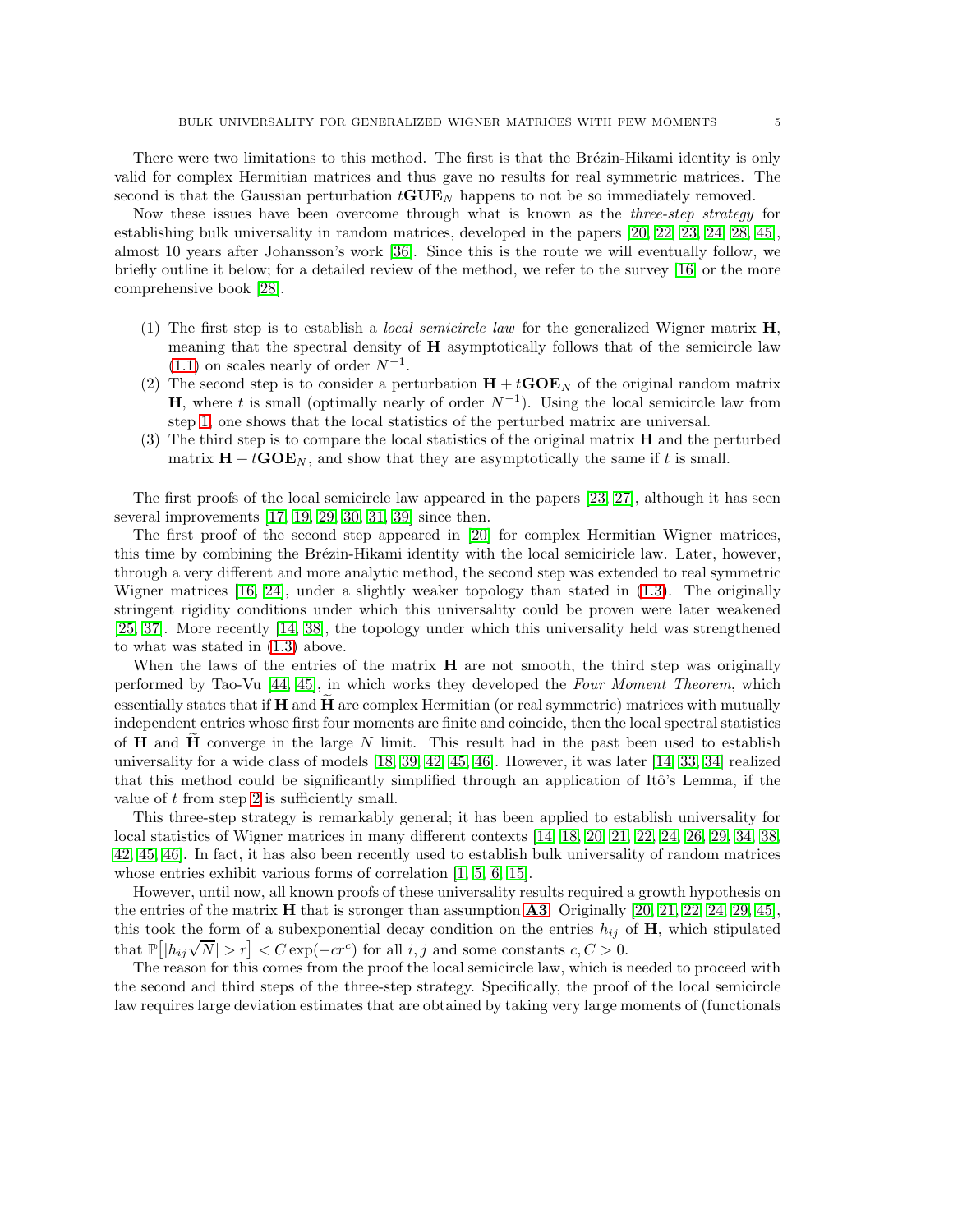of) the entries of **H**. If higher moments of  $h_{ij}\sqrt{N}$  are infinite, it is no longer immediately apparent that these large deviation estimates remain valid.

There have been several attempts to weaken this decay condition, typically through different truncation arguments. For instance, in [\[42\]](#page-44-8), Tao-Vu establish universality for Wigner matrices (and also covariance matrices) under the assumption that  $h_{ij}\sqrt{N}$  has finite C-th moment for sufficiently large C; they took  $C = 10<sup>4</sup>$  and made no attempt to optimize, but it seems unlikely that their method could take C close to 4.

Later, in [\[35\]](#page-44-24), Johansson used a more refined analysis of the Brézin-Hikami identity to establish bulk universality of complex Hermitian Gaussian divisible matrices **H** whose entries  $|h_{ij}\sqrt{N}$  have only two moments. Again, this only applied to complex Hermitian random matrices and therefore did not yield results on real symmetric Wigner matrices. Furthermore, removing the Gaussian component remained troublesome, particularly since the Four Moment Theorem of Tao and Vu compensate communication conditions, particularly since the root intentional could no longer be applied (the  $|h_{ij}\sqrt{N}|$  do not have four moments).

Moreover, in [\[18\]](#page-43-2), Erdős-Knowles-Yau-Yin implemented a new truncation procedure, based on the local semicircle law for sparse graphs [\[17\]](#page-43-12), to prove bulk universality for **H** when the  $h_{ij}\sqrt{N}$ have  $C = 4 + \varepsilon$  moments. Before this work,  $4 + \varepsilon$  had been the lowest value of C one could take.

Again, the main part in the three-step strategy that requires the moment condition is the proof of the local semicircle law. Partly for that reason, there have been several works [\[30,](#page-44-18) [31,](#page-44-19) [43\]](#page-44-25) analyzing the extent to which the local semicircle law remains valid under perturbed moment conditions. For example, the recent work of Götze-Naumov-Tikhomirov [\[30\]](#page-44-18) and Götze-Naumov-Timushev-Tikhomirov [\[31\]](#page-44-19) establishes a strong local semicircle law for Wigner matrices whose entries  $h_{ij}\sqrt{N}$ again have at least  $C = 4 + \varepsilon$  moments; as before, this had until now been the smallest value of C one could take in order to prove a local semicircle law.

Hence, each of the methods mentioned above appears to exhibit a block preventing verification of bulk universality for (generalized) Wigner matrices whose entries have less than four moments. One possible reason for this is that the qualitative behavior of a matrix **H** with infinite  $(4 - \varepsilon)$ -th moment is different from that of a matrix **H** with finite  $(4 + \varepsilon)$ -moment. In particular, the entries of  $\hat{H}$  are expected to decay with N; one can show that, with high probability, the largest entries of **H** are at most of order  $N^{-\epsilon/4}$ . Until now, this decay of the entries seemed to be what was needed in the proof of a local semicircle law (see, for example, Theorem 3.1 of [\[39\]](#page-44-14)). However, it is possible (and in some cases expected) that several entries of the more heavy-tailed matrix H will grow with N. This poses issues in all known proofs [\[17,](#page-43-12) [19,](#page-43-13) [23,](#page-44-11) [27,](#page-44-17) [30,](#page-44-18) [31,](#page-44-19) [39\]](#page-44-14) of local semicircle laws.

Our purpose here is to overcome these issues and establish bulk universality for generalized Wigner matrices only subject to the (essentially weakest possible) assumption **[A3](#page-1-1)**. The main novelty of this paper that allows us to do this is the proof of a local semicircle law for Wigner matrices whose entries have less than four (and in fact only  $2 + \varepsilon$ ) moments.

<span id="page-5-0"></span>1.3. The Local Semicircle Law. The local semicircle law for random matrices can be stated in several different ways. The formulation of interest to us is in terms of the *Stieltjes transform* of empirical spectral distribution  $\mu_{\mathbf{H}}$ ; this is defined by the function

<span id="page-5-1"></span>(1.4) 
$$
m_N = m_N(z) = m_{N;\mathbf{H}}(z) = \frac{1}{N} \sum_{j=1}^{N} \frac{1}{\lambda_j - z} = \frac{1}{N} \text{Tr} (\mathbf{H} - z)^{-1},
$$

for any  $z \in \mathbb{H}$ , where  $\mathbb{H} = \{z \in \mathbb{C} : \Im z > 0\}$  denotes the upper half plane.

In view of the fact that  $\mu_{\mathbf{H}}$  converges weakly to the semicircle law  $\rho_{\rm sc}$  [\(1.1\)](#page-1-3) as N tends to  $\infty$ , one expects  $m_N(z)$  to converge to  $m_{\rm sc} = m_{\rm sc}(z) = \int_{\mathbb{R}} \rho_{\rm sc}(x) dx/(x-z)$ . It can be quickly verified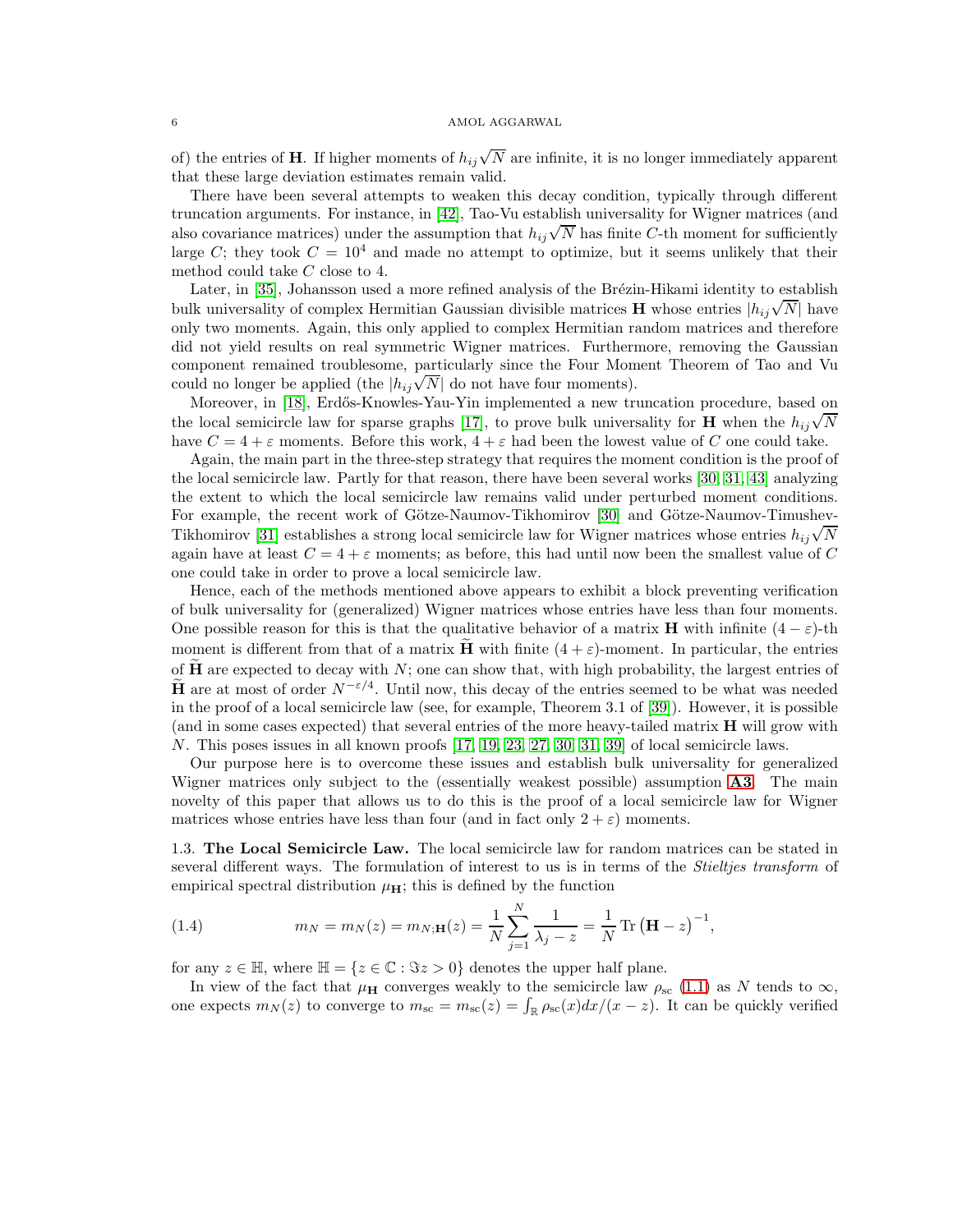that  $m_{\rm sc}(z)$  is the unique solution m with positive imaginary part to the quadratic equation

<span id="page-6-2"></span>(1.5) 
$$
m^2 + zm + 1 = 0.
$$

Denoting  $E = \Re z$  and  $\eta = \Im z$  (so that  $z = E + i\eta$ ), observe that  $\lim_{\eta \to 0} \Im m_N(z)$  converges weakly to the distribution  $(\pi N)^{-1} \sum_{j=1}^{N} \delta_{\lambda_j=E}$ , which provides information about the spectral behavior of **H** near the energy level  $E$ . This suggests that, in order to understand the local spectral properties of **H** near  $\eta$ , one might try to understand the behavior of  $m_N(z)$  when  $\eta$  is very small.

A local semicircle law for **H** is an estimate on  $|m_N(z) - m_{\rm sc}(z)|$  when  $\eta$  is nearly of order  $N^{-1}$ . Establishing local semicircle laws is also often a task of independent interest [\[4,](#page-43-18) [5,](#page-43-15) [17,](#page-43-12) [19,](#page-43-13) [27,](#page-44-17) [30,](#page-44-18) [31,](#page-44-19) [32,](#page-44-26) [43\]](#page-44-25), since it quantifies the convergence of the spectral distribution of the random matrix H to the semicircle law on very small sub-intervals (approximately of size  $N^{-1}$ ) of  $[-2, 2]$ . It also has other consequences, such as complete eigenvector delocalization (to be discussed below).

The following theorem provides such an estimate for generalized Wigner matrices. In what follows, we define the domain

<span id="page-6-3"></span>(1.6) 
$$
\mathcal{D}_{\kappa;N;r} = \{z = E + \mathbf{i}\eta \in \mathbb{H} : E \in [\kappa - 2, 2 - \kappa], \eta \in [r,5]\},\
$$

for any integer  $N > 0$  and real numbers  $\kappa$ ,  $r = r_N > 0$ . Further define  $\mathcal{D}_{\kappa;N} = \mathcal{D}_{\kappa;N;\varphi}$ , where  $\varphi = \varphi_N = (\log N)^{8 \log \log N} N^{-1}.$ 

<span id="page-6-0"></span>**Theorem 1.8.** Fix  $\kappa > 0$ , let  $N > 0$  be a positive integer, and let  $\mathbf{H} = \mathbf{H}_N$  be an  $N \times N$  generalized Wigner matrix as in Definition [1.1.](#page-1-2) Then, there exist constants  $C, c, \xi > 0$  (that only depend on  $\varepsilon, c_1, C_1, C_2, \kappa$ ) such that

<span id="page-6-1"></span>
$$
(1.7) \qquad \mathbb{P}\Bigg[\bigcup_{z\in\mathcal{D}_{\kappa;N}}\bigg\{\big|m_N(z)-m\big|>C(\log N)^{\xi}\Big(\frac{1}{\sqrt{N\eta}}+N^{-c\varepsilon}\Big)\bigg\}\Bigg]
$$

Remark 1.9. Theorem [1.8](#page-6-0) is known as a *weak local semicircle law*, since the error term in [\(1.7\)](#page-6-1) is not optimal in terms of  $N\eta$ . A strong local semicircle law [\[19\]](#page-43-13) would correspond to the estimate [\(1.7\)](#page-6-1), with the term  $(N\eta)^{-1/2}$  replaced by the smaller error  $(N\eta)^{-1}$ . It is possible to establish this strong version of Theorem [1.8](#page-6-0) by suitably combining our method with Theorem 5.6 of [\[17\]](#page-43-12). However, this will not be necessary for us, so we do not pursue it.

Remark 1.10. Observe the term  $N^{-c\varepsilon}$  appearing as an error in [\(1.7\)](#page-6-1); it is also present in the local semicircle law for sparse Erdős-Renyi graphs and sparse regular random graphs (see Theorem 2.8 of [\[17\]](#page-43-12) and Theorem 1.1 of [\[5\]](#page-43-15), respectively). Although this additional term has little impact when  $\eta = \Im z$  is small (nearly of order  $N^{-1}$ ), it indicates a possible obstruction of convergence from  $m_N(z)$  to  $m_{\rm sc}$  when  $\eta = \Im z$  is large (nearly of order 1).

In particular, it suggests that  $m_N(z)$  might converge to  $m_{sc}$  at rate  $N^{-c\varepsilon}$ , instead of at the fastest possible rate  $N^{-1}$ , which was established by Götze-Tikhomirov [\[32\]](#page-44-26) in the case when the fourth moments of  $h_{ij}\sqrt{N}$  are bounded. In view of the results of [\[8\]](#page-43-19), we do not believe that [\(1.7\)](#page-6-1) is optimal for small  $\varepsilon$ , when the  $h_{ij}\sqrt{N}$  only have  $(2+\varepsilon)$  moments. Instead, we find it plausible that the error term  $N^{-c\varepsilon}$  in [\(1.7\)](#page-6-1) should replaced by  $N^{-1/2-c\varepsilon}$ . However, the weaker estimate (1.7) will suffice to establish bulk universality, so we do not pursue these improvements any further.

To the best of our knowledge, all known proofs of local semicircle laws rely on a detailed understanding of the *resolvent* of **H**, defined to be the  $N \times N$  matrix  $\mathbf{G} = \mathbf{G}(z) = \mathbf{G}(z, \mathbf{H}) = (\mathbf{H} - z)^{-1} =$  ${G_{ij}(z)} = {G_{ij}}$ . Indeed, since  $m_N = N^{-1} \text{Tr } G$ , it suffices to estimate the diagonal entries of G. In most known cases (with the exception of the very recent work [\[4\]](#page-43-18) on regular random graphs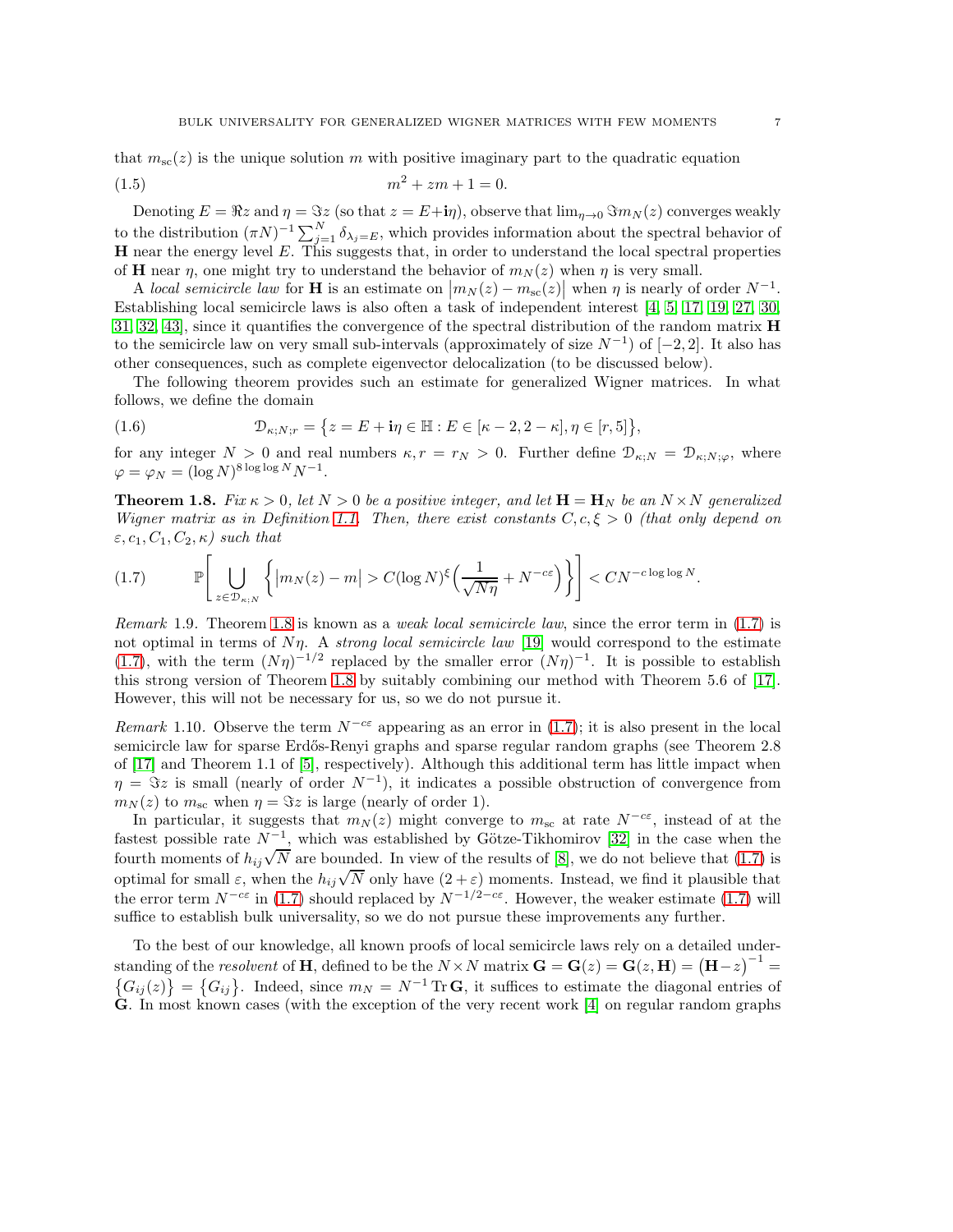of finite degree), it happens that all entries  $G_{ij}$  of the resolvent will be close to  $\mathbf{1}_{i=j}m_{sc}$  with very high probability.

In the low-moment setting, this will not quite be the case. Similar to in [\[4\]](#page-43-18), the following will instead hold. For "most" pairs  $i, j \in [1, N]$ , we will have that  $G_{ij}$  is close to  $\mathbf{1}_{i=j} m_{sc}$ ; however, there will be a small fraction of index pairs  $(i, j)$  for which this will not be true. Still, it will hold that these few entries remain uniformly bounded with very high probability as  $N$  tends to  $\infty$ .

The result is more specifically stated as follows.

<span id="page-7-0"></span>**Theorem 1.11.** Under the same assumptions as in Theorem [1.8,](#page-6-0) there exist constants  $C, c, \xi > 0$ (that only depend on  $\varepsilon$ ,  $c_1$ ,  $C_1$ ,  $C_2$ ,  $\kappa$ ) such that the following two estimates hold.

First, we have that

<span id="page-7-3"></span>(1.8) 
$$
\mathbb{P}\left[\max_{1\leq i,j\leq N}\sup_{z\in\mathcal{D}_{\kappa;N}}|G_{ij}(z)|>C\right]
$$

Second, if we set  $s = s_N = \lfloor C N^{1-c\varepsilon} \rfloor$ , then

<span id="page-7-2"></span>(1.9) 
$$
\mathbb{P}\bigg[\bigcup_{\substack{I \subseteq [1,N]\\|I| \ge s}} \bigg\{ \min_{i \in I} \max_{1 \le j \le N} \sup_{z \in \mathcal{D}_{\kappa;N}} |G_{ij}(z) - \mathbf{1}_{i=j} m_{\mathrm{sc}}(z)| > C(\log N)^{\xi} \Big(\frac{1}{\sqrt{N\eta}} + N^{-c\varepsilon}\Big) \bigg\} \bigg]
$$
  

$$
< CN^{-c \log \log N}.
$$

Observe that Theorem [1.8](#page-6-0) is a direct consequence of Theorem [1.11](#page-7-0) and the estimate

<span id="page-7-1"></span>
$$
(1.10) \t |m_N - m_{\rm sc}| = |N^{-1} \operatorname{Tr} \mathbf{G} - m_{\rm sc}| \le N^{-1} \sum_{i \in I} |G_{ii} - m_{\rm sc}| + N^{-1} \sum_{i \in [1, N] \setminus I} |G_{ii} - m_{\rm sc}|,
$$

which holds for any subset  $I \subseteq [1, N]$ . In particular, we apply [\(1.10\)](#page-7-1) with I equal to the set of indices i such that  $G_{ij}$  is not close to  $\mathbf{1}_{i=j}m_{sc}$  for some j (in the sense of [\(1.9\)](#page-7-2)), which has cardinality at most  $s_N$  with high probability due to [\(1.9\)](#page-7-2). We then use [\(1.8\)](#page-7-3) to estimate the first sum on the right side of [\(1.10\)](#page-7-1) and [\(1.9\)](#page-7-2) to estimate the second sum; this yields Theorem [1.8](#page-6-0) assuming Theorem [1.11.](#page-7-0) Thus, it suffices to establish the latter theorem.

Another consequence of Theorem [1.11](#page-7-0) is the *complete delocalization of eigenvectors* of  $\bf{H}$  corresponding to eigenvalues in the bulk; this is stated precisely by the following corollary. We mention that, in the low-moment case given by assumption  $\mathbf{A3}$  $\mathbf{A3}$  $\mathbf{A3}$ , this delocalization does not always hold for eigenvectors whose eigenvalues are at the edge of the spectrum of  $H$  [\[3,](#page-43-10) [39\]](#page-44-14).

<span id="page-7-4"></span>**Corollary 1.12.** Under the same assumptions as in Theorem [1.8,](#page-6-0) there exist constants  $C, c, \xi > 0$ 0 (that only depend on  $\varepsilon$ ,  $c_1$ ,  $C_1$ ,  $C_2$ ,  $\kappa$ ) such that the following holds. The probability that there exists an eigenvalue  $\lambda \in [\kappa - 2, 2 - \kappa]$  of H with eigenvector **v** such that  $||\mathbf{v}||_2 = 1$  and  $||\mathbf{v}||_{\infty} >$  $C(\log N)^{\xi}N^{-1/2}$  is less than  $CN^{-c \log \log N}$ .

Given Theorem [1.11,](#page-7-0) the proof of Corollary [1.12](#page-7-4) is very similar to that of Theorem 2.21 of [\[16\]](#page-43-11) and is therefore omitted.

Thus, in order to establish the local semicircle law Theorem [1.8](#page-6-0) and complete eigenvector delocalization Corollary [1.12,](#page-7-4) it remains to establish Theorem [1.11.](#page-7-0) We will outline the proof of this result in Section [2,](#page-8-0) explaining why previous proofs of semicircles no longer seem to directly apply and also indicating some of the new elements needed to show Theorem [1.11.](#page-7-0) In Sections [3,](#page-11-0) [4,](#page-16-0) [5,](#page-19-0) [6,](#page-24-0) and [7,](#page-28-0) we implement this outline in detail. In Section [8,](#page-31-0) we proceed with the remaining two parts of the three-step strategy and establish the bulk universality results Theorem [1.6](#page-3-3) and Theorem [1.7;](#page-3-4)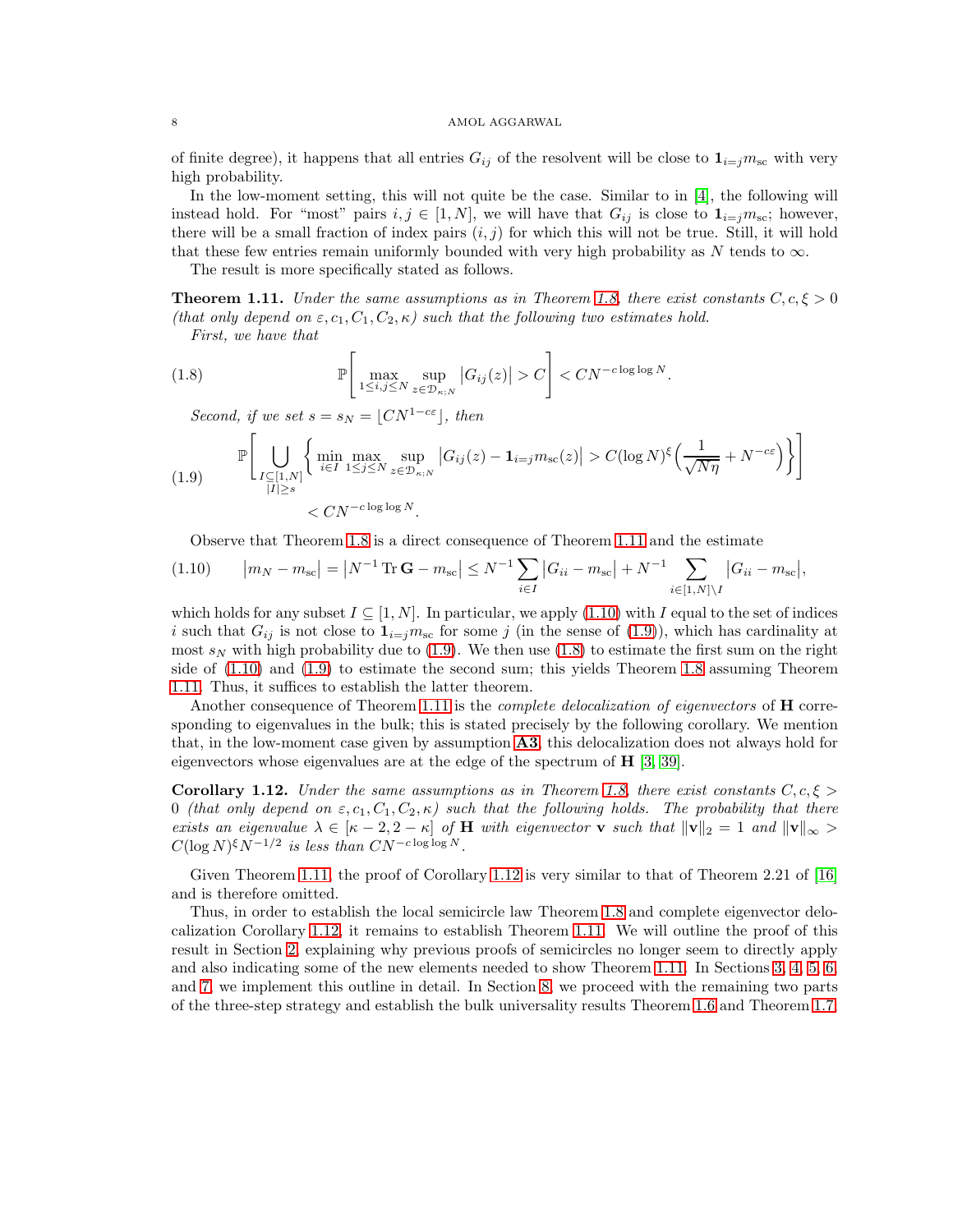given Theorem [1.8,](#page-6-0) this will mainly involve recalling what was done in the recent works [\[38,](#page-44-7) [34\]](#page-44-6) that individually address these second and third steps, respectively.

Acknowledgements. The author heartily thanks Horng-Tzer Yau for proposing this question, for several valuable discussions, and for looking through an early version of this paper. The author is also very grateful to Jiaoyang Huang and Benjamin Landon for many fruitful conversations and helpful explanations. This work was funded by the NSF Graduate Research Fellowship under grant number DGE1144152 and partially by the Eric Cooper and Naomi Siegel Graduate Student Fellowship I.

# 2. Outline of the Proof of the Local Semicircle Law

<span id="page-8-0"></span>In this section we outline a proof of Theorem [1.11](#page-7-0) and explain in what ways it differs from known proofs of the local semicircle law for Wigner matrices with less singular entries. We begin in Section [2.1](#page-8-1) with some matrix identities used for the analysis in both the original and heavy-tailed setting. In Section [2.2](#page-10-0) we recall the idea of the proof when the  $h_{ij}\sqrt{N}$  have all moments and explain the issues that arise when this restriction is no longer assumed. Then, in Section [2.3](#page-11-1) we outline how to resolve these issues. Throughout this section, we adopt the notation of Theorem [1.11.](#page-7-0)

<span id="page-8-1"></span>2.1. Estimating the Diagonal Resolvent Entries. We begin by collecting several matrix identities that will be useful for us. In what follows, for any  $N \times N$  matrix  $\mathbf{M} = \{M_{ij}\}\$ and subset  $S \subset [1, N]$ , let  $\mathbf{M}^{(S)} = \{M_{ij}^{(S)}\}$  denote the  $(N - |S|) \times (N - |S|)$  matrix formed from removing the j-th row and column from M, for each  $j \in S$ . If  $S = \{i\}$  consists of one element, we abbreviate  ${\bf M}^{(\{i\})} = {\bf M}^{(i)}.$ 

**Lemma 2.1.** Let H be an  $N \times N$  (deterministic or random) matrix,  $z \in \mathbb{H}$ , and  $\eta = \Im z$ . Denote  $G = (H - z)^{-1}.$ 

1. Schur complement identity: Suppose that A, B, C, and D are generic  $k \times k$ ,  $k \times m$ ,  $m \times k$ , and  $m \times m$  matrices, respectively. Then,

<span id="page-8-2"></span>(2.1) 
$$
\begin{bmatrix} A & B \\ C & D \end{bmatrix}^{-1} = \begin{bmatrix} (A - BD^{-1}C)^{-1} & (BD^{-1}C - A)^{-1}BD^{-1} \\ D^{-1}C(BD^{-1}C - A)^{-1} & D^{-1} + D^{-1}C(A - BD^{-1}C)BD^{-1} \end{bmatrix}.
$$

In particular, for any  $i \in [1, N]$  we have that

<span id="page-8-3"></span>(2.2) 
$$
\frac{1}{G_{ii}} = h_{ii} - z - \sum_{\substack{1 \le j,k \le N \\ j,k \ne i}} h_{ij} G_{jk}^{(i)} h_{ki},
$$

2. Resolvent identity: If  $A$  and  $B$  are square matrices of the same dimension, then

<span id="page-8-4"></span>(2.3) 
$$
A^{-1} - B^{-1} = A^{-1} (B - A) B^{-1}.
$$

In particular, for any distinct  $i, j \in [1, N]$ , we have that

<span id="page-8-5"></span>(2.4) 
$$
G_{ij} = -G_{ii} \sum_{\substack{k \in [1,N] \\ k \neq i}} h_{ik} G_{kj}^{(i)} = -G_{jj} \sum_{\substack{k \in [1,N] \\ k \neq j}} h_{kj} G_{ik}^{(j)}.
$$

Thus, for all  $i, j, k \in [1, N]$  such that  $i \notin \{j, k\}$ , we have that

<span id="page-8-6"></span>(2.5) 
$$
G_{kj} = G_{kj}^{(i)} + \frac{G_{ki}G_{ij}}{G_{ii}}.
$$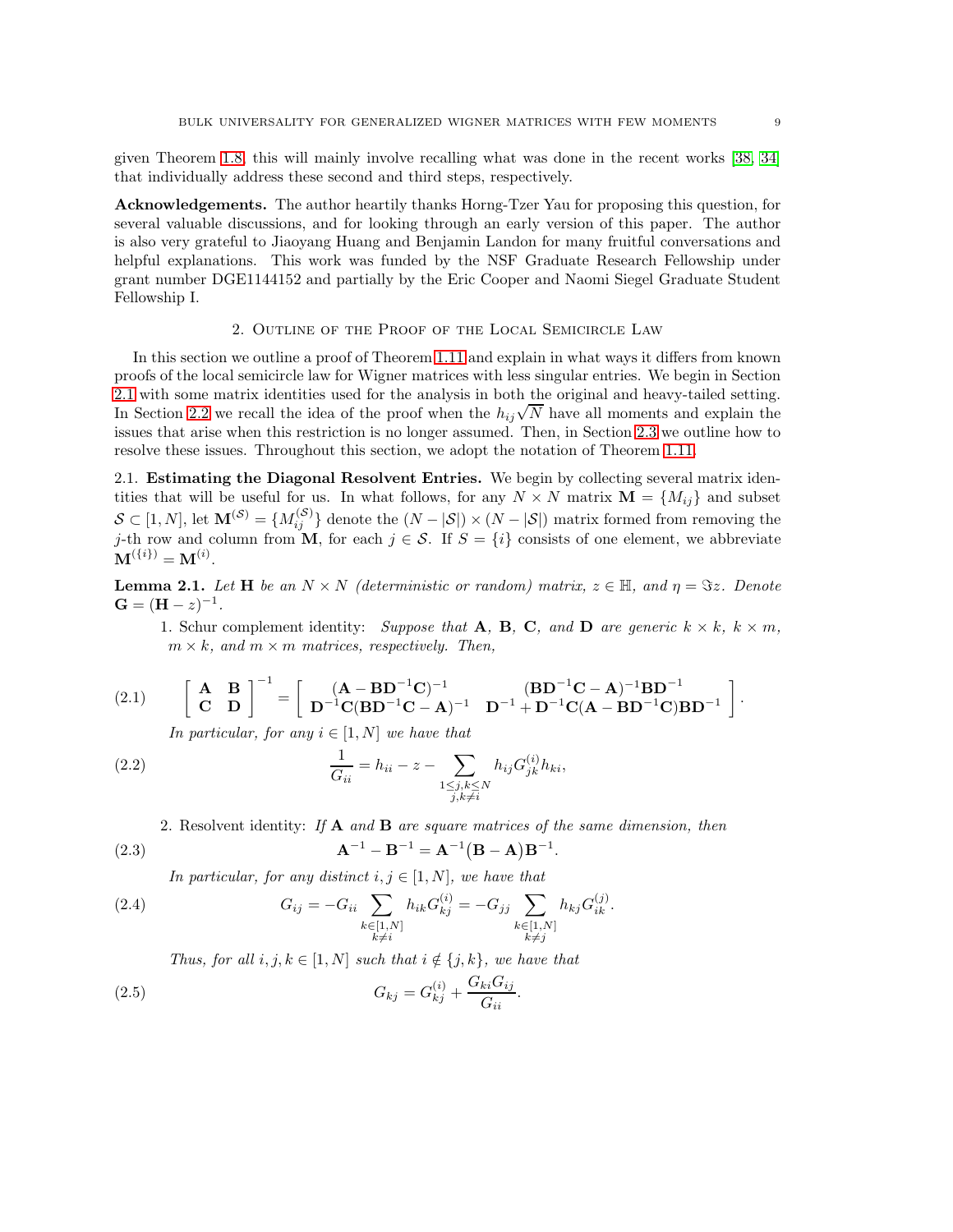3. Deterministic estimates: For any  $i, j \in [1, N]$ , we have that

<span id="page-9-0"></span>
$$
|G_{ij}| < \eta^{-1}.
$$

4. Ward identity: Let  $S \subset [1, N]$ . For any  $j \in [1, N] \setminus S$ , we have that

<span id="page-9-1"></span>(2.7) 
$$
\sum_{j \in [1, N] \setminus S} |G_{jk}^{(S)}|^2 = \frac{\Im G_{jj}^{(S)}}{\eta}.
$$

Each of the statements above can be found in the book [\[28\]](#page-44-12). Specifically, [\(2.1\)](#page-8-2) can be found as  $(7.2)$  and  $(7.3)$  there;  $(2.2)$  as  $(7.7)$ ;  $(2.3)$  as  $(8.4)$ ;  $(2.4)$  as  $(8.2)$ ;  $(2.5)$  as  $(8.1)$ ;  $(2.6)$  as  $(8.34)$ ; and  $(2.7)$  as  $(8.3)$ .

The proof of the local semicircle law is based on the identity [\(2.2\)](#page-8-3); let us explain why it is useful. To that end, observe that sum on the left side of [\(2.2\)](#page-8-3) can be rewritten as

<span id="page-9-2"></span>(2.8) 
$$
\sum_{\substack{1 \leq j,k \leq N \\ i \notin \{j,k\}}} h_{ij} G_{jk}^{(i)} h_{ki} = F_i + E_i + D_i + M_i + m_{sc} + m_{sc} t_i
$$

where

<span id="page-9-5"></span>(2.9) 
$$
F_{i} = \sum_{\substack{1 \leq j \neq k \leq N \\ j,k \neq i}} h_{ij} G_{jk}^{(i)} h_{ki}; \qquad E_{i} = \sum_{\substack{1 \leq j \leq N \\ j \neq i}} (|h_{ij}|^{2} - s_{ij}) G_{jj}^{(i)};
$$

$$
D_{i} = \sum_{\substack{1 \leq j \leq N \\ j \neq i}} s_{ij} (G_{jj}^{(i)} - G_{jj}); \qquad M_{i} = \sum_{\substack{1 \leq j \leq N \\ j \neq i}} s_{ij} (G_{jj} - m_{sc}),
$$

where we recalled from assumption **[A1](#page-1-4)** that  $s_{ij} = \text{Var } h_{ij}$  and from assumption **[A2](#page-1-5)** that  $t_i =$  $\sum_{j=1}^{N} s_{ij} - 1$ . Thus, if we denote

<span id="page-9-6"></span>
$$
(2.10) \t\t v_j = G_{jj} - m_{\rm sc},
$$

for each  $j \in [1, N]$  and insert [\(2.8\)](#page-9-2) into [\(2.2\)](#page-8-3), we deduce that

$$
\frac{1}{v_i + m_{\rm sc}} + z + m_{\rm sc} = h_{ii} - F_i - E_i - D_i - M_i - m_{\rm sc}t_i.
$$

Applying [\(1.5\)](#page-6-2), it follows that

<span id="page-9-3"></span>(2.11) 
$$
\frac{v_i}{1 + m_{\rm sc}^{-1} v_i} - m_{\rm sc}^2 \sum_{j=1}^N s_{ij} v_i = m_{\rm sc}^2 (F_i + E_i + D_i - h_{ii} + m_{\rm sc} t_i).
$$

Now, recall from assumption **[A2](#page-1-5)** that  $|t_i| < C_1 N^{-\text{varespilon}}$ . Suppose that we additionally knew that

<span id="page-9-4"></span>(2.12) 
$$
|F_i|, |E_i|, |D_i|, |h_{ii}| = \mathcal{O}\left((\log N)^{C_3}\left(\frac{1}{\sqrt{N\eta}} + N^{-c_2\varepsilon}\right)\right); \qquad |v_i| = o(1).
$$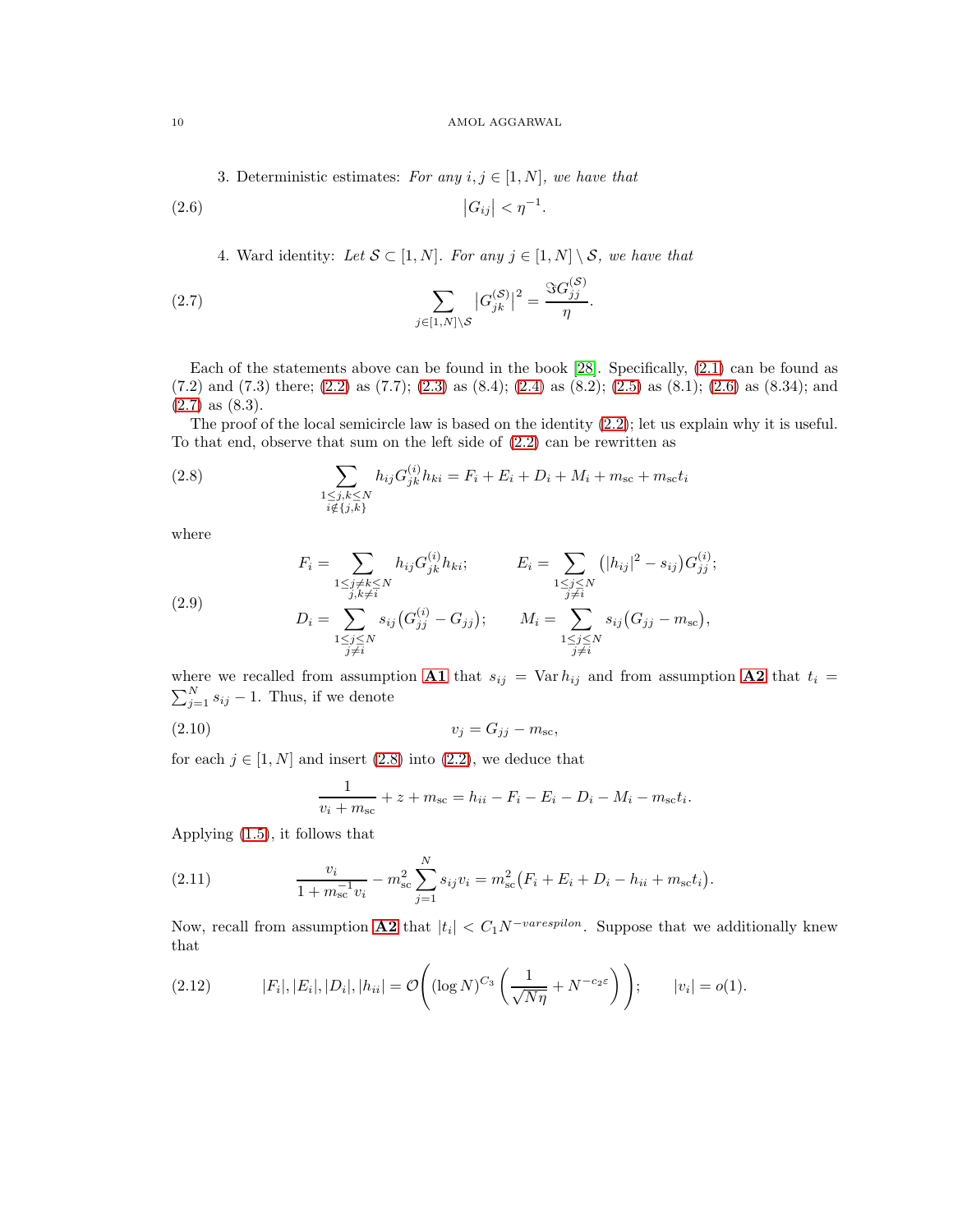Then, [\(2.11\)](#page-9-3) would imply that

<span id="page-10-2"></span>(2.13) 
$$
\left(\mathrm{Id} - m_{\mathrm{sc}}^2 \mathbf{S}\right) \mathbf{v} = \mathcal{O}\left( (\log N)^{C_3} \left( \frac{1}{\sqrt{N\eta}} + N^{-c_2 \varepsilon} \right) + \max_i |v_i|^2 \right),
$$

where the  $N \times N$  matrix  $S = \{s_{ij}\}\$ and the N-dimensional vector  $\mathbf{v} = (v_1, v_2, \dots, v_N)$ . It can be shown that  $\|\mathrm{Id} - m_{\mathrm{sc}}^2 \mathbf{S}\|^{-1} = \mathcal{O}(\log N)$ , from which we would obtain that

<span id="page-10-1"></span>(2.14) 
$$
\max_{i} |v_i| = \mathcal{O}\left( (\log N)^{C_4} \left( \frac{1}{\sqrt{N\eta}} + N^{-c_2 \varepsilon} \right) \right),
$$

from which it would follow that each  $|G_{ii}-m_{sc}|$  is small as in [\(1.9\)](#page-7-2). Thus, we would like to establish the two estimates [\(2.12\)](#page-9-4).

<span id="page-10-0"></span>2.2. When the  $h_{ij}$  Have All Moments. Let us first restrict to a case that is well understood, namely when the laws of the  $h_{ij}$  exhibit subexponential decay (in this case, we can take  $\varepsilon = \infty$ ). For simplicity, we also assume in this section that  $s_{ij} = N^{-1}$  for all i, j. Under these assumptions, the estimates [\(2.12\)](#page-9-4) will hold with very high probability (greater than  $1 - N^{-10}$ , for instance) for all indices  $i \in [1, N]$ ; let us provide a heuristic as to why.

The second estimate in  $(2.12)$  (on  $|v_i|$ ) will be a consequence of what is known as a *multiscale* argument on  $\eta$ . First, it can be shown directly (see, for instance, Section [4\)](#page-16-0) that the estimate [\(2.14\)](#page-10-1) holds deterministically when  $\Im z = \eta = \eta_0$  is relatively large, of order 1; this is sometimes referred to as an *initial estimate*. Then, we will slowly decrement  $\eta$  through a sequence  $\eta_0 > \eta_1 > \cdots >$  $\eta_r \approx N^{-1}$ ; here, r is some large integer (which will be of order  $(\log N)^2$ ).

We will have that  $\eta_k \approx \eta_{k+1}$  for all k, so that  $v_i(\eta_k) \approx v_i(\eta_{k+1})$  for all i. Combining this with the estimate [\(2.14\)](#page-10-1) on  $|v_i(\eta_k)|$  will yield  $|v_i(\eta_{k+1})| = o(1)$ , which is the second estimate of [\(2.12\)](#page-9-4). Thus, if we could establish the first estimate (on  $F_i$ ,  $E_i$ , and  $D_i$ ) of [\(2.12\)](#page-9-4), we would deduce [\(2.13\)](#page-10-2) and thus [\(2.14\)](#page-10-1) for  $v_i(\eta_{k+1})$ . This allows us to increment k from 0 to r.

Now, let us explain the first estimate in [\(2.12\)](#page-9-4). As an example, we provide a heuristic as to why one would expect (with very high probability) the estimate on  $|F_i|$  to hold. To that end, we take the second moment of  $F_i$  to obtain that

<span id="page-10-3"></span>
$$
\mathbb{E}[|F_i|^2] = \sum_{\substack{1 \le j \ne k \le N \\ j,k \ne i}} \sum_{\substack{1 \le j' \ne k' \le N \\ j',k' \ne i}} \mathbb{E}[h_{ij} G_{jk}^{(i)} h_{ki} h_{ij'} G_{j'k'}^{(i)} h_{k'i}]
$$
\n
$$
(2.15) \qquad \qquad = 2N^{-2} \sum_{\substack{1 \le j \ne k \le N \\ j,k \ne i}} \mathbb{E}[|G_{jk}^{(i)}|^2] = \frac{2}{N^2 \eta} \sum_{\substack{1 \le j \le N \\ j \ne i}} \mathbb{E}[\Im G_{jj}^{(i)}] = \frac{1}{N \eta} \Big( 2N^{-1} \Im \mathbb{E}[ \operatorname{Tr} \mathbf{G}^{(i)}] \Big),
$$

where we used the mutual independence of the  $h_{ij}$ , the independence of  $\mathbf{G}^{(i)}$  from the  $h_{ij}$ , and the Ward identity [\(2.7\)](#page-9-1). The estimate  $|v_i| = o(1)$  yields that  $N^{-1}$  $\Im$  Tr  $\mathbf{G}^{(i)} = m_{\rm sc} + o(1) = \mathcal{O}(1)$ .

Inserting this into [\(2.15\)](#page-10-3) yields  $\mathbb{E}[|F_i|^2] = \mathcal{O}((N\eta)^{-1})$ , which suggests that  $|F_i|$  should be of order  $(N\eta)^{-1/2}$ . By taking very large moments (instead of only the second moment), one can show that this in fact holds with very high probability. Observe here that bounding higher moments of  $|F_i|$  requires that the  $h_{ij}$  have all moments. The estimates on  $E_i$  and  $D_i$  can either be done similarly or through other matrix identities.

The above procedure essentially describes the framework for establishing local semicircle laws when the matrix entries  $h_{ij}$  are quite regular. However, this method does not seem to immediately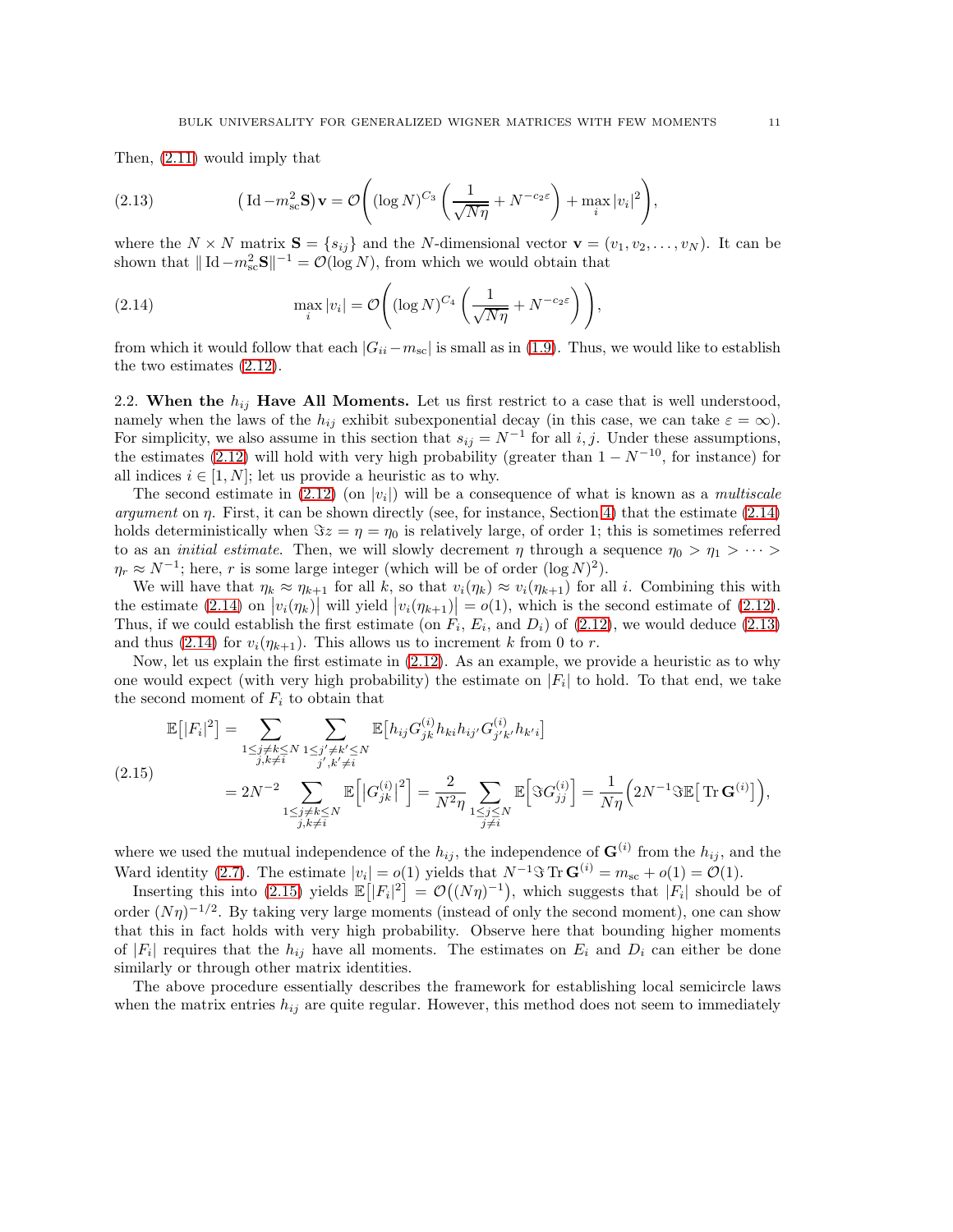work in the same way when the  $h_{ij}$  have few (for instance, less than four) moments. In the next section, we explain why and outline how to resolve this.

<span id="page-11-1"></span>2.3. When the  $h_{ij}$  Have Few Moments. In this section we again assume that  $s_{ij} = N^{-1}$  for all i, j, but we no longer require that the  $h_{ij}$  have all moments. Instead, we only require that they have  $2 + \varepsilon$  moments, as in assumption **[A3](#page-1-1)**. Let us explain which parts of Section [2.2](#page-10-0) still apply and which do not.

The multiscale argument for the bound on  $|v_i|$  would still essentially be valid, assuming that one were able to establish the first estimate of [\(2.12\)](#page-9-4) with high probability. However, this does not appear to be possible. Indeed, the high-moment method used to establish these estimates (outlined in the previous section) no longer applies since the  $h_{ij}$  have very few moments.

Instead, for fixed i, these bounds only hold with probability  $1 - \mathcal{O}(N^{1-c\varepsilon})$ , for some constant  $c > 0$ . This tends to 1 as N tends to  $\infty$ , but not as quickly as one may like. In particular, one cannot apply a union estimate to deduce that [\(2.12\)](#page-9-4) likely holds for all  $i \in [1, N]$  simultaneously.

In fact, we generally expect to see  $\mathcal{O}(N^{1-c\varepsilon})$  indices  $i \in [1, N]$  for which  $(2.12)$  is false. This is the phenomenon that makes Wigner matrices whose entries only have  $2 + \varepsilon$  moments different from Wigner matrices whose entries have  $4+\varepsilon$  moments; in the latter model, a truncation procedure can be applied [\[39\]](#page-44-14) to deduce that  $(2.12)$  holds for all indices i with high probability.

In our setting, the set of indices  $i$  for which this estimate does not hold will fall into an often non-empty class of what we call *deviant* indices. Indices that are not deviant will be called typical; both estimates [\(2.12\)](#page-9-4) will hold for each typical index j, which will comprise the majority of  $[1, N]$ . Thus, our task is essentially four-fold.

- <span id="page-11-2"></span>(1) We must give a precise definition of deviant and typical indices. Denoting the set of typical indices by  $\mathcal T$  and the set of deviant indices by  $\mathcal D$ , we must also show that  $|\mathcal D| = \mathcal O(N^{1-c\varepsilon})$ , for some constant  $c > 0$ .
- <span id="page-11-4"></span><span id="page-11-3"></span>(2) We require an initial estimate on  $v_i$ , in the case  $\eta \approx 1$  is relatively large.
- (3) Given the definitions from step [1,](#page-11-2) we must establish [\(2.12\)](#page-9-4) for all  $i \in \mathcal{T}$ . After this, it will be possible to essentially "restrict" [\(2.13\)](#page-10-2) to the set of all typical indices, which will suffice to establish [\(2.14\)](#page-10-1), where the maximum in that estimate instead ranges over all  $i \in \mathcal{T}$ . This will suffice to establish the estimate  $(1.9)$  of Theorem [1.11.](#page-7-0)
- <span id="page-11-5"></span>(4) In order to establish the estimate [\(1.8\)](#page-7-3) of Theorem [1.11,](#page-7-0) we must also show that  $|v_i| = \mathcal{O}(1)$ for each (deviant and typical) index  $i$ .

Combining results of step [1,](#page-11-2) step [2,](#page-11-3) step [3,](#page-11-4) and step [4,](#page-11-5) and the procedure outlined in Section [2.1](#page-8-1) will lead to the proof of Theorem [1.11.](#page-7-0) The next several sections will go through these four steps in more detail. In particular, we implement step [1,](#page-11-2) step [2,](#page-11-3) step [3,](#page-11-4) and step [4](#page-11-5) in Section [3,](#page-11-0) Section [4,](#page-16-0) Section [5,](#page-19-0) and Section [6,](#page-24-0) respectively. We will then conclude the proof of Theorem [1.11](#page-7-0) in Section [7.](#page-28-0)

# 3. Typical and Deviant Indices

<span id="page-11-0"></span>In this section, we define and give properties of the sets of *typical* and *deviant* indices. The stimulus for these definitions comes from a comparison between heavy-tailed random matrices and adjacency matrices of sparse random graphs, for which a local semicircle law has already been established [\[17\]](#page-43-12).

In particular, the authors of  $[17]$  established a local semicircle law for random matrices  $\bf{H}$  whose entries satisfy a more stringent constraint than assumption  $\bf{A3}$  $\bf{A3}$  $\bf{A3}$ . We will not state their constraint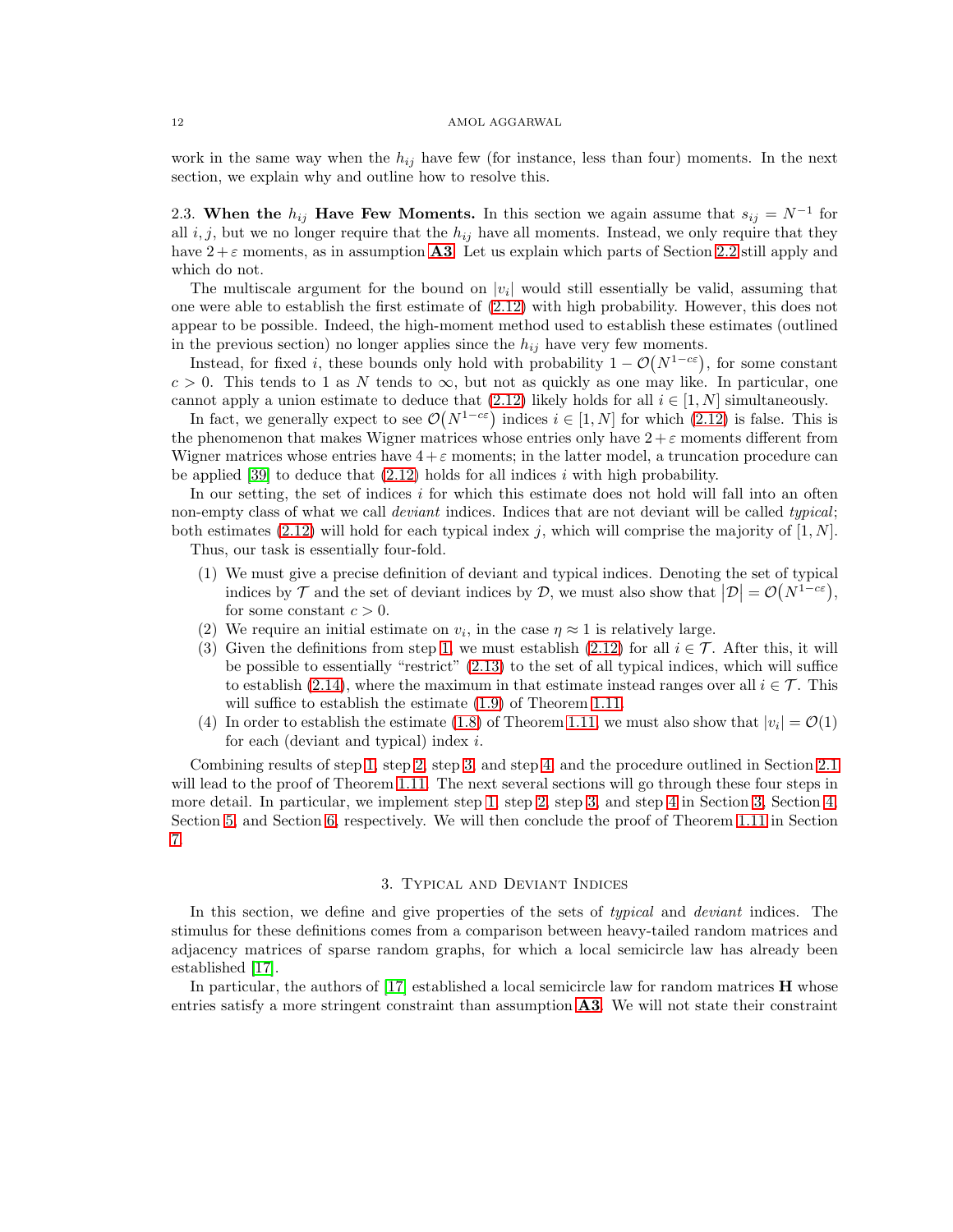in full generality, but for our purposes it was essentially that  $|h_{ij}| < N^{-c}$  holds deterministically (this can be mildly weakened), for some constant  $c > 0$  independent of N.

This assumption does not always hold in our setting. In particular, a Markov estimate shows (for example) that

<span id="page-12-1"></span>(3.1) 
$$
\mathbb{P}\big[|h_{ij}| \ge N^{-\varepsilon/10}\big] \le \frac{\mathbb{E}\big[|h_{ij}\sqrt{N}|^{2+\varepsilon}\big]}{|N^{1/2-\varepsilon/10}|^{2+\varepsilon}} < \frac{C_2}{N^{1+3\varepsilon/10-\varepsilon^2/10}} \le C_2 N^{-1-\varepsilon/10},
$$

if  $\varepsilon \leq 2$ . Thus, we expect there to exist  $\mathcal{O}(N^{1-\varepsilon/10})$  pairs  $(i, j) \in [1, N]^2$  for which  $|h_{ij}| > N^{-\varepsilon/10}$ . Such pairs  $(i, j)$  will be called big; pairs  $(i, j)$  satisfying  $|h_{ij}| \leq N^{-\epsilon/10}$  are called amenable.

Informally, an index  $i \in [1, N]$  will be *deviant* if there exists a  $j \in [1, N]$  for which the pair  $(i, j)$ is big; otherwise,  $i$  will be *typical*. Unfortunately, the sets of deviant and typical indices are random subsets of  $[1, N]$ ; this will complicate the analysis in future sections.

Thus, in Section [3.1,](#page-12-0) we first resample the entries of  $H$ , essentially by conditioning on which pairs  $(i, j) \subset [1, N]^2$  are amenable or big. This produces a symmetric  $N \times N$  array, each of entry of which is either A (amenable) or B (big); we refer to this array as the AB label  $L(H)$  of H. Conditioning on  $L(H)$ , the deviant and typical indices of  $H$  become deterministic. We give a definition (as well as some properties) of these indices in Section [3.2.](#page-13-0) In Section [3.3,](#page-14-0) we explain how the notions introduced in Section [3.1](#page-12-0) and Section [3.2](#page-13-0) can be used to provide a reformulation of Theorem [1.11.](#page-7-0)

<span id="page-12-0"></span>3.1. Resampling. As outlined above, we first define the  $AB$  label associated with a matrix M.

**Definition 3.1.** Let  $\mathbf{M} = \{m_{ij}\}\$ be an  $N \times N$  matrix. The AB label of **M**, denoted  $\mathbf{L}(\mathbf{M}) = \{L_{ij}\}\$ , is the  $N \times N$  array, whose entries are either equal to A or B, such that  $L_{ij} = A$  if  $|m_{ij}| \le N^{-\varepsilon/10}$ and  $L_{ij} = B$  otherwise.

Now, we can resample  $H$  by first choosing its AB label  $L$  and then by sampling the entries conditioned on L. Let us explain this in more detail. In what follows, we assume that the densities of the matrix entries  $h_{ij}$  are smooth and nonzero everywhere. This is primarily for notational convenience and can be arranged by adding a small Gaussian component to **H** (of order  $e^{-N}$ , for instance); using  $(2.3)$  and  $(2.6)$ , one can quickly verify that (with very large probability) this perturbation does not affect the asymptotics of the entries of  $\bf{G}$ , as N tends to  $\infty$ .

To explain this resampling further, we require some additional terminology. In what follows, we denote  $p_{ij} = \mathbb{P}[|h_{ij}| < N^{-\varepsilon/10}]$  for each  $1 \le i, j \le N$ ; our assumption implies that  $p_{ij} \notin \{0, 1\}$ .

**Definition 3.2.** We say that a random  $N \times N$  symmetric AB label  $\mathbf{L} = \{L_{ii}\}\$ is **H**-distributed if its upper triangular entries  $\{L_{ij}\}_{1\leq i\leq j\leq N}$  are mutually independent,  $\mathbb{P}[L_{ij} = A] = p_{ij}$ , and  $\mathbb{P}[L_{ij} = B] = 1 - p_{ij}$ , for each *i*, *j*.

We next provide notation for the random variables  $h_{ij}$ , conditioned on the event that  $L_{ij} = A$ or that  $L_{ij} = B$ .

<span id="page-12-2"></span>**Definition 3.3.** For each  $1 \leq i \leq j \leq N$ , let  $a_{ij}$  denote the random variable such that  $\mathbb{P}[a_{ij}] \in$  $I] = p_{ij}^{-1} \mathbb{P}[h_{ij} \in I \cap (-N^{-\varepsilon/10}, N^{-\varepsilon/10})],$  for each interval  $I \subset \mathbb{R}$ ; equivalently,  $a_{ij}$  is the random variable  $h_{ij}$  conditioned on the event that  $|h_{ij}| < N^{-\varepsilon/10}$ .

Furthermore, let  $b_{ij}$  denote the random variable such that  $\mathbb{P}[b_{ij} \in I] = (1 - p_{ij})^{-1} \mathbb{P}[h_{ij} \in$  $I \cap ((-\infty, -N^{-\varepsilon/10}] \cup [N^{-\varepsilon/10}, \infty))]$  for each  $I \subset \mathbb{R}$ ; equivalently,  $b_{ij}$  is the random variable  $h_{ij}$ , conditioned on the event that  $|h_{ij}| \ge N^{-\varepsilon/10}$ . Here,  $\{a_{ij}\} \cup \{b_{ij}\}\$ are mutually independent.

Using the previous definition, we can sample **H** conditioned on its AB label  $\mathbf{L}(\mathbf{H})$ .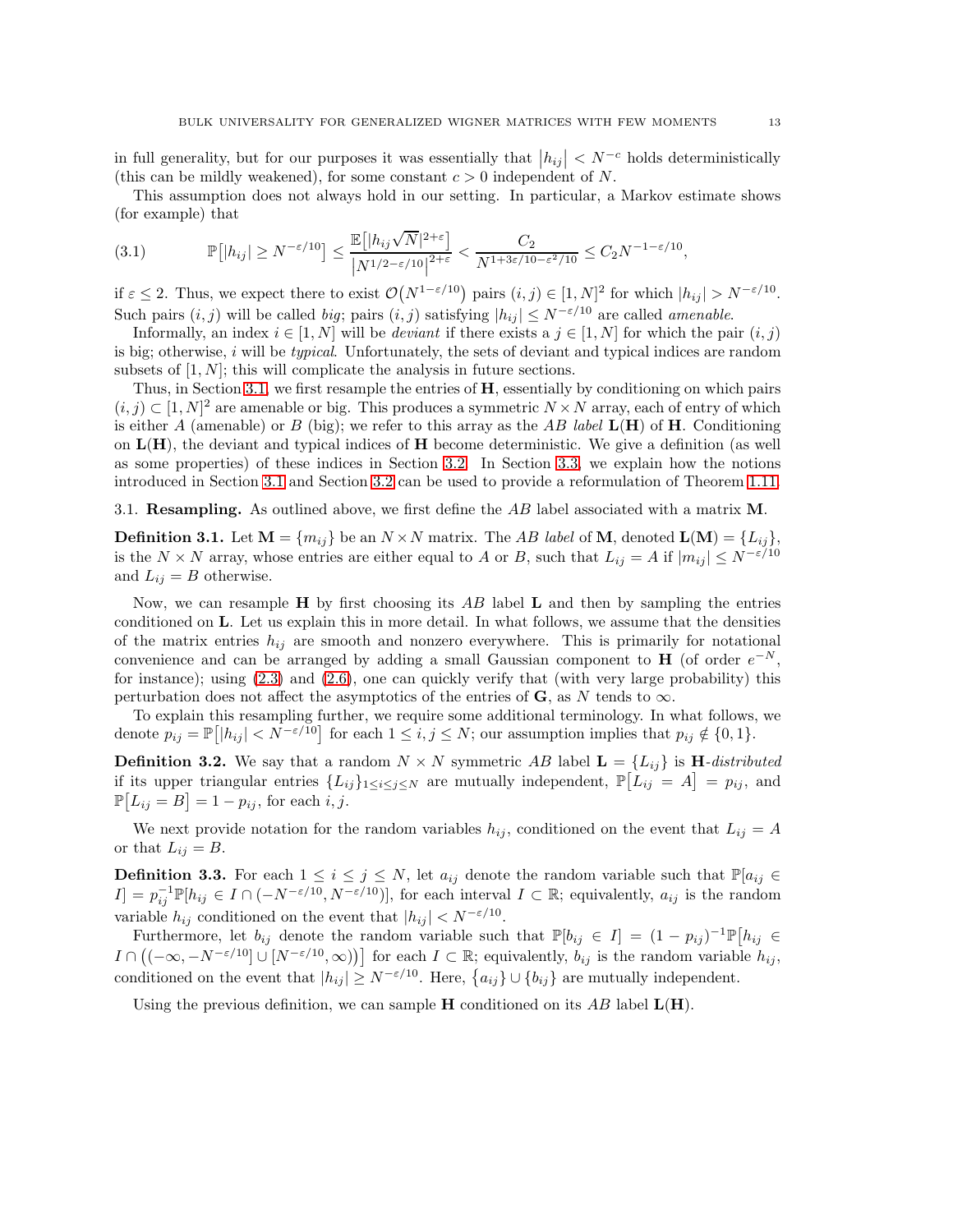<span id="page-13-3"></span>**Definition 3.4.** Fix an  $N \times N$  symmetric AB label L. Let  $H(L)$  denote the random symmetric matrix, which is sampled as follows. For each  $1 \leq i \leq j \leq N$ , place the random variable  $a_{ij}$  at entry  $(i, j)$  if and only if  $L_{ij} = A$ ; otherwise, place the random variable  $b_{ij}$  at this entry. The lower triangular entries of  $H(L)$  (corresponding to entries  $(i, j)$  with  $i > j$ ) are then determined by symmetry. We call the matrix  $H(L)$  an L-distributed symmetric random matrix.

<span id="page-13-1"></span>Sampling 3.5. To sample the random matrix H, we perform the following steps. First, sample an H-distributed AB label, denoted L. Then, given  $\bf{L}$ , sample an L-distributed symmetric random matrix  $\mathbf{H} = \mathbf{H}(\mathbf{L}).$ 

It is quickly verified that the distribution of H resulting from Sampling [3.5](#page-13-1) coincides with the original distribution of  $H$ , so the above procedure indeed yields a resampling.

We conclude this section with the following lemma, which provides some statistics on the  $a_{ij}$ .

<span id="page-13-4"></span>**Lemma 3.6.** If  $\varepsilon \leq 2$  and  $N > 2C_2$ , we have that

 $1 - p_{ij} \le C_2 N^{-1 - \varepsilon/10};$   $\left| \mathbb{E}[a_{ij}] \right| \le 2C_2 N^{-1 - \varepsilon/10};$   $\left| \mathbb{E}[|a_{ij}|^2] - s_{ij} \right| \le 3C_2 N^{-1 - \varepsilon/10}.$ 

Proof. Each of these statements follows from a Markov estimate; the first one was verified in  $(3.1)$ . To establish the second one, observe that

$$
\left|\mathbb{E}[a_{ij}]\right| \le p_{ij}^{-1}\mathbb{E}\left[|h_{ij}|\mathbf{1}_{h_{ij}
$$

where we have used [\(3.1\)](#page-12-1) and the fact that  $N > 2C_2$  to deduce that  $p_{ij} > 1/2$ . The proof of the third estimate is very similar and is thus omitted.

<span id="page-13-0"></span>3.2. Deviant and Typical Indices. In this section we give a precise definition of typical and deviant indices, which were informally introduced at the start of Section [3.](#page-11-0) To that end, we begin with the following preliminary notion.

<span id="page-13-2"></span>**Definition 3.7.** Fix an  $N \times N$  AB label  $\mathbf{L} = \{L_{ij}\}\$ . We call  $i, j \in [1, N]$  linked (with respect to  $\mathbf{L}$ ) if  $L_{ij} = B$ ; otherwise we call them unlinked. If there exists a sequence of indices  $i = i_1, i_2, \ldots, i_r = j$ such that  $i_j$  is linked to  $i_{j+1}$  for each  $j \in [1, r-1]$ , then we call i and j connected; otherwise, they are disconnected.

Using Definition [3.7,](#page-13-2) we can define typical and deviant indices.

**Definition 3.8.** Fix an  $N \times N$  AB label L. We call an index  $i \in [1, N]$  deviant (with respect to L) if there exists some index  $j \in [1, N]$  such that i and j are linked. Otherwise, i is called typical (with respect to **L**). Let  $\mathcal{D} = \mathcal{D}_L \subseteq [1, N]$  denote the set of deviant indices, and let  $\mathcal{T} = \mathcal{T}_L \subseteq [1, N]$ denote the set of typical indices.

Now fix an  $N \times N$  symmetric AB label L. Let us investigate how the resolvent G of an Ldistributed symmetric random matrix looks. Equivalently, by Sampling [3.5,](#page-13-1) we consider how the resolvent G of the generalized Wigner matrix H looks, after conditioning on the event that  $L(H)$  = **L.** In view of Theorem [1.11,](#page-7-0) we would hope that  $G \approx m_{sc}$  Id for "most" AB labels **L**. This is indeed true; the following definition clarifies the meaning of "most" AB labels in our context.

**Definition 3.9.** Fix an  $N \times N$  symmetric AB label **L**.

- We call **L** deviant-inadmissible if there exist at least  $N^{1-\epsilon/20}$  deviant indices.
- We call L connected-inadmissible if there exist distinct indices  $j_1, j_2, \ldots, j_r$  that are are pairwise connected, where  $r = \lceil \log \log N \rceil$ .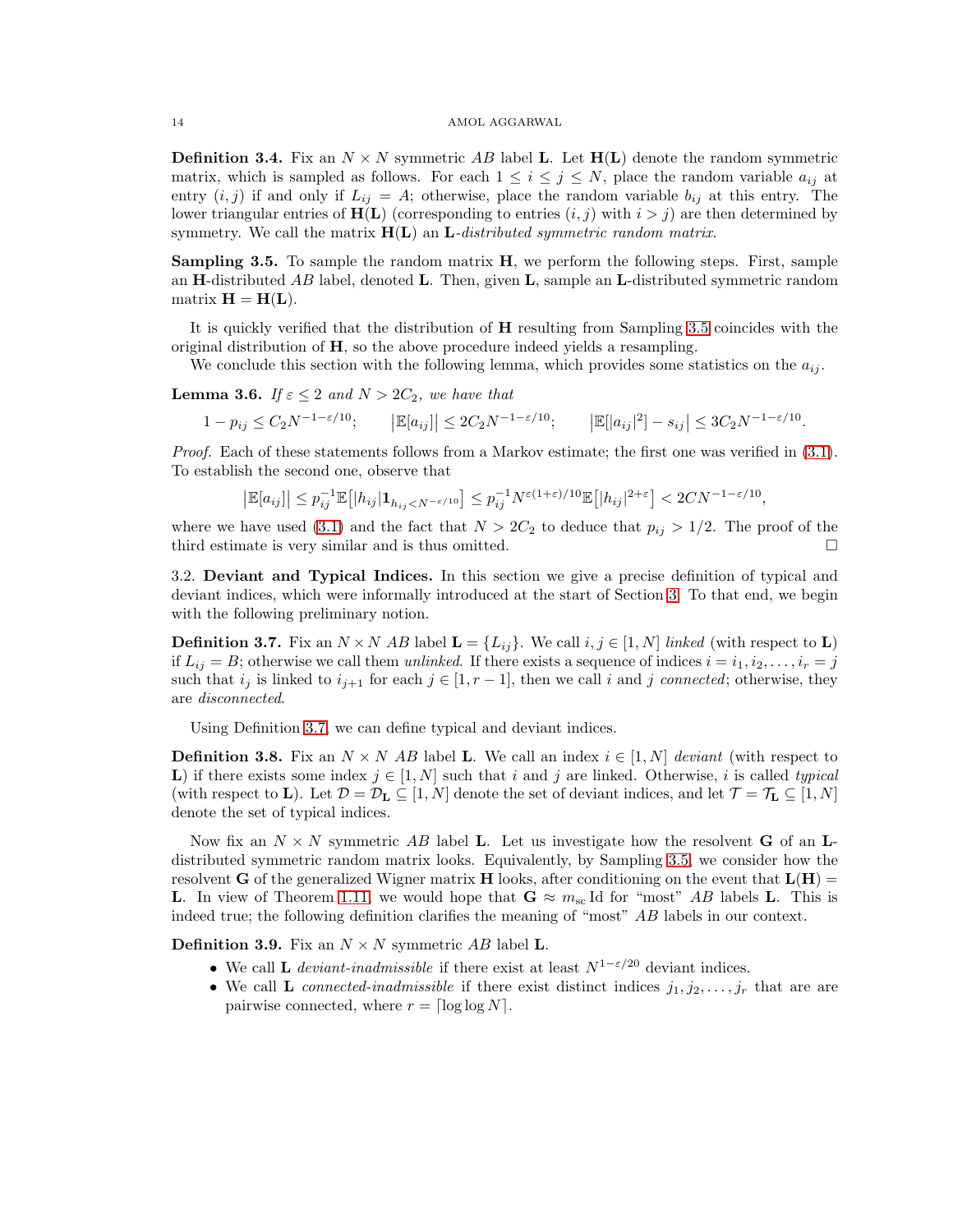We call **L** *inadmissible* if it is either deviant-inadmissible or connected-inadmissible. Otherwise, **L** is called *admissible*. Let  $\mathcal{A} = \mathcal{A}_N$  denote the set all admissible  $N \times N$  *AB* labels.

**Definition 3.10.** Let H be a generalized Wigner matrix in the sense of Definition [1.1,](#page-1-2) and let L be an H-distributed AB label. Define  $\Delta_1$  and  $\Delta_2$  to be the events on which L deviant-inadmissible and connected-inadmissible, respectively.

Let  $\Delta = \Delta_1 \cup \Delta_2$  denote the event on which **L** is inadmissible, and let  $\overline{\Delta}$  denote the complementary event on which **L** is admissible. Furthermore, let  $D(i)$  denote the event on which  $i \in \mathcal{D}$ , and let  $T(i)$  denote the complementary event on which  $i \in \mathcal{T}$ .

The following lemma shows that the event  $\Delta$  occurs with small probability.

<span id="page-14-3"></span>**Lemma 3.11.** There exist constants  $c, C > 0$  (only dependent on  $C_2$  and  $\varepsilon$  from Definition [1.1\)](#page-1-2) such that  $\mathbb{P}[\Delta] < CN^{-c \log \log N}$ .

*Proof.* To establish this lemma we individually estimate  $\mathbb{P}[\Delta_1]$  and  $\mathbb{P}[\Delta_2]$ .

We begin with the former. To that end, first observe that if there exist  $N^{1-\varepsilon/20}$  deviant indices, then there must exist at least  $R = N^{1-\epsilon/20}/2$  indices  $(i, j) \in [1, N]^2$  such that  $1 \le i \le j \le N$  and each  $L_{ij} = B$  or such that  $1 \leq j \leq i \leq N$  and each  $L_{ij} = B$ .

The two cases are equivalent, so assume that the first holds; then, the  $L_{ij}$  are independent. Fur-thermore, in view of [\(3.1\)](#page-12-1), we have that  $\mathbb{P}[L_{ij} = B] \leq C_2 N^{-1-\varepsilon/10}$ . Therefore, the independence of the  $L_{ij}$  implies that

<span id="page-14-1"></span>(3.2) 
$$
\mathbb{P}[\Delta_1] \leq \sum_{j=R}^N {N^2 \choose j} (C_2 N^{-1-\varepsilon/10})^j \leq C_3 N^{-c_3 \log \log N},
$$

for some constants  $c_3, C_3 > 0$ .

To bound  $\mathbb{P}[\Delta_2]$ , observe that the event  $\Delta_2$  is contained in the event that there exists a sequence  $S = \{i_1, i_2, \ldots, i_r\} \subset [1, N]$  of indices such that there are at least  $r - 1$  pairs of distinct indices  $(i_j, i_k)$  that are linked.

There are  $\binom{N}{r}$  ways to select such a sequence, and there are less than  $\binom{r^2}{r-1}$  $\binom{r^2}{r-1}$  to select  $r-1$  pairs of indices to link in this sequence. Furthermore, the event that  $i_j$  and  $i_k$  are linked is independent of the event that  $i_{j'}$  and  $i_{k'}$  is linked, unless  $j = j'$  and  $k = k'$  or  $j = k'$  and  $k = j'$ . Thus,

<span id="page-14-2"></span>(3.3) 
$$
\mathbb{P}[\Delta_3] \le {N \choose r} {r^2 \choose r-1} (C_2 N^{-\varepsilon/10-1})^{r-1} \le C_4 N^{-c_4 \log \log N},
$$

for some constants  $c_4, C_4 > 0$ ; here, we have again used [\(3.1\)](#page-12-1).

Now, the lemma follows from summing  $(3.2)$  and  $(3.3)$ .

<span id="page-14-0"></span>3.3. Results and Reductions. Our next goal is to analyze individual entries of the resolvent  $\mathbf{G} = \{G_{ij}\}\text{, after conditioning on its }AB\text{ label }\mathbf{L}(\mathbf{H})\text{ of }\mathbf{H}\text{. To that end, for any }c, C, \xi > 0\text{ and }d$ integers  $i, j \in [1, N]$ , we define the events

<span id="page-14-4"></span>(3.4)  
\n
$$
\Omega_{C;\xi}^{(c)}(i,j) = \Omega_{C;\xi}^{(c)}(i,j; \mathbf{H}, z) = \left\{ |G_{ij}(z) - \mathbf{1}_{i=j} m_{\mathrm{sc}}| \ge C (\log N)^{3\xi} \left(\frac{1}{\sqrt{N\eta}} + N^{-c\varepsilon}\right) \right\};
$$
\n
$$
\Omega_C(i,j) = \Omega_C(i,j; \mathbf{H}, z) = \left\{ |G_{ij}(z)| \ge C \right\}.
$$

As outlined in Section [2.3,](#page-11-1) to prove Theorem [1.11](#page-7-0) we will show that  $\Omega_{C;\xi}^{(c)}(i,j)$  holds with very high probability when i or j is typical (with respect to L) and that  $\Omega_C(i,j)$  holds with very high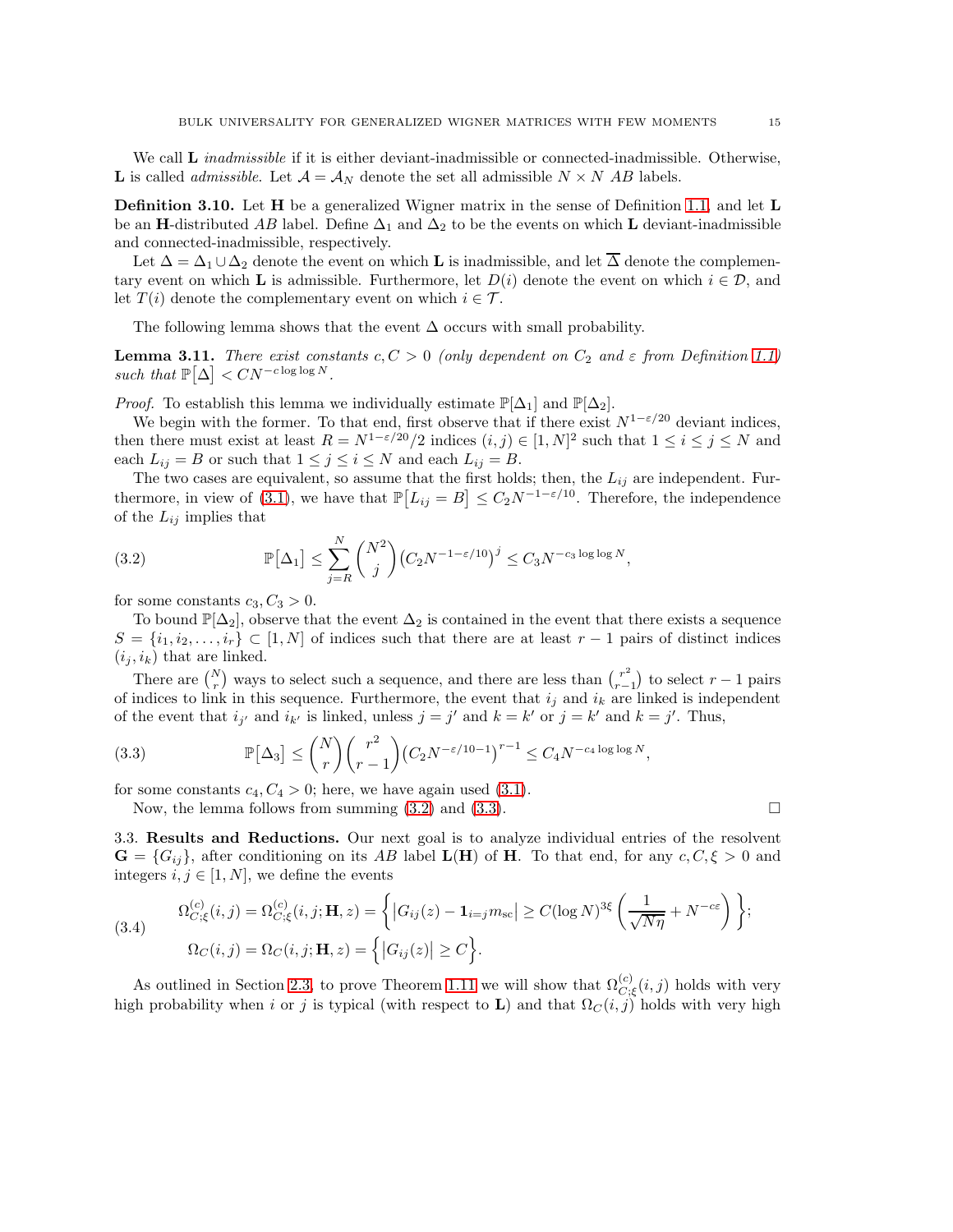probability if both i and j are deviant (with respect to  $\bf{L}$ ). This is stated more carefully in the following theorem. In what follows  $\mathbb{P}_{H(L)}$  denotes the probability distribution with respect to the symmetric random matrix  $H(L)$  (from Definition [3.4\)](#page-13-3).

<span id="page-15-0"></span>**Theorem 3.12.** Fix  $\kappa > 0$  and  $E \in [\kappa - 2, 2 - \kappa]$ . Let N be a positive integer, and take  $\eta \in \mathbb{R}_{>0}$ such that  $N\eta > (\log N)^{8 \log \log N}$ ; denote  $z = E + i\eta$ . Fix an admissible  $N \times N$  AB label  $L \in \mathcal{A}$ . Let **H** be an  $N \times N$  real generalized Wigner matrix (as in Definition [1.1\)](#page-1-2).

Then, there exist constants c,  $C, \xi > 0$  (only dependent on  $\kappa$ ,  $c_1$ ,  $C_1$ ,  $C_2$ , and  $\varepsilon$  from Definition [1.1\)](#page-1-2) such that the following estimates hold.

(1) If  $i \in [1, N]$  is typical with respect to **L**, then for each  $j \in [1, N]$  we have that

<span id="page-15-1"></span>(3.5) 
$$
\mathbb{P}_{\mathbf{H}(\mathbf{L})}\big[\Omega_{C;\xi}^{(c)}(i,j;\mathbf{H},z)\big] \leq C\big(-c(\log N)^{\xi}\big).
$$

(2) If  $i \in [1, N]$  is deviant with respect to **L**, then for each  $j \in [1, N]$  we have that

<span id="page-15-2"></span>(3.6) 
$$
\mathbb{P}_{\mathbf{H}(\mathbf{L})}\big[\Omega_C(i,j;\mathbf{H},z)\big] \leq C \exp\big(-c(\log N)^{\xi}\big).
$$

Let us see how Theorem [1.11](#page-7-0) can be established, assuming Theorem [3.12.](#page-15-0)

Proof of Theorem [1.11](#page-7-0) Assuming Theorem [3.12.](#page-15-0) To establish Theorem [1.11,](#page-7-0) we first show that the estimates [\(1.8\)](#page-7-3) and [\(1.9\)](#page-7-2) hold when  $z \in \mathcal{D}_{\kappa,N}$  is fixed; then, we use a union estimate to establish these estimates after taking the supremum over  $z \in \mathcal{D}_{\kappa;N}$ , as originally stated above.

To implement the first part, fix  $z \in \mathcal{D}_{\kappa,N}$  and sample the generalized Wigner matrix **H** ac-cording to Sampling [3.5,](#page-13-1) that is, first sample an **H**-distributed  $AB$  label **L** and then sample an **L**-distributed symmetric random matrix **H**. Denote by  $\tilde{c}, \tilde{C}, \tilde{\xi}$  the constants  $c, C, \xi$  from Theorem [3.12,](#page-15-0) respectively. Let us restrict to the complement  $\overline{\Omega}(z)$  of the event

$$
\Omega(z)=\bigcup_{i,j\in\mathcal{T}}\Omega^{(\widetilde{c})}_{\widetilde{C};\widetilde{\xi}}(i,j)\cup\bigcup_{i,j\in[1,N]}\Omega_{\widetilde{C}}(i,j).
$$

By Lemma [3.11,](#page-14-3)  $(3.5)$ , and  $(3.6)$  we have that

<span id="page-15-3"></span>(3.7) 
$$
\mathbb{P}[\Delta] \leq \widetilde{C} N^{-\widetilde{c} \log \log N}; \qquad \mathbb{P}_{\mathbf{H}(\mathbf{L})}[\Omega(z)] \leq \widetilde{C} N^2 \exp \big(-\widetilde{c} (\log N)^{\widetilde{\xi}}\big),
$$

after altering  $\tilde{c}, \tilde{C}, \tilde{\xi}$  if necessary. Restricting to  $\overline{\Omega}(z)$ , we have that

<span id="page-15-4"></span>(3.8) 
$$
\left|G_{ij}(z) - \mathbf{1}_{i=j} m_{\rm sc}(z)\right| < \widetilde{C}(\log N)^{3\widetilde{\xi}} \left(\frac{1}{\sqrt{N\eta}} + N^{-\widetilde{c}\varepsilon}\right) \text{ if } i \text{ is typical;}
$$

$$
\left|G_{ij}(z)\right| < \widetilde{C} \text{ if } i \text{ is deviation.}
$$

Further restricting to the complement  $\overline{\Delta}$  of the event  $\Delta$ , we have that **L** is admissible. Therefore, there exist less than  $N^{1-\epsilon/20}$  deviant indices with respect to **L**. Combining this with the estimates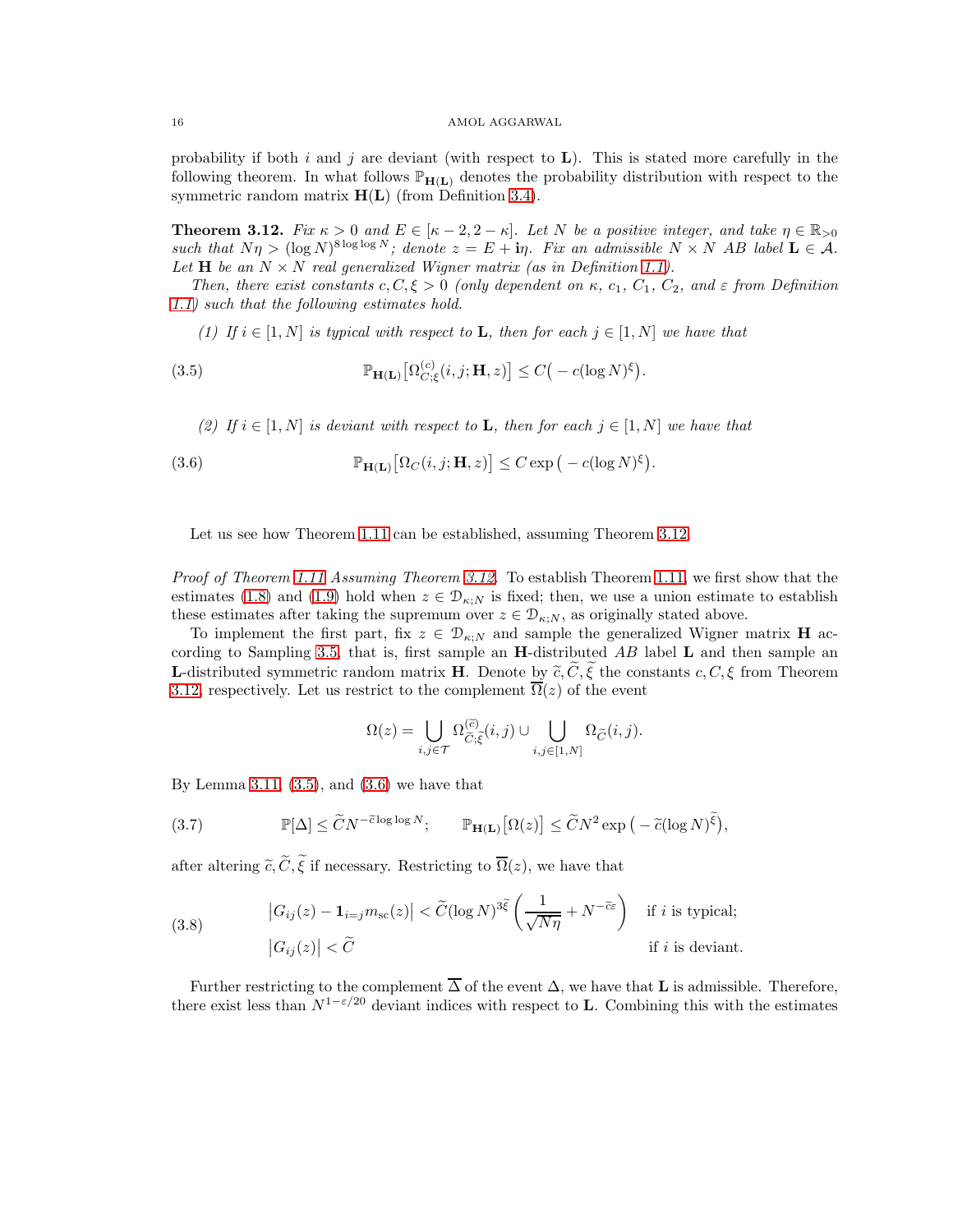<span id="page-16-1"></span>(3.7) and (3.8) yields  
\n
$$
\mathbb{P}_{\mathbf{H}}\left[\max_{1\leq i,j\leq N}|G_{ij}(z)|>\widetilde{C}\right] < \widetilde{C}N^{-\widetilde{c}\log\log N};
$$
\n
$$
\mathbb{P}_{\mathbf{H}}\left[\bigcup_{\substack{I\subseteq[1,N]\\|I|\geq s}}\left\{\min_{i\in I}\max_{1\leq j\leq N}|G_{ij}(z)-\mathbf{1}_{i=j}m_{\mathrm{sc}}(z)|>\widetilde{C}(\log N)^{3\widetilde{\xi}}\left(\frac{1}{\sqrt{N\eta}}+N^{-\widetilde{c}\varepsilon}\right)\right\}\right] < \widetilde{C}N^{-\widetilde{c}\log\log N},
$$

where we set  $s = s_N = \lceil N^{1-\epsilon/20} \rceil$ .

The estimates [\(3.9\)](#page-16-1) hold for each fixed  $z \in \mathcal{D}_{\kappa;N}$ . To establish the stronger results claimed in Theorem [1.11,](#page-7-0) we must take the supremum over all  $z \in \mathcal{D}_{\kappa;N}$ . To that end, define the sublattice  $\mathbb{L}_{\kappa;N} = \left\{ z \in \mathcal{D}_{\kappa;N} : N^{10}\Re z \in \mathbb{Z}, N^{10}\Im z \in \mathbb{Z} \right\}$ . Then, from a union estimate, it follows that

<span id="page-16-2"></span>
$$
\mathbb{P}_{\mathbf{H}}\left[\max_{1\leq i,j\leq N}\sup_{z\in\mathbb{L}_{\kappa;z}}|G_{ij}(z)|>\widetilde{C}\right]<100\widetilde{C}N^{20-\widetilde{c}\log\log N};
$$
\n(3.10) 
$$
\mathbb{P}_{\mathbf{H}}\left[\bigcup_{\substack{I\subseteq[1,N]\\|I|\geq s}}\left\{\min_{i\in I}\max_{1\leq j\leq N}\sup_{z\in\mathbb{L}_{\kappa;z}}|G_{ij}(z)-\mathbf{1}_{i=j}m_{\mathrm{sc}}(z)|>\widetilde{C}(\log N)^{3\widetilde{\xi}}\left(\frac{1}{\sqrt{N\eta}}+N^{-\widetilde{c}\varepsilon}\right)\right\}\right]<100\widetilde{C}N^{20-\widetilde{c}\log\log N}.
$$

Now  $(1.8)$  and  $(1.9)$  follow from  $(3.10)$  and the fact that

<span id="page-16-3"></span>(3.11) 
$$
|G_{ij}(z) - G_{ij}(\tilde{z})| \le N^{-1},
$$

if  $z, \tilde{z} \in \mathbb{H}$  satisfy  $|z - \tilde{z}| < N^{-4}$  and  $\Im z, \Im \tilde{z} > N^{-1}$ ; [\(3.11\)](#page-16-3) is a consequence of the resolvent identity  $(2.3)$  and the deterministic estimate  $(2.6)$ .

<span id="page-16-0"></span>Thus, it suffices to establish Theorem [3.12.](#page-15-0) This will be the topic of the next several sections.

# 4. The Initial Estimate

The purpose of this section is to establish Theorem [3.12](#page-15-0) when  $\eta$  is relatively large, of order 1; this is the content of Proposition [4.2.](#page-18-0)

To establish this proposition, we follow the outline from Section [2.1.](#page-8-1) To that end, in accordance with [\(2.12\)](#page-9-4), we first begin with a high probability estimate on  $|F_i|$ ,  $|E_i|$ ,  $|D_i|$ , and  $|h_{ii}|$  (recall [\(2.9\)](#page-9-5)) for deviant indices i. This estimate is provided by the following lemma, under the assumption that each resolvent entry  $G_{jk}^{(i)}$  is already bounded by some  $U > 0$ .

<span id="page-16-5"></span>**Lemma 4.1.** Fix  $\kappa > 0$ ,  $U > 1$ , and  $E \in [\kappa - 2, 2 - \kappa]$ ; also, let  $\eta \in \mathbb{R}_{>0}$ , and denote  $z = E + i\eta$ . Fix a positive integer N and an admissible  $N \times N$  AB label  $\mathbf{L} \in \mathcal{A}$ ; fix a typical index  $i \in \mathcal{T}_\mathbf{L}$ . Let **H** be an  $N \times N$  generalized Wigner matrix. Recall the definition of  $t_i$  from assumption  $A2$  and of  $F_i$ ,  $E_i$ , and  $D_i$  from [\(2.9\)](#page-9-5).

Then, there exist constants  $C, \nu > 0$  (only dependent on  $C_1$  and  $C_2$ ) such that

<span id="page-16-4"></span>
$$
(4.1) \qquad \mathbb{P}_{\mathbf{H}(\mathbf{L})}\left[\left|\Gamma_{i}\right|\prod_{\substack{1\leq j,k\leq N\\j,k\neq i}}\mathbf{1}_{|G_{jk}^{(i)}|\leq U}\geq CU(\log N)^{2\xi}\left(N^{-\varepsilon/10}+\frac{1}{\sqrt{N\eta}}\right)\right]\leq \exp\left(-\nu(\log N)^{\xi}\right),
$$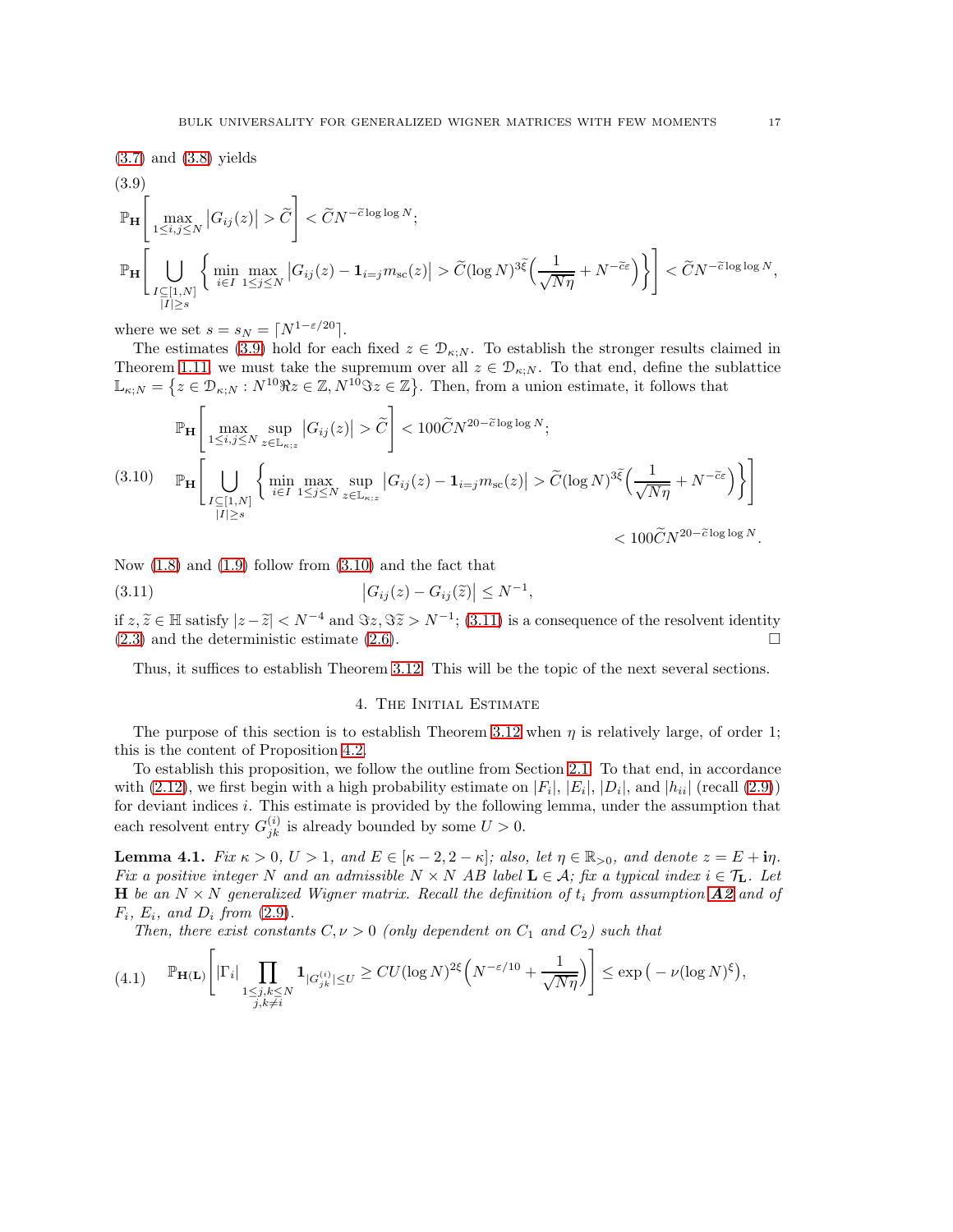for any  $2 \leq \xi \leq \log \log N$ , where for each i we have set

<span id="page-17-4"></span>(4.2) 
$$
\Gamma_i = F_i + E_i + D_i - h_{ii} + m_{sc}t_i.
$$

*Proof.* We will establish this lemma by individually bounding each term  $|F_i|, |E_i|, |D_i|, |h_{ii}|$ , and  $|m_{sc}t_i|$  with large probability. To that end first observe that  $\left| m_{sc}t_i \right| < C_1 | m_{sc} | N^{-\varepsilon}$  by assumption **[A2](#page-1-5).** Furthermore, observe that, since i is typical with respect to **L**, we have that  $|h_{ii}| \lt N^{-\varepsilon/10}$ also holds deterministically.

Next, consider  $D_i$ . From  $(2.5)$ , it follows that

<span id="page-17-0"></span>(4.3) 
$$
|D_i| \leq \sum_{\substack{1 \leq j \leq N \\ j \neq i}} s_{ij} \left| G_{jj}^{(i)} - G_{jj} \right| = \sum_{j=1}^N \frac{s_{ij} \left| G_{ij} \right|^2}{\left| G_{ii} \right|} \leq \frac{C_1}{N |G_{ii}|} \sum_{j=1}^N \left| G_{ij} \right|^2 \leq \frac{C_1}{N \eta},
$$

where we applied assumption  $\mathbf{A1}$  $\mathbf{A1}$  $\mathbf{A1}$  to deduce the third estimate in [\(4.3\)](#page-17-0), and we applied Ward's identity [\(2.7\)](#page-9-1) to deduce the fourth estimate. Thus, [\(4.3\)](#page-17-0) provides a deterministic bound on  $|D_i|$ .

We will bound the remaining terms  $|E_i|$  and  $|F_i|$  with very high probability, using  $(A.8)$  and [\(A.9\)](#page-41-0) from Corollary [A.2.](#page-40-1)

We first address  $|F_i|$ . To that end, recall the definitions from Section [3.1](#page-12-0) (in particular, the definitions of  $a_{ij}$  and  $b_{ij}$  from Definition [3.3,](#page-12-2) the definition of  $H(L)$  from Definition [3.4,](#page-13-3) and Sampling [3.5\)](#page-13-1). Since  $i \in \mathcal{T}$  is typical, the  $(i, j)$  entry of  $\mathbf{H}(\mathbf{L})$  is  $a_{ij}$  for each  $j \in [1, N]$ . Now, from Lemma [3.6](#page-13-4) we have that  $\left| \mathbb{E}[a_{ij}] \right| \leq 2C_2 N^{-1-\varepsilon/10}$ . Moreover,

<span id="page-17-1"></span>(4.4) 
$$
\mathbb{E}[|a_{ij}|^p] \le q^{2-p} \mathbb{E}[|a_{ij}|^2] \le \frac{C_1}{Nq^{p-2}} \le \frac{q^2}{N} \left(\frac{C_1}{q}\right)^p,
$$

for any  $p \geq 2$ , where we have set  $q = N^{\epsilon/10}$ . To establish the first estimate in [\(4.4\)](#page-17-1), we used the fact that  $|a_{ij}| < q^{-1}$  deterministically; to establish the second estimate, we used the fact that  $\text{Var } a_{ij} \leq \text{Var } h_{ij} \leq C_1 N^{-1}$ ; and to establish the third estimate, we used the fact that  $C_1 > 1$ .

Thus, we can apply [\(A.9\)](#page-41-0) with  $R_{jk} = G_{jk}^{(i)}$ ;  $X_j = a_{ij}$ ; and  $N^{-\delta} = N^{-\epsilon/10} = q^{-1}$ . This yields

$$
\mathbb{P}\Bigg[\Big|\sum_{\substack{1\leq j\neq k\leq N\\j,k\neq i}}a_{ij}G_{jk}^{(i)}a_{ki}\Big|\geq (\log N)^{2\xi}\Big((20C_2^2+1)q^{-1}\max_{\substack{1\leq j\neq k\leq N\\j,k\neq i}}|G_{jk}^{(i)}|+\Big(\frac{1}{N^2}\sum_{\substack{1\leq j\neq k\leq N\\j,k\neq i}}|G_{jk}^{(i)}|^2\Big)^{1/2}\Big)\Bigg]\Bigg]
$$
  

$$
\leq \exp\Big(-\widetilde{\nu}(\log N)^{\xi}\Big),
$$

where  $\tilde{\nu} = \nu(C_1, 2C_2)$  from Proposition [A.2.](#page-40-1) Applying Ward's identity [\(2.7\)](#page-9-1) and the definition [\(2.9\)](#page-9-5) of  $F_i$  yields

<span id="page-17-2"></span>
$$
\mathbb{P}\left[\left|F_{i}\right| \geq (\log N)^{2\xi} \left( (20C_{2}^{2}+1)N^{-\varepsilon/10} \max_{\substack{1 \leq j \neq k \leq N \\ j,k \neq i}} \left|G_{jk}^{(i)}\right| + \frac{1}{\sqrt{N\eta}} \left(\frac{1}{N} \sum_{\substack{1 \leq j \leq N \\ j,k \neq i}} \left|G_{jj}^{(i)}\right|\right)^{1/2}\right)\right] \leq (4.5) \leq \exp\left(-\widetilde{\nu}(\log N)^{\xi}\right),
$$

for all  $2 \leq \xi \leq \log \log N$ . In particular, combining [\(4.5\)](#page-17-2) with the estimate  $|G_{jk}^{(i)}|$  $\binom{(i)}{jk} \leq U$  (due to the factors of  $\mathbf{1}_{|G_{jk}^{(i)}| \leq U}$  on the left side of [\(4.1\)](#page-16-4)), and the fact that  $C_2, U > 1$ , we deduce that

<span id="page-17-3"></span>(4.6) 
$$
\mathbb{P}\left[|F_i| > 21C_2^2U(\log N)^{2\xi}\left(\frac{1}{N^{\varepsilon/10}} + \frac{1}{\sqrt{N\eta}}\right)\right] \leq \exp\left(-\widetilde{\nu}(\log N)^{\xi}\right),
$$

which provides an estimate on  $|F_i|$ .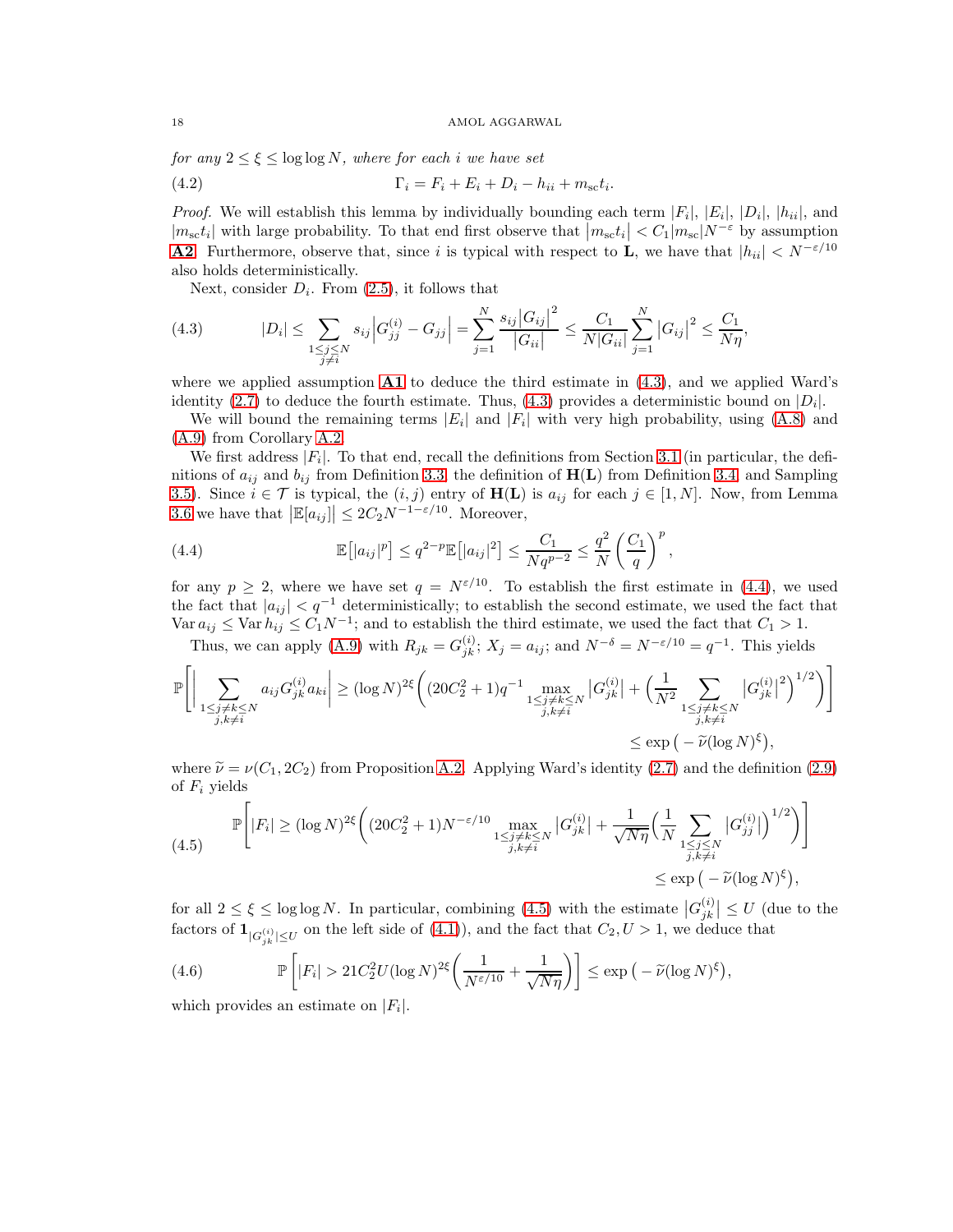To estimate  $|E_i|$ , we use [\(A.8\)](#page-40-0) with  $R_j = G_{jj}^{(i)}$ ;  $s_j = s_{ij}$ ;  $X_j = h_{ij}$ ; and  $N^{-\delta} = N^{-\epsilon/10} = q^{-1}$  to deduce that

<span id="page-18-1"></span>
$$
\mathbb{P}\Bigg[\Big|\sum_{\substack{1\leq j\leq N\\j\neq i}}G_{jj}^{(i)}\big(|a_{ij}|^2-s_{ij}\big)\Big|\geq (20C_2^2+1)(\log N)^{\xi}N^{-\varepsilon/10}\max_{\substack{1\leq j\leq N\\j\neq i}}\big|G_{jj}^{(i)}\big|\Bigg]\leq \exp\big(-\widetilde{\nu}(\log N)^{\xi}\big).
$$

Combining [\(4.7\)](#page-18-1) with the definition [\(2.9\)](#page-9-5) of  $E_i$ , the estimate  $|G_{jk}^{(i)}|$  $\left|\frac{\langle i \rangle}{jk}\right| \leq U$ , and the fact that  $C_2 > 1$ , we deduce that

<span id="page-18-2"></span>(4.8) 
$$
\mathbb{P}\left[|E_i| \ge 21C_2^2 U(\log N)^{\xi} N^{-\varepsilon/10}\right] \le \exp\left(-\widetilde{\nu}(\log N)^{\xi}\right).
$$

Now, the existence of C and  $\nu$  (only dependent on  $C_1$  and  $C_2$ ) satisfying [\(4.1\)](#page-16-4) follows from summing [\(4.3\)](#page-17-0), [\(4.6\)](#page-17-3), [\(4.8\)](#page-18-2), and the deterministic estimates  $|t_i m_{\rm sc}| < C_1 |m_{\rm sc} N^{-\varepsilon}$  and  $|h_{ii}| \le N^{-\varepsilon/10}$ .  $N^{-\varepsilon/10}$ . . In the second control of the second control of the second control of the second control of the second control of

Using Proposition [4.1,](#page-16-5) we can establish Theorem [3.12](#page-15-0) in the case when  $\eta$  is sufficiently large.

<span id="page-18-0"></span>**Proposition 4.2.** Fix  $\kappa > 0$ , and let  $E \in [\kappa - 2, 2 - \kappa]$ ; also, let  $\eta \in \mathbb{R}_{>0}$ , and denote  $z = E + i\eta$ . Fix a positive integer N and an admissible  $N \times N$  AB label  $\mathbf{L} \in \mathcal{A}$ . Let H be an  $N \times N$  generalized Wigner matrix. Recall the definitions of  $F_i$ ,  $E_i$ , and  $D_i$  from [\(2.9\)](#page-9-5), and the definitions of  $\Omega_{C_i}^{(c)}$  $C_{;\xi}^{(c)}(i,j)$ and  $\Omega_C(i, j)$  from [\(3.4\)](#page-14-4).

Then, there exist constants  $C, \nu > 0$  (only dependent on  $C_1$  and  $C_2$ ) such that the following estimates hold for any  $2 \le \xi \le \log \log N$  and sufficiently large N (in comparison to  $C_1$  and  $\varepsilon^{-1}$ ).

(1) If  $\eta > C$  and  $i \in [1, N]$  is typical with respect to **L**, then for each  $j \in [1, N]$  we have that

<span id="page-18-4"></span>(4.9) 
$$
\mathbb{P}\big[\Omega_{C;\xi}^{(1/20)}(i,j)\big|\mathbf{L}(\mathbf{H})=\mathbf{L}\big]\leq \big(-\nu(\log N)^{\xi}\big).
$$

<span id="page-18-3"></span>(2) If  $\eta > C$  and  $i \in [1, N]$  is deviant with respect to **L**, then for each  $j \in [1, N]$  we have that (4.10)  $\mathbb{P}[\Omega_1(i,j)|\mathbf{L}(\mathbf{H}) = \mathbf{L}] \le \exp(-\nu(\log N)^{\xi}).$ 

*Proof.* First, observe that if  $C > 1$ , then we have from the deterministic estimate [\(2.6\)](#page-9-0) that  $|G_{ij}| <$  $\eta^{-1}$  < 1; this implies [\(4.10\)](#page-18-3).

Hence, it suffices to establish [\(4.9\)](#page-18-4), so let  $i \in [1, N]$  be typical with respect to **L**. Denoting  $\Gamma_i$  as in  $(4.2)$ , we deduce from  $(2.11)$  that

<span id="page-18-5"></span>(4.11) 
$$
v_i = \frac{m_{\rm sc} \sum_{j=1}^{N} s_{ij} v_j + m_{\rm sc} \Gamma_i}{m_{\rm sc}^{-1} - \Gamma_i - \sum_{j=1}^{N} s_{ij} v_j}.
$$

We will next show that the denominator on the right side of [\(4.11\)](#page-18-5) is large and that its numerator is small. To that end, we first require an estimate on  $\Gamma_i$ . Let C denote the constant C from [\(4.1\)](#page-16-4). Setting  $C > \widetilde{C}$  yields  $|G_{jk}^{(i)}|$  $\left|\frac{\dot{U}(i)}{jk}\right| < \eta^{-1} < \tilde{C}^{-1}$ . Thus, applying [\(4.1\)](#page-16-4) with  $U = \tilde{C}^{-1}$  yields

<span id="page-18-6"></span>(4.12) 
$$
\mathbb{P}\left[|\Gamma_i| \leq (\log N)^{2\xi} \left(N^{-\varepsilon/10} + \frac{1}{\sqrt{N\eta}}\right)\right] \leq \exp\left(-\widetilde{\nu}\left(\log N\right)^{\xi}\right),
$$

where  $\tilde{\nu}$  is the constant  $\nu$  from Proposition [4.1.](#page-16-4)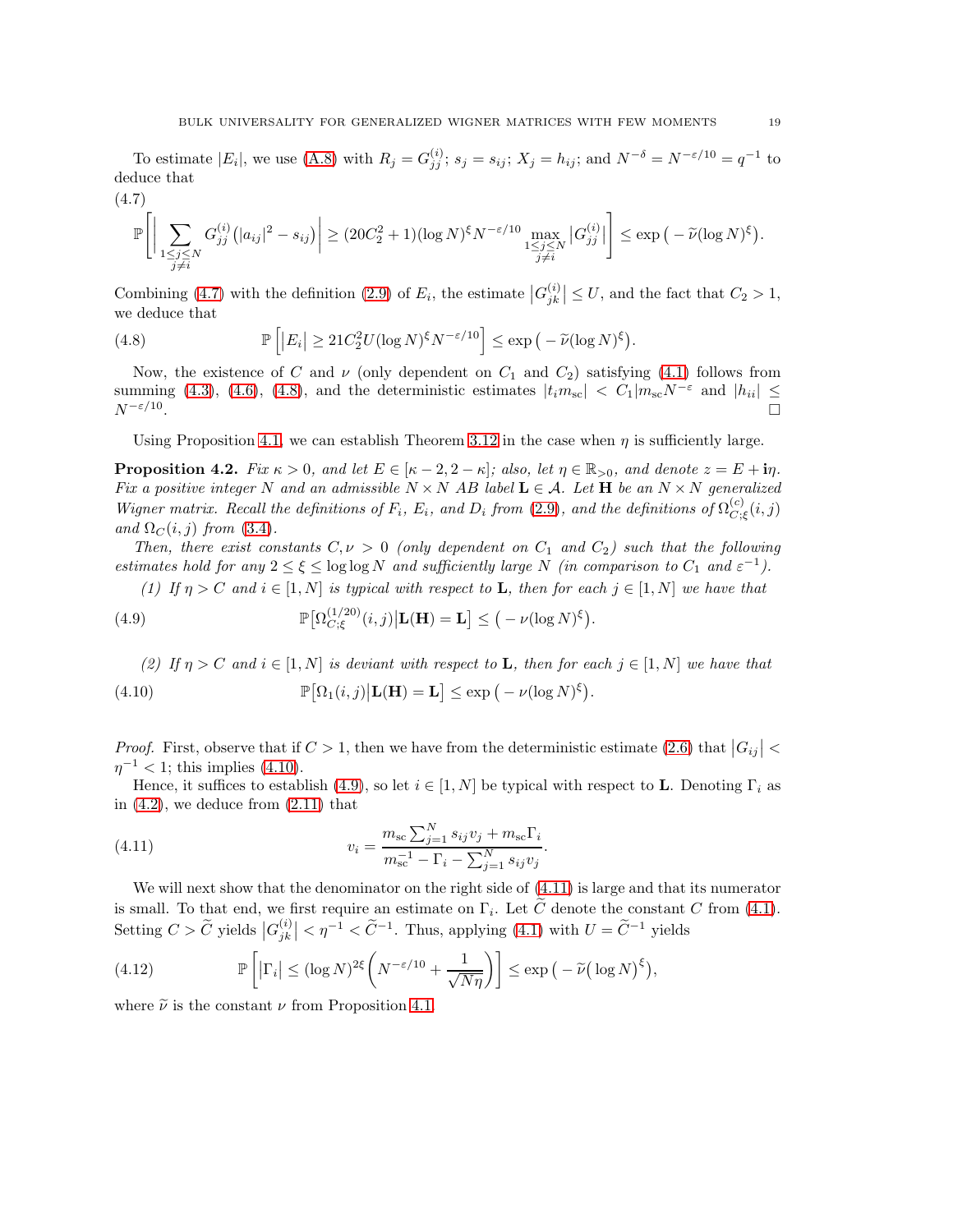Assume further that  $C > 30$ . Then, it is quickly derived from  $(1.5)$  that  $|m<sub>sc</sub>| \leq 2\eta^{-1} < 1/10$ , from which it follows that  $|v_i| \leq |G_{ii}| + |m_{sc}| \leq 3\eta^{-1} < 1/10$  from [\(2.6\)](#page-9-0).

Hence, if we restrict to the event that  $\Gamma_i$  is small in the sense of [\(4.12\)](#page-18-6) and assume that N is sufficiently large in comparison to  $\varepsilon^{-1}$  such that

$$
\left| (\log N)^{2 \log \log N} \left( N^{-\varepsilon/10} + \frac{1}{\sqrt{N\eta}} \right) \right| \le 1,
$$

then it follows that

$$
\left| m_{\text{sc}}^{-1} - \Gamma_i - \sum_{j=1}^{N} s_{ij} v_j \right| \ge \left| m_{\text{sc}}^{-1} \right| - \left| \Gamma_i \right| - \left| \sum_{j=1}^{N} s_{ij} v_j \right| \ge 10 - \left| \Gamma_i \right| - (1 + C_1 N^{-\varepsilon}) \max_{1 \le j \le N} |v_j| > 1,
$$

where we have used the fact that  $\left|\sum_{j=1}^N s_{ij} - 1\right| = |t_i| \leq C_1 N^{-\varepsilon}$  by assumption **[A2](#page-1-5)**. Inserting this (and the estimate  $|m_{\rm sc}| < 1/10$ ) into [\(4.11\)](#page-18-5) yields

(4.13) 
$$
|v_i| \le \left| \frac{1}{10} \sum_{j=1}^N s_{ij} v_j + m_{\rm sc} \Gamma_i \right| \le \frac{1}{10} \sum_{j=1}^N s_{ij} |v_j| + |\Gamma_i|,
$$

for each  $i \in \mathcal{T}_L$ . Hence,

<span id="page-19-1"></span>(4.14) 
$$
|v_i| \leq \frac{1}{10} \sum_{j \in \mathcal{T}} s_{ij} |v_j| + \frac{1}{10} \sum_{j \in \mathcal{D}} s_{ij} |v_j| + |\Gamma_i| \leq \frac{1}{10} \sum_{j \in \mathcal{T}} s_{ij} |v_j| + C_1 N^{-\varepsilon/20} + |\Gamma_i|,
$$

where we recalled the facts that  $|\mathcal{D}| < N^{1-\epsilon/20}$  (since **L** is admissible), that  $s_{ij} < C_1 N^{-1}$  (from assumption **[A1](#page-1-4)**), and that  $|v_j| < 1/10 < 1$  for all  $j \in [1, N]$ .

Using [\(4.14\)](#page-19-1) and the fact that  $\left|\sum_{j=1}^{N} s_{ij} - 1\right| = |t_i| < C_1 N^{-\varepsilon}$ , we deduce that

<span id="page-19-2"></span>(4.15) 
$$
\max_{j \in \mathcal{T}} |v_j| \leq \frac{1}{5} \max_{j \in \mathcal{T}} |v_j| + C_1 N^{-\varepsilon/20} + \max_{j \in \mathcal{T}} |\Gamma_j|.
$$

Using [\(4.15\)](#page-19-2) and applying [\(4.12\)](#page-18-6) for all  $i \in \mathcal{T}$  and a union estimate, we obtain that

$$
\mathbb{P}\left[\max_{j\in\mathcal{T}}|v_j| \le 2C_1(\log N)^{2\xi}\left(N^{-\varepsilon/20} + \frac{1}{\sqrt{N\eta}}\right)\right] \le N \exp\left(-\widetilde{\nu}(\log N)^{\xi}\right),\tag{1.1}
$$
 from which (4.9) quickly follows.

<span id="page-19-0"></span>

# 5. The Multiscale Argument for Typical Indices

Our next goal is to provide a framework for establishing the local semicircle law for typical indices, given by [\(3.5\)](#page-15-1). This is done through the following two propositions, whose proofs are similar to that of the local semicircle for sparse graphs from [\[17\]](#page-43-12).

What these lemmas approximately yield are estimates on the probability of the event that the local semicircle law [\(3.5\)](#page-15-1) does not hold for some typical entry of the resolvent  $\mathbf{G}(z)$ , in terms of probabilities of the events the local semicircle law does not hold for some entry of a different resolvent  $\mathbf{G}(z')$ , where  $\Im z' > \Im z$ . In terms of the notation from [\(3.4\)](#page-14-4), this can be restated as an estimate on  $\mathbb{P}[\Omega_C^{(c)}]$  $\left[C\right]_{C;\xi}(i,j;{\bf H},z)\big]$  in terms of  $\mathbb{P}\big[\Omega^{(c)}_{C;i}]$  $\mathcal{L}^{(c)}_{C;\xi}(i,j;\mathbf{H},z')\big]$  and  $\mathbb{P}\big[\Omega_C(i,j;\mathbf{H},z')\big]$ , conditional on some admissible  $AB$  label **L** of **H**, if  $i \in [1, N]$  is typical with respect to **L**.

Since  $\Im z' > \Im z$ , this suggests that repeated application of these two propositions might estimate  $\mathbb{P}\big[ \Omega_{C}^{(c)} \big]$  $\left[C\right]_{C;\xi}(i,j;{\bf H},z)\big]$  in terms of  $\mathbb{P}\big[\Omega^{(c)}_{C;i}]$  $\mathcal{L}^{(c)}_{C;\xi}(i,j;\mathbf{H},z')$  and  $\mathbb{P}[\Omega_C(i,j;\mathbf{H},z')]$ , where  $\Im z'$  is very large;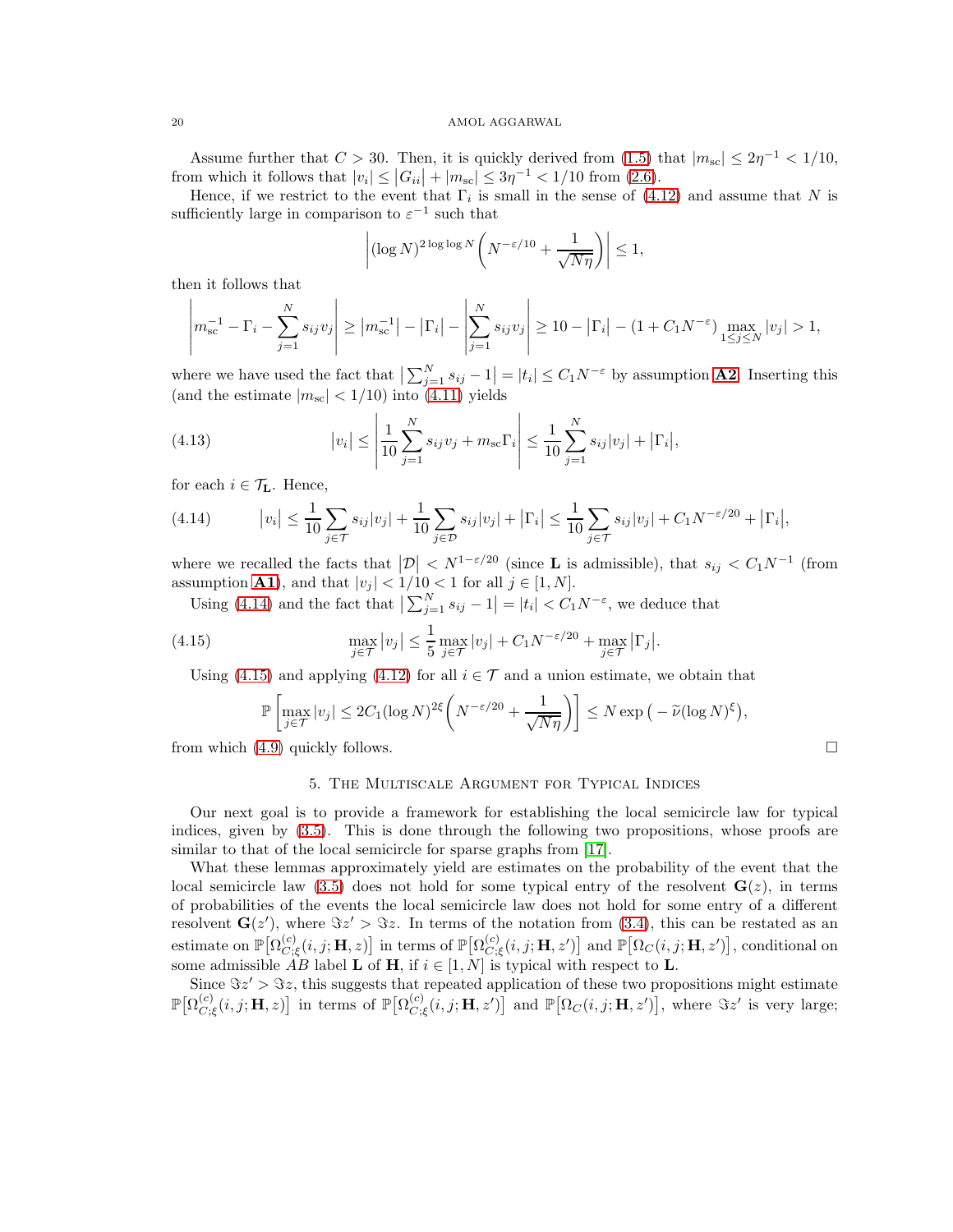then, we could apply the initial estimate Proposition [4.2.](#page-18-0) Indeed, this is what we will do in Section [7,](#page-28-0) after obtaining an analog of the two propositions below for deviant indices in Section [6.](#page-24-0)

In what follows, we recall that  $\mathbb{P}_{H(L)}$  is the probability measure the random matrix  $H(L)$  from Definition [3.4.](#page-13-3) Furthermore, for any subset  $S \subseteq [1, N]$ , we let  $\mathbb{P}_{\mathbf{H}^{(\mathcal{S})}(\mathbf{L}^{(\mathcal{S})})}$  denote the probability measure with respect to the symmetric random matrix  $\mathbf{H}^{(\mathcal{S})}(\mathbf{L}^{(\mathcal{S})})$ , obtained from  $\mathbf{H}(\mathbf{L})$  by removing all rows and columns indexed by some  $j \in \mathcal{S}$ .

<span id="page-20-2"></span>**Proposition 5.1.** Fix  $\kappa > 0$  and  $U_1, U_2 > 1$ , and let  $E \in [\kappa - 2, 2 - \kappa]$ ; also, let  $\eta \in \mathbb{R}_{\geq 0}$  such that  $N\eta > (\log N)^{8 \log \log N}$ , and denote  $z = E + i\eta$ . Fix a positive integer N, let **H** be an  $N \times N$ generalized Wigner matrix. Furthermore, fix an admissible  $N \times N$  AB label  $L \in \mathcal{A}$ . Recall the definitions of  $v_i$  from [\(2.10\)](#page-9-6), and of  $\Omega_{C_{i}}^{(c)}$  $C_{C;\xi}^{(c)}(i,j)$  and  $\Omega_C(i,j)$  from [\(3.4\)](#page-14-4). Denote

<span id="page-20-4"></span>(5.1)  
\n
$$
P_{i} = \sum_{\substack{1 \leq j,k \leq N \\ j,k \neq i}} \mathbb{P}_{\mathbf{H}^{(i)}(\mathbf{L}^{(i)})} \left[ \Omega_{U_{2}} \left( j,k; \mathbf{H}^{(i)}; E + i\eta \left( 1 + \frac{1}{(\log N)^{2}} \right) \right) \right] + \sum_{j=1}^{N} \mathbb{P}_{\mathbf{H}(\mathbf{L})} \left[ \Omega_{U_{1};\xi}^{(1/20)} \left( i,j; \mathbf{H}, E + i \left( 1 + \frac{1}{(\log N)^{2}} \right) \right) \right] + \sum_{1 \leq j,k \leq N} \mathbb{P}_{\mathbf{H}(\mathbf{L})} \left[ \Omega_{U_{2}} \left( j,k; \mathbf{H}, E + i \left( 1 + \frac{1}{(\log N)^{2}} \right) \right) \right].
$$

Then, there exist constants  $C, \nu > 0$  (only dependent on  $C_1$ ,  $C_2$ , and  $U_2$ ) such that

<span id="page-20-1"></span>(5.2) 
$$
\mathbb{P}_{\mathbf{H}(\mathbf{L})}\left[\max_{j\in\mathcal{T}}|v_j|\geq C(\log N)^{3\xi}\left(N^{-\varepsilon/20}+\frac{1}{\sqrt{N\eta}}\right)\right]\leq \exp\left(-\nu(\log N)^{\xi}\right)+\sum_{i=1}^N P_i,
$$

for any  $2 \le \xi \le \log \log N$  and sufficiently large N (in comparison to  $C_1$ ,  $C_2$ ,  $U_1$ , and  $U_2$ ).

<span id="page-20-5"></span>Remark 5.2. Observe in the above proposition that the constants C and  $\mu$  are dependent on  $U_2$  but independent of  $U_1$ ; however, the minimal value of N for which the result holds depends on both  $U_1$ and  $U_2$ .

*Proof.* In what follows, we fix a typical index  $i \in \mathcal{T}_{L}$ . Recall the definitions of  $F_i$ ,  $D_i$ , and  $E_i$  from [\(2.9\)](#page-9-5). Let us restrict to the event

$$
\overline{\Omega_i} = \bigcap_{\substack{j,k \in [1,N] \\ j,k \neq i}} \overline{\Omega}_{U_2}\bigg(j,k; \mathbf{H}^{(i)}; E + \mathbf{i}\eta \Big(1 + \frac{1}{(\log N)^2}\Big)\bigg) \cap \bigcap_{j=1}^N \overline{\Omega}_{U_1;\xi}^{(1/20)}\bigg(i,j; \mathbf{H}, E + \mathbf{i}\Big(1 + \frac{1}{(\log N)^2}\Big)\bigg)
$$
\n
$$
\bigcap_{j,k \in [1,N]} \overline{\Omega}_{U_2}\bigg(j,k; \mathbf{H}, E + \mathbf{i}\Big(1 + \frac{1}{(\log N)^2}\Big)\bigg),
$$

where  $\overline{E}$  denotes the complement of any event E; observe that  $\mathbb{P}_{\mathbf{H}(\mathbf{L})}\big[\Omega_i\big] \leq P_i$ .

We will first obtain a uniform estimate on  $G_{jk}^{(i)}(E + \mathbf{i}\eta)$ . Since we are restricting to the event  $\overline{\Omega_i}$ , we have that

<span id="page-20-0"></span>(5.4) 
$$
\left|G_{jk}^{(i)}\left(E+i\eta\left(1+\frac{1}{(\log N)^2}\right)\right)\right| \leq U_2,
$$

<span id="page-20-3"></span>(5.3)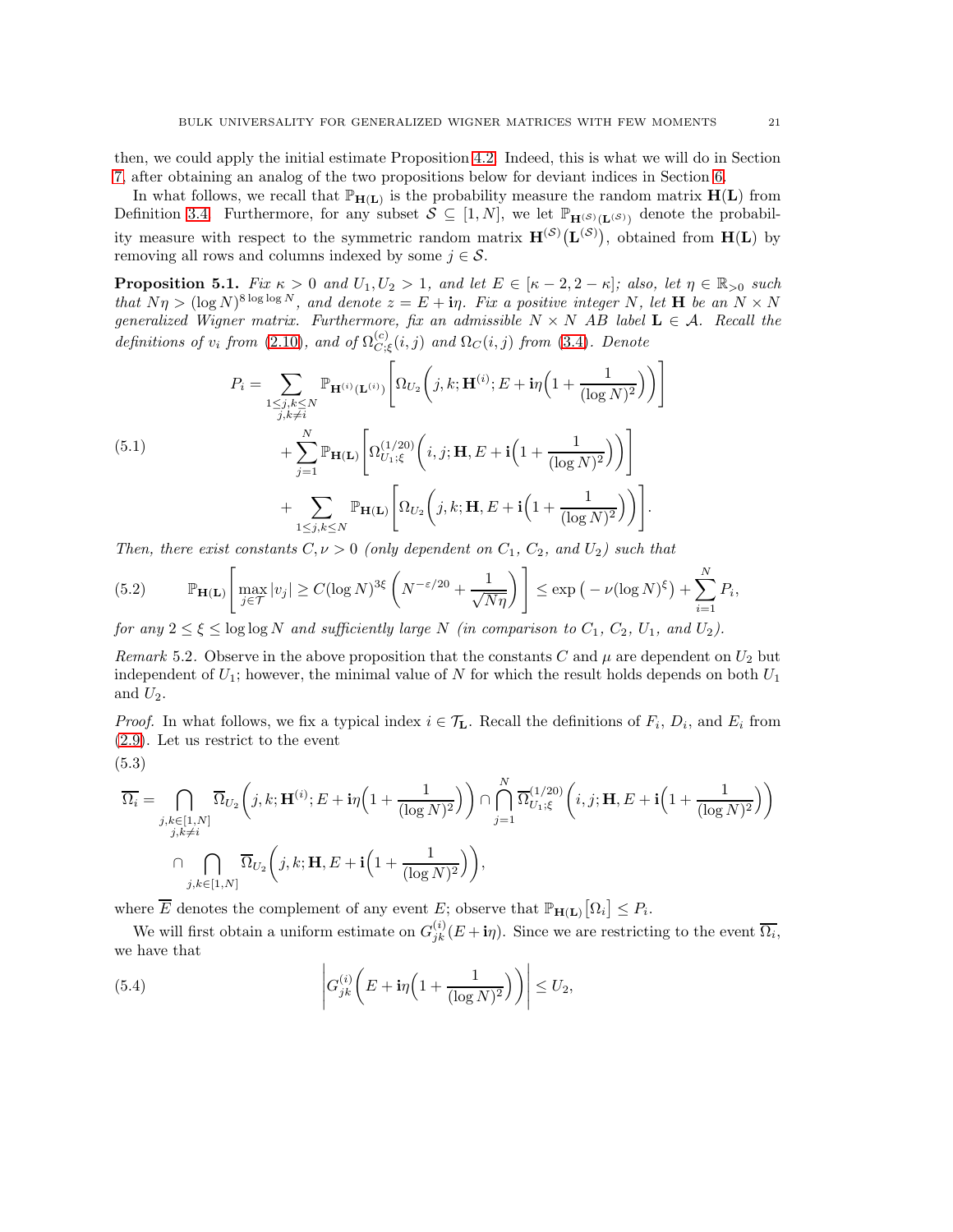for all  $j, k \in [1, N]$  with  $j, k \neq i$ . Thus, assuming that  $N > 10$ , [\(B.2\)](#page-43-20) implies that

<span id="page-21-0"></span>(5.5) 
$$
\left|G_{jj}^{(i)}(E+\mathbf{i}\eta)\right| \le 2U_2,
$$

for all  $j \in [1, N]$  not equal to i. Inserting [\(5.5\)](#page-21-0) into [\(B.1\)](#page-42-1) yields

<span id="page-21-1"></span>(5.6) 
$$
\left| G_{jk}^{(i)} \left( E + \mathbf{i} \eta \left( 1 + \frac{1}{(\log N)^2} \right) \right) - G_{jk}^{(i)} (E + \mathbf{i} \eta) \right| \leq \frac{2U_2}{(\log N)^2},
$$

for all  $j, k \in [1, N]$  with  $j, k \neq i$ . In view of the fact that  $\log N > 2$ , [\(5.4\)](#page-20-0) and [\(5.6\)](#page-21-1) together imply that

<span id="page-21-2"></span>(5.7) 
$$
|G_{jk}^{(i)}(E+i\eta)| \leq |G_{jk}^{(i)}(E+i\eta(1+\frac{1}{(\log N)^2}))| + U_2 \leq 2U_2,
$$

for all  $j, k \in [1, N]$  with  $j, k \neq i$ .

Having obtained this estimate on  $G_{jk}^{(i)}$ , we now we apply Proposition [4.1](#page-16-5) with U in that statement replaced by  $2U_2$ . In particular, let us insert [\(5.7\)](#page-21-2) into [\(4.1\)](#page-16-4); denote by  $\tilde{C}$  the constant C from the left side of [\(4.1\)](#page-16-4); and denote by  $\tilde{\nu}$  the constant  $\nu$  from the right side of (4.1). Using the fact that  $\mathbb{P}_{\mathbf{H}(\mathbf{L})}\big[\Omega_i\big] \leq P_i$ , we deduce that

<span id="page-21-6"></span>(5.8) 
$$
\mathbb{P}_{\mathbf{H}(\mathbf{L})}\left[|\Gamma_i| \ge 2\widetilde{C}U_2(\log N)^{2\xi}\left(N^{-\varepsilon/10} + \frac{1}{\sqrt{N\eta}}\right)\right] \le \exp\left(-\widetilde{\nu}(\log N)^{\xi}\right) + P_i,
$$

where we recall the definition of  $\Gamma_i$  from [\(4.2\)](#page-17-4). This bounds the right side of [\(2.11\)](#page-9-3) with very high probability.

We will now attempt to establish some version of the estimate [\(2.13\)](#page-10-2). To that end, observe that

<span id="page-21-5"></span>(5.9) 
$$
\left|\frac{v_i}{1 + m_{\rm sc}^{-1} v_i} - v_i\right| = \left|\frac{v_i^2}{m_{\rm sc} + v_i}\right| \le \frac{2|v_i|^2}{|m_{\rm sc}|}, \quad \text{if} \quad |v_i| \le \frac{|m_{\rm sc}|}{2}.
$$

Let us show that  $|v_i| < |m_{\rm sc}|/2$  indeed holds. Since we are restricting to the event  $\Omega_i$ , we have that

<span id="page-21-3"></span>(5.10) 
$$
\left| G_{ii} \left( E + i\eta \left( 1 + \frac{1}{(\log N)^2} \right) \right) - m_{\text{sc}} \right| \le U_1 (\log N)^{3\xi} \left( N^{-\varepsilon/20} + \frac{1}{\sqrt{N\eta}} \right);
$$

$$
\left| G_{jj} \left( E + i\eta \left( 1 + \frac{1}{(\log N)^2} \right) \right) \right| \le U_2,
$$

for all  $j \in [1, N]$ . As in [\(5.7\)](#page-21-2) (or from the first estimate in [\(5.10\)](#page-21-3)), we can show that  $|G_{ii}(E+i\eta)| \le$  $2U_2$  using the second estimate in [\(5.10\)](#page-21-3) and [\(B.2\)](#page-43-20). Inserting this and (5.10) into [\(B.1\)](#page-42-1) yields

<span id="page-21-4"></span>(5.11) 
$$
\left| G_{ii}(E + \mathbf{i}\eta) - m_{\rm sc} \right| \le U_1 (\log N)^{3\xi} \left( N^{-\varepsilon/20} + \frac{1}{\sqrt{N\eta}} \right) + \frac{2U_2}{(\log N)^2}, \quad \text{if } i \text{ is typical.}
$$

Assuming that N is sufficiently large (in a way that only depends on  $U_1$  and  $U_2$ , since  $\xi \leq$  $\log \log N$  and  $N\eta > (\log N)^{8 \log \log N}$ , [\(5.11\)](#page-21-4) implies that  $2|v_i| \le |m_{\rm sc}|$ , so that the estimate [\(5.9\)](#page-21-5) applies. Inserting [\(5.9\)](#page-21-5) into [\(2.11\)](#page-9-3) and applying [\(5.8\)](#page-21-6), we deduce that

<span id="page-21-7"></span>(5.12) 
$$
\mathbb{P}\left[\left|v_i - m_{\rm sc}^2 \sum_{j=1}^N s_{ij} v_j\right| \ge 2|m_{\rm sc}|^2 \widetilde{C} U_2 (\log N)^{2\xi} \left(N^{-\varepsilon/10} + \frac{1}{\sqrt{N\eta}}\right) + \frac{2|v_i|^2}{|m_{\rm sc}|}\right] \le \exp\left(-\widetilde{\nu} (\log N)^{\xi}\right) + P_i,
$$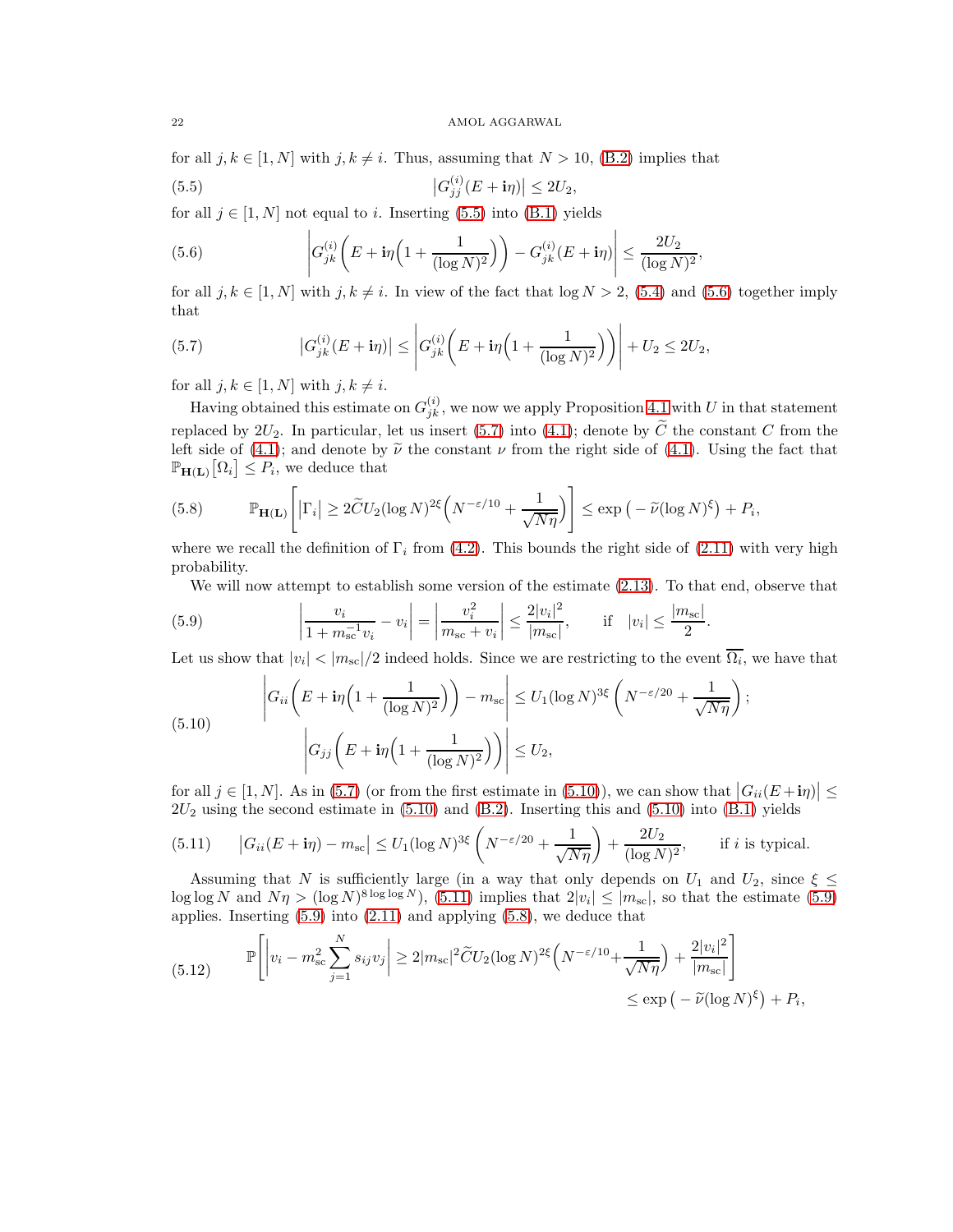for any typical index  $i \in \mathcal{T}$ .

Now, we would like to restrict the sum  $\sum_{j=1}^{N} s_{ij}v_j$  in [\(5.12\)](#page-21-7) to range over the typical indices  $j \in \mathcal{T}$  instead of over all indices  $j \in [1, N]$ . To that end, we may use similar reasoning as applied to deduce [\(5.7\)](#page-21-2) to find that

<span id="page-22-0"></span>(5.13) 
$$
|G_{ij}(E + i\eta)| \le 2U_2; \qquad |G_{ij}(E + i\eta) - m_{sc}| \le 2U_2 + |m_{sc}|.
$$

Using [\(5.13\)](#page-22-0), the fact that  $|s_{ij}| \leq C_1 N^{-1}$ , and the fact that  $|\mathcal{D}| \leq N^{1-\varepsilon/20}$ , we find that

<span id="page-22-1"></span>(5.14) 
$$
\left| \sum_{j=1}^{N} s_{ij} v_j - \sum_{j \in \mathcal{T}} s_{ij} v_j \right| \le (2U_2 + |m_{sc}|) C_1 N^{-\varepsilon/20}.
$$

Inserting [\(5.14\)](#page-22-1) into [\(5.12\)](#page-21-7), we deduce that

<span id="page-22-2"></span>(5.15)  
\n
$$
\mathbb{P}\left[\left|v_{i}-m_{\rm sc}^{2}\sum_{j\in\mathcal{T}}s_{ij}v_{j}\right| \geq |m_{\rm sc}|^{2}C_{1}\left(2U_{2}+|m_{\rm sc}|\right)N^{-\varepsilon/20}+\frac{2|v_{i}|^{2}}{|m_{\rm sc}|}\right] + 2|m_{\rm sc}|^{2}\widetilde{C}U_{2}(\log N)^{2\xi}\left(N^{-\varepsilon/10}+\frac{1}{\sqrt{N\eta}}\right)\right] \leq \exp\left(-\widetilde{\nu}(\log N)^{\xi}\right)+P_{i},
$$

for any fixed  $i \in \mathcal{T}$ . Applying [\(5.15\)](#page-22-2) to all  $i \in \mathcal{T}$  and applying a union estimate, we obtain that

<span id="page-22-3"></span>
$$
\mathbb{P}\Bigg[\Big\|\Big(\operatorname{Id}-m_{\mathrm{sc}}^2\widetilde{\mathbf{S}}\Big)\widetilde{\mathbf{v}}\Big\|_{\infty} \ge |m_{\mathrm{sc}}|^2 C_1 \big(2U_2 + |m_{\mathrm{sc}}|\big)N^{-\varepsilon/20} + \frac{2|v_i|^2}{|m_{\mathrm{sc}}|} + (\log N)^{2\xi}\Big(N^{-\varepsilon/10} + \frac{1}{\sqrt{N\eta}}\Big)\Bigg] \le N \exp\Big(-\widetilde{\nu}(\log N)^{\xi}\Big) + \sum_{i=1}^N P_i,
$$

where  $\widetilde{\mathbf{v}} = (v_i)_{i \in \mathcal{T}} | \mathcal{T} |$ -dimensional vector, and  $\widetilde{\mathbf{S}} = \{s_{jk}\}_{j,k \in \mathcal{T}}$  is a  $| \mathcal{T} | \times | \mathcal{T} |$  matrix.

Now, from [\(5.23\)](#page-24-1) of Lemma [5.4](#page-23-0) below, we deduce the existence of a constant  $\hat{C} > 0$  (only dependent on  $\kappa$ ) such that  $\left\| (\text{Id} - m_{\text{sc}}^2 \widetilde{\mathbf{S}})^{-1} \right\| < \widehat{C} \log N$ . Inserting this into [\(5.16\)](#page-22-3) yields

<span id="page-22-4"></span>
$$
(5.17)
$$

$$
\mathbb{P}\Bigg[\max_{j\in\mathcal{T}}|v_j| \ge |m_{\rm sc}|^2 C_1 \big(2U_2 + |m_{\rm sc}|\big)\widehat{C}\log N + 2|m_{\rm sc}|^2 \widehat{C}\widetilde{C}U_2(\log N)^{2\xi+1}\Big(N^{-\varepsilon/10} + \frac{1}{\sqrt{N\eta}}\Big)\n+ 2|m_{\rm sc}|^{-1}\widehat{C}\big(\log N\big)\max_{j\in\mathcal{T}}|v_j|^2\Bigg] \le N \exp\big(-\widetilde{\nu}(\log N)^{\xi}\big) + \sum_{i=1}^N P_i,
$$

Now, by [\(5.11\)](#page-21-4), we have that

$$
\left|1-2|m_{\rm sc}|^{-1}\widehat{C}(\log N)|v_i|\right|\geq \frac{1}{2},\
$$

for each  $i \in \mathcal{T}$  (after restricting to the event  $\bigcap_{i \in \mathcal{T}} \overline{\Omega_i}$ ), assuming that N is sufficiently large (in a way that only depends on  $U_1$  and  $U_2$ ).

Inserting this into [\(5.17\)](#page-22-4) yields the existence of  $C, \nu > 0$  (only dependent on  $\kappa, U_2, C_1$ , and  $C_2$ ) satisfying  $(5.2)$ ; this implies the proposition.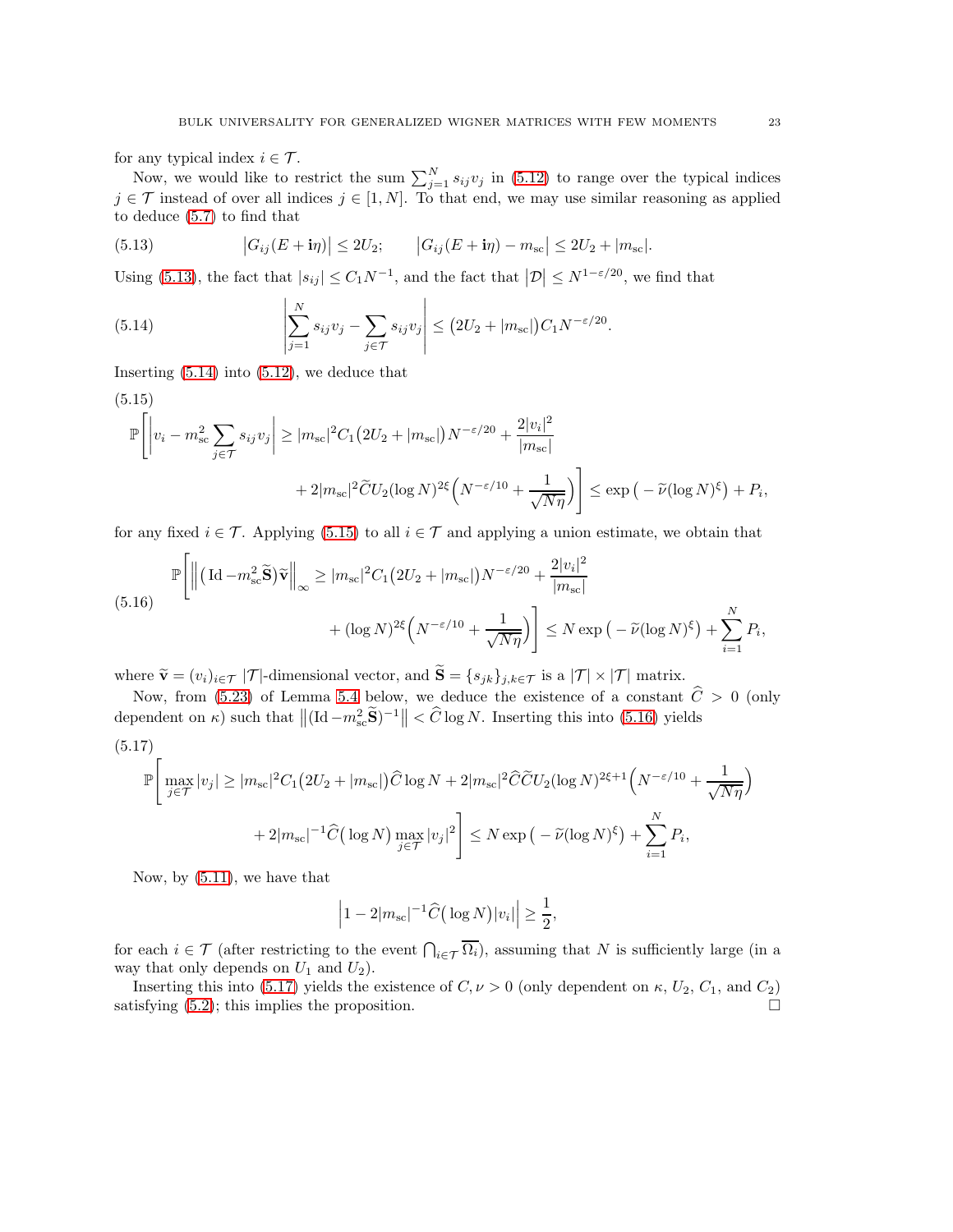The previous proposition estimates the diagonal terms  $|G_{ii}|$ . We must also estimate the offdiagonal terms  $|G_{ij}|$ : this is given by the following proposition.

<span id="page-23-6"></span>**Proposition 5.3.** Adopt the notation of Proposition [5.1.](#page-20-2) There exist constants  $C, \nu > 0$  (only dependent on  $\kappa$ ,  $C_1$ ,  $C_2$ , and  $U_2$ ) such that

<span id="page-23-4"></span>
$$
(5.18) \quad \mathbb{P}_{\mathbf{H}(\mathbf{L})} \left[ \max_{\substack{i \in \mathcal{T} \\ 1 \leq j \leq N}} |G_{ij}| \geq C (\log N)^{3\xi} \left( N^{-\varepsilon/10} + \sqrt{\frac{1}{N\eta}} \right) \right] \leq \exp \left( -\nu (\log N)^{\xi} \right) + N \sum_{i=1}^{N} P_i,
$$

for any  $2 \le \xi \le \log \log N$  and all sufficiently large N (in comparison to  $\kappa$ ,  $C_1$ ,  $C_2$ ,  $U_1$ , and  $U_2$ ).

*Proof.* We will establish this corollary through [\(A.7\)](#page-40-2) from Lemma [A.2.](#page-40-1) In particular, fix  $i \in \mathcal{T}$  and  $j \in [1, N]$ ; applying that lemma with  $R_j = G_{kj}^{(i)}$ ,  $X_j = a_{ij}$ , and  $N^{\delta} = N^{-\varepsilon/10} = q^{-1}$  (and using the fact that  $\left| \mathbb{E}[a_{ij}] \right| < 2C_2 N^{-1-\varepsilon/10}$  and the estimate [\(4.4\)](#page-17-1)) yields

<span id="page-23-2"></span>
$$
(5.19) \quad \mathbb{P}_{\mathbf{H}(L)}\left[\Big|\sum_{\substack{k\in[1,N]\\k\neq i}}a_{ik}G_{kj}^{(i)}\Big|\geq (\log N)^{\xi}\bigg((2C_2+1)N^{-\varepsilon/10}\max_{\substack{1\leq k\leq N\\k\neq i}}|G_{jk}^{(i)}|+\Big(\sum_{\substack{k\in[1,N]\\k\neq i}}|G_{jk}^{(i)}|^2\Big)^{1/2}\bigg)\right] \leq \exp\big(-\widetilde{\nu}(\log N)^{\xi}\big),
$$

where  $\tilde{\nu}$  is the constant  $\nu(C_1, 2C_2)$  from Lemma [A.2.](#page-40-1) In what follows, we restrict to the event  $\bigcap_{i=1}^{N} \overline{\Omega_i}$ , where  $\overline{\Omega_i}$  was defined in [\(5.3\)](#page-20-3). Applying Ward's identity [\(2.7\)](#page-9-1), we find that

<span id="page-23-1"></span>(5.20) 
$$
\frac{1}{N} \sum_{\substack{k \in [1,N] \\ k \neq i}} \left| G_{jk}^{(i)} \right|^2 = \frac{\Im G_{jj}^{(i)}}{N\eta} \leq \frac{2U_2}{N\eta},
$$

where we used [\(5.5\)](#page-21-0) to establish the third estimate above.

Inserting [\(5.7\)](#page-21-2) and [\(5.20\)](#page-23-1) into [\(5.19\)](#page-23-2), and also using the facts that  $C_2 > 1$  and  $\mathbb{P}[\overline{\Omega_i}] \leq P_i$ , yields

<span id="page-23-3"></span>
$$
(5.21) \quad \mathbb{P}_{\mathbf{H}(\mathbf{L})}\Bigg[\Big|\sum_{\substack{k\in[1,N]\\k\neq i}}a_{ik}G_{kj}^{(i)}\Bigg|\geq (\log N)^{\xi}\bigg(6C_2U_2N^{-\varepsilon/10}+\sqrt{\frac{2U_2}{N\eta}}\bigg)\Bigg]\leq \exp\big(-\widetilde{\nu}(\log N)^{\xi}\big)+P_i.
$$

Applying [\(5.13\)](#page-22-0) in [\(5.21\)](#page-23-3), the fact that  $h_{ij}$  has the same distribution as  $a_{ij}$  (since i is typical), and [\(2.4\)](#page-8-5) yields

<span id="page-23-5"></span>
$$
(5.22) \qquad \mathbb{P}_{\mathbf{H}(\mathbf{L})}\left[|G_{ij}| \ge 2U_2(\log N)^{\xi}\left(6C_2U_2N^{-\varepsilon/10} + \sqrt{\frac{2U_2}{N\eta}}\right)\right] \le \exp\left(-\widetilde{\nu}(\log N)^{\xi}\right) + P_i.
$$

Now, the existence of  $C, \nu > 0$  satisfying [\(5.18\)](#page-23-4) follows from applying [\(5.22\)](#page-23-5) and a union estimate over all  $i \in \mathcal{T}$  and  $j \in [1, N]$ .

Above, we used the following lemma, which bounds the (deterministic) norm  $\| (\mathrm{Id} - m_{\mathrm{sc}}^2 \tilde{\mathbf{S}})^{-1} \|;$ its proof is very similar to that of Lemma 2.15 in [\[16\]](#page-43-11) and is thus omitted.

<span id="page-23-0"></span>**Lemma 5.4.** Fix some  $\kappa \in (0,1)$ , let  $z \in \mathbb{H}$  satifsy  $\Re z \in (\kappa - 2, 2 - \kappa)$ , let  $M \in \mathbb{Z}_{>0}$ , and recall the definition of  $m_{\rm sc} = m_{\rm sc}(z)$  from [\(1.5\)](#page-6-2). Let  $\mathbf{T} = \{t_{ij}\}\;$  be some  $M \times M$  symmetric matrix with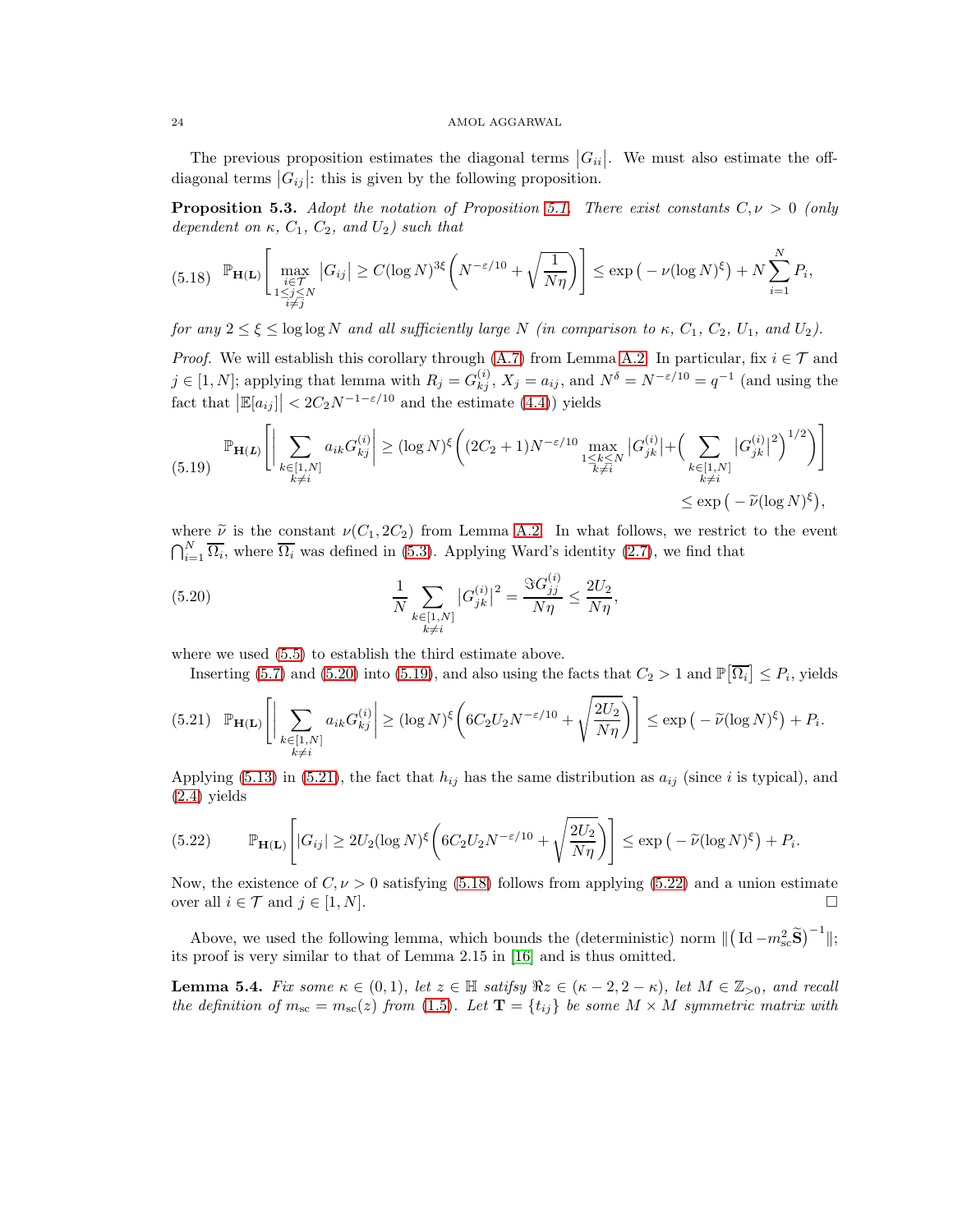positive entries satisfying  $\sum_{j=1}^{N} t_{ij} \leq 1$ ; assume that there exist  $\widetilde{c}, \widetilde{C} > 0$  such that  $\widetilde{c} < M t_{ij} < \widetilde{C}$ for each i, j. Then, there exists some constant  $C > 0$  (only dependent on  $\kappa$ ,  $\tilde{c}$ , and  $\tilde{C}$ ) such that

<span id="page-24-1"></span><span id="page-24-0"></span>(5.23) 
$$
\left\| \left( \mathrm{Id} - m_{\mathrm{sc}}^2 \mathbf{T} \right)^{-1} \right\|_{\infty} \leq C \log M.
$$

<span id="page-24-2"></span>(6.1)

# 6. The Multiscale Argument for Deviant Indices

The following result is an analog of Proposition [5.1](#page-20-2) and Proposition [5.3](#page-23-6) that now addresses the resolvent entries indexed by deviant integers. Observe here that the sum on the right side of [\(6.1\)](#page-24-2) has significantly more terms than does the sum on the right side of  $(5.1)$ . Further observe that, as in Remark [5.2,](#page-20-5) the constants C and  $\nu$  below do not depend on the parameter U; however, the smallest value of  $N$  for which  $(6.2)$  holds might depend on  $U$ .

<span id="page-24-4"></span>**Proposition 6.1.** Fix  $\kappa > 0$  and  $U > 1$ , and let  $E \in [\kappa - 2, 2 - \kappa]$ ; also, let  $\eta \in \mathbb{R}_{>0}$  such that  $N\eta > (\log N)^{8\log\log N}$ , and denote  $z = E + i\eta$ . Fix a positive integer N, and let **H** be an  $N \times N$ generalized Wigner matrix. Fix an admissible  $N \times N$  AB label  $L \in \mathcal{A}$ . Recall the definitions of  $v_i$ from [\(2.10\)](#page-9-6); and of  $\Omega_{C}^{(c)}$  $C_{C, \xi}^{(c)}(i,j)$  and  $\Omega_C(i,j)$  from [\(3.4\)](#page-14-4). Denote  $r = \log \log N$  and

$$
\psi_i = \sum_{\substack{S \subset [1,N] \\ |S| \le 2r}} \sum_{\substack{j,k \in [1,N] \\ j,k \notin S}} \mathbb{P}_{\mathbf{H}^{(S)}(\mathbf{L}^{(S)})} \left[ \Omega_U \left( j,k;\mathbf{H}^{(S)};E + \mathbf{i}\eta \left( 1 + \frac{1}{(\log N)^2} \right) \right) \right] + \sum_{\substack{S \subset [1,N] \\ |S| \le 2r}} \sum_{\substack{j,k \notin S \\ j \notin \mathcal{T}_L}} \mathbb{P}_{\mathbf{H}^{(S)}(\mathbf{L}^{(S)})} \left[ \Omega_{U;\xi}^{(1/20)} \left( j,j;\mathbf{H}^{(S)};E + \mathbf{i}\eta \left( 1 + \frac{1}{(\log N)^2} \right) \right) \right].
$$

Then, there exist constants  $\nu, C > 0$  (only dependent on  $\kappa, \varepsilon, C_1$ , and  $C_2$ ) such that

<span id="page-24-3"></span>(6.2) 
$$
\mathbb{P}_{\mathbf{H}(\mathbf{L})}\left[\max_{1 \leq i,j \leq N} |G_{ij}| \geq C\right] \leq \exp\left(-\nu(\log N)^{\xi}\right) + 3N \sum_{i=1}^{N} \psi_i,
$$

for any  $2 \le \xi \le \log \log N$  and sufficiently large N (in comparison to  $\kappa$ ,  $\varepsilon$ ,  $C_1$ ,  $C_2$ , and U).

*Proof.* In what follows, let us fix deviant indices  $i, j \in [1, N]$ , and let us restrict to the event

(6.3)  
\n
$$
\overline{\Psi}_{i} = \bigcap_{\substack{S \subset [1,N] \\ |S| \le 2r}} \bigcap_{\substack{j,k \in [1,N] \\ j,k \notin S}} \overline{\Omega}_{U}\left(j,k;\mathbf{H}^{(\mathcal{S})};E+i\eta\left(1+\frac{1}{(\log N)^{2}}\right)\right)
$$
\n
$$
\bigcap_{\substack{S \subset [1,N] \\ |S| \le 2r}} \bigcap_{\substack{j,k \notin S \\ j \notin \mathcal{T}_{\mathbf{L}}}} \overline{\Omega}_{U;\xi}^{(1/20)}\left(j,j;\mathbf{H}^{(\mathcal{S})};E+i\eta\left(1+\frac{1}{(\log N)^{2}}\right)\right).
$$

By a union estimate, we find that  $\mathbb{P}_{\mathbf{H}(\mathbf{L})}[\Psi_i] \leq \psi_i$ , where  $\Psi_i$  is the complement of  $\overline{\Psi_i}$ .

We would like to estimate  $|G_{ij}(E+i\eta)|$ . By conjugating **L** (and **H**) by a permutation matrix if necessary, we may assume that  $i = 1$  and that  $j \in \{1, 2\}$  (depending on whether  $i = j$  or  $i \neq j$ ). Recalling the definitions from the beginning of Section [3.2,](#page-13-0) let  $S \subset [1, N]$  denote the union of  $\{i, j\}$ and the set of indices connected to either i or j; we may assume that  $S = \{1, 2, \ldots, k\}$  for some  $k < 2r$ , since **L** is admissible.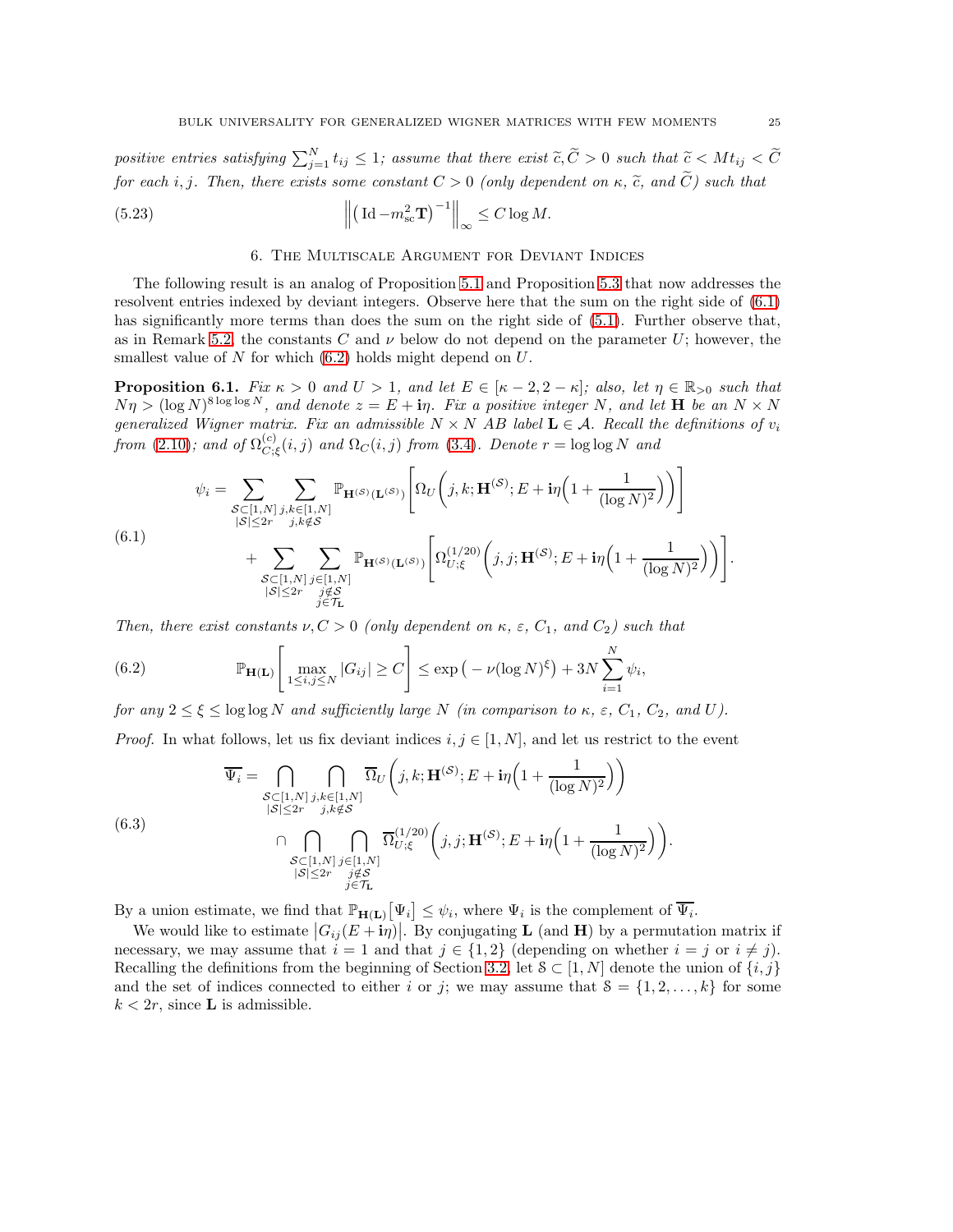We must consider two possibilities, when  $i = j$  or when  $i \neq j$ . First assume that i and j are distinct, so that  $j = 2$ . Denote  $\mathbf{H} = \begin{bmatrix} \mathbf{A} & \mathbf{B} \\ \mathbf{C} & \mathbf{D} \end{bmatrix}$ , where **A** is the top-left  $k \times k$  submatrix of **H**. Then, by the Schur complement identity [\(2.1\)](#page-8-2), we deduce that the  $(i, j)$  entry of  $(\mathbf{H} - z)^{-1}$  is equal to the  $(i, j)$  entry of the  $k \times k$  matrix  $(A - z - B(D - z)^{-1}C)^{-1}$ .

Denoting  $\mathbf{Y} = \mathbf{B}(\mathbf{D} - z)^{-1}\mathbf{C}$  and setting  $\mathbf{Y} = \{y_{ij}\} = \{y_{ij}(z)\}\)$ , we have that

<span id="page-25-1"></span>(6.4) 
$$
y_{ij} = \sum_{i',j' \in [1,N] \setminus \mathcal{S}} a_{ii'} G_{i'j'}^{(\mathcal{S})} a_{j'j}.
$$

Here, we are using the fact that the  $(i, i')$  entry (and  $(j, j')$  entry) of  $H(L)$  are equal to  $a_{ii'}$  (and  $a_{jj'}$ ), which follows since i and i' are unlinked (and as are j and j').

Since we are restricting to the event  $\Psi_i$ , we have that

(6.5) 
$$
\left|G_{i'j'}^{(8)}\left(E+i\eta\left(1+\frac{1}{(\log N)^2}\right)\right)\right| \leq U,
$$

for all  $i', j' \in [1, N] \setminus \mathcal{S}$ . Thus, through a similar way as in the derivation of [\(5.7\)](#page-21-2) from [\(5.4\)](#page-20-0), we find that

<span id="page-25-0"></span>(6.6) 
$$
|G_{i'j'}^{(8)}(E + i\eta)| \le 2U,
$$

for all  $i', j' \in [1, N] \setminus \mathcal{S}$ , assuming that  $N > 10$ .

Using [\(6.6\)](#page-25-0), we apply [\(A.10\)](#page-41-1) with  $X_{i'} = a_{ii'}$ ;  $Y_{j'} = a_{j'j}$ ;  $N^{-\delta} = N^{-\epsilon/10} = q^{-1}$ ; and  $R_{i'j'} = G_{i'j'}^{(8)}$ (၀)<br>*i' j'* · Due to the estimates  $\mathbb{E}[|a_{i'j'}|\] \leq 2C_2 N^{-1-\varepsilon/10}$  and [\(4.4\)](#page-17-1), this yields

<span id="page-25-2"></span>
$$
\mathbb{P}\Bigg[\Big|\sum_{\substack{i',j'\in[1,N]\backslash\mathcal{S} \\ i',j'\in [1,N]\backslash\mathcal{S}}} a_{ii'}G_{i'j'}^{(\mathcal{S})}a_{j'j}\Big|\geq (\log N)^{2\xi}\Bigg((20C_2^2+2)N^{-\varepsilon/10}\max_{\substack{1\leq i',j'\leq N \\ i',j'\notin \mathcal{S}}} |G_{i'j'}^{(\mathcal{S})}|^2\Bigg)^{1/2}\Bigg)\Bigg] \leq \exp\Big(-\widetilde{\nu}(\log N)^{\xi}\Big).
$$
\n(6.7)

where we have denoted  $\tilde{\nu}$  as the constant  $\nu(C_1, 2C_2)$  from Lemma [A.2.](#page-40-1)

Inserting [\(6.6\)](#page-25-0) and [\(6.4\)](#page-25-1) into [\(6.7\)](#page-25-2) (and using the fact that  $C_2 > 1$ ) yields

<span id="page-25-4"></span>
$$
(6.8)
$$

$$
\mathbb{P}\Bigg[\big|y_{ij}\big| \ge (\log N)^{2\xi} \bigg(44C_2^2UN^{-\varepsilon/10} + \Big(\frac{1}{N^2} \sum_{\substack{1 \le i', j' \le N \\ i', j' \notin \mathcal{S}}} \big|G_{i'j'}^{(\mathcal{S})}\big|^2\bigg)^{1/2}\bigg)\Bigg] \le \exp\big(-\widetilde{\nu}(\log N)^{\xi}\big) + \mathbb{P}\big[\Psi_i\big].
$$

Applying Ward's identity [\(2.7\)](#page-9-1) and [\(6.6\)](#page-25-0), we find that

<span id="page-25-3"></span>(6.9) 
$$
\left| \frac{1}{N^2} \sum_{\substack{1 \le i', j' \le N \\ i', j' \notin \mathcal{S}}} |G_{i'j'}^{(\mathcal{S})}|^2 \right| \ge \frac{1}{N^2 \eta} \sum_{i' \in [1, N] \setminus \mathcal{S}} |\Im G_{i'j'}^{(\mathcal{S})}| \le \frac{2U}{N\eta}.
$$

Inserting [\(6.9\)](#page-25-3) into [\(6.8\)](#page-25-4) yields

<span id="page-25-5"></span>(6.10) 
$$
\mathbb{P}\left[\left|y_{ij}\right| \geq (\log N)^{2\xi} \left(44C_2^2 U N^{-\varepsilon/10} + \sqrt{\frac{2U}{N\eta}}\right)\right] \leq \exp\left(-\widetilde{\nu}(\log N)^{\xi}\right) + \mathbb{P}\left[\Psi_i\right].
$$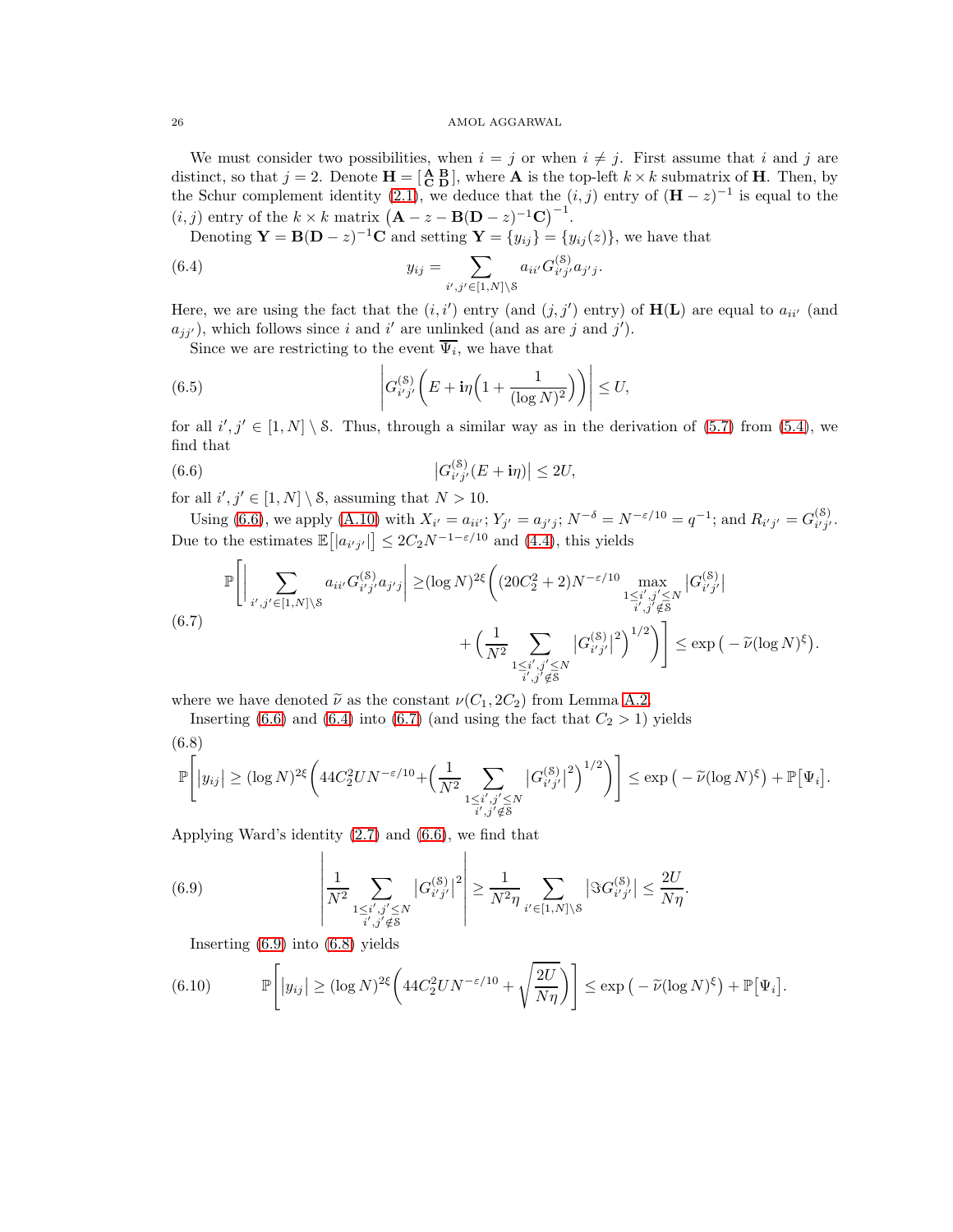The bound [\(6.10\)](#page-25-5) shows that  $|y_{ij}|$  is small if  $i \neq j$ .

Now, assume that  $i = j$ . Then, using [\(6.4\)](#page-25-1) and the fact that  $\sum_{j=1}^{N} s_{ij} = 1 + t_i$ , we find that

<span id="page-26-0"></span>(6.11)  
\n
$$
y_{ii} = \sum_{i',j'\notin S} a_{ii'} G_{i'j'}^{(S)} a_{j'i}
$$
\n
$$
= m_{sc} + \sum_{\substack{i',j'\notin S \\ i'\neq j'}} a_{ii'} G_{i'j'}^{(S)} a_{j'i} + \sum_{j\notin S} (|a_{ij}|^2 - s_{ij}) G_{jj}^{(S)} + \sum_{j\notin S} s_{ij} (G_{jj}^{(S)} - m_{sc}) - m_{sc} \left( \sum_{j\in S} s_{ij} - t_i \right).
$$

Now, since  $|S| \leq 2r$ ,  $s_{ij} \leq C_1 N^{-1}$ , and  $|t_i| < C_1 N^{-\varepsilon}$ , we have that

<span id="page-26-1"></span>(6.12) 
$$
\left| m_{\rm sc} \sum_{j \in S} s_{ij} \right| + \left| m_{\rm sc} t_i \right| \leq 3rC_1 |m_{\rm sc}| (N^{-1} + N^{-\epsilon}).
$$

Furthermore, since we are restricting to the event  $\Psi_i$ , we have that

(6.13) 
$$
\left| G_{j'j'}^{(8)} \left( E + i\eta \left( 1 + \frac{1}{(\log N)^2} \right) \right) - m_{\rm sc} \right| \leq U (\log N)^{3\xi} \left( N^{-\varepsilon/20} + \frac{1}{\sqrt{N\eta}} \right),
$$

if  $j' \in \mathcal{T}_{\mathbf{L}}$  is typical. Following the derivation of  $(5.11)$  from  $(5.10)$ , we obtain that

(6.14) 
$$
|G_{j'j'}^{(8)}(E+i\eta) - m_{sc}| \le U(\log N)^{3\xi} \left(N^{-\varepsilon/20} + \frac{1}{\sqrt{N\eta}}\right) + \frac{2U}{(\log N)^2},
$$

if  $j' \in \mathcal{T}_{\mathbf{L}}$  is typical.

Furthermore, if  $j' \in \mathcal{D}_L$  is deviant, then we have that  $|G_{j'j'}^{(8)}|$  $\left|\frac{\text{(8)}}{j'j'}-m_{\text{sc}}\right| \leq 2U + |m_{\text{sc}}|,$  in view of [\(6.6\)](#page-25-0). Thus, since  $s_{ij} \leq C_1 N^{-1}$  and  $\mathcal{D}_{\mathbf{L}} \leq N^{1-\epsilon/20}$  (since **L** is admissible), it follows that (6.15)

<span id="page-26-2"></span>
$$
\left| \sum_{j \notin S} s_{ij} \left( G_{jj}^{(S)} - m_{\text{sc}} \right) \right| \leq \left| \sum_{\substack{j \notin S \\ j \in \mathcal{T}_{\text{L}}}} s_{ij} \left( G_{jj}^{(S)} - m_{\text{sc}} \right) \right| + \left| \sum_{\substack{j \notin S \\ j \in \mathcal{D}_{\text{L}}}} s_{ij} \left( G_{jj}^{(S)} - m_{\text{sc}} \right) \right|
$$
  

$$
\leq C_1 U (\log N)^{\xi} \left( N^{-c \varepsilon} + \frac{1}{\sqrt{N\eta}} \right) + \frac{2C_1 U}{(\log N)^2} + C_1 (2U + |m_{\text{sc}}|) N^{-\varepsilon/20}.
$$

To estimate the remaining terms in [\(6.11\)](#page-26-0), we apply Lemma [A.2.](#page-40-1) Specifically, applying [\(A.9\)](#page-41-0) with  $X_{i'} = a_{ii'}; B_{i'j'} = G_{i'j'}^{(8)}$  $i'_{i'j'}$ ; and  $N^{-\delta} = N^{-\varepsilon/10} = q^{-1}$ , we obtain that

$$
\mathbb{P}\Bigg[\Big|\sum_{\substack{i',j'\notin\mathcal{S} \\ i'\neq j'}} a_{ii'}G_{i'j'}^{(\mathcal{S})}a_{j'i}\Big|\geq (\log N)^{2\xi} \Bigg((20C_1^2+1)N^{-\varepsilon/10}\max_{\substack{1\leq i',j'\leq N \\ i',j'\notin\mathcal{S}}} |G_{i'j'}^{(\mathcal{S})}|}{1\leq i',j'\notin\mathcal{S}}\Bigg|G_{i'j'}^{(\mathcal{S})}|^2\Bigg)^{1/2}\Bigg)\Bigg]\leq \exp\Big(-\widetilde{\nu}(\log N)^{\xi}\Big).
$$
\n(6.16)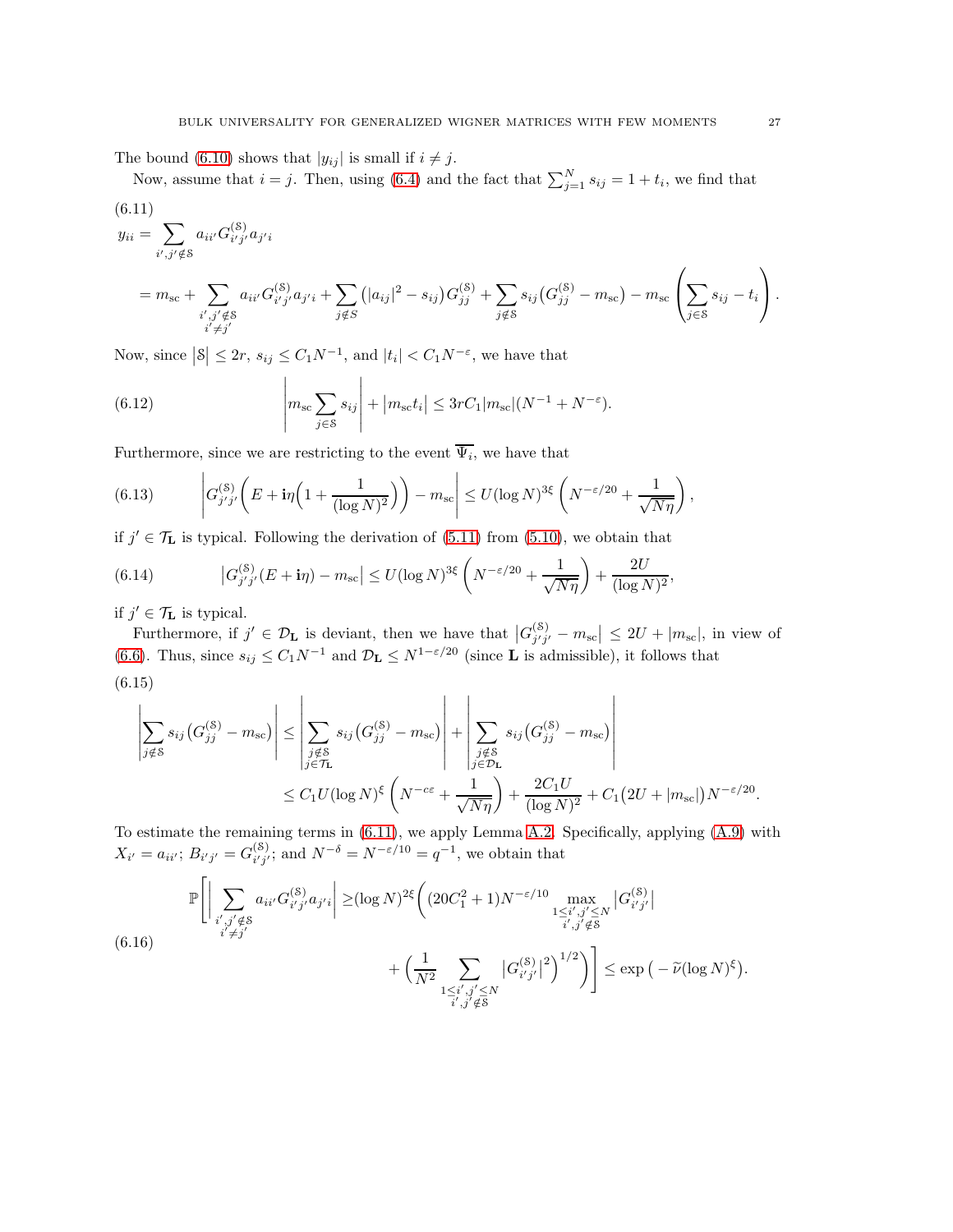Similar to [\(6.10\)](#page-25-5), it quickly follows that

<span id="page-27-1"></span>
$$
(6.17)
$$
  

$$
\mathbb{P}\Bigg[\Big|\sum_{\substack{i',j'\notin\mathcal{S}\\i'\neq j'}}a_{ii'}G_{i'j'}^{(\mathcal{S})}a_{j'i}\Big|\geq (\log N)^{2\xi}\bigg(21C_2^2N^{-\varepsilon/10}U+\sqrt{\frac{2U}{N\eta}}\bigg)\bigg]\leq \exp\big(-\widetilde{\nu}(\log N)^{\xi}\big)+\mathbb{P}\big[\Psi_i\big].
$$

<span id="page-27-0"></span>Applying [\(A.8\)](#page-40-0) with  $X_j = a_{ij}$ ;  $s_j = s_{ij}$ ;  $B_j = G_{jj}^{(8)}$ ; and  $N^{-\delta} = N^{-\epsilon/10} = q^{-1}$ , we obtain that (6.18)

$$
\mathbb{P}\Bigg[\Big|\sum_{\substack{1\leq j\leq N\\j\notin \mathcal{S}}} \big(|a_{ij}|^2 - s_{ij}\big)G_{jj}^{(\mathcal{S})}\Big|\geq (\log N)^{\xi}(20C_2^2+1)N^{-\varepsilon/10}\max_{\substack{1\leq j\leq N\\j\notin \mathcal{S}}} |G_{jj}^{(\mathcal{S})}| \Bigg]\leq \exp\big(-\widetilde{\nu}(\log N)^{\xi}\big).
$$

Inserting [\(6.6\)](#page-25-0) into [\(6.18\)](#page-27-0) yields

<span id="page-27-2"></span>
$$
(6.19) \quad \mathbb{P}\Bigg[\Big|\sum_{\substack{1\leq j\leq N\\j\notin \mathcal{S}}} \big(|a_{ij}|^2 - s_{ij}\big)G_{jj}^{(\mathcal{S})}\Big| \geq 21C_2^2(\log N)^{\xi}UN^{-\varepsilon/10}\Bigg] \leq \exp\big(-\widetilde{\nu}(\log N)^{\xi}\big) + \mathbb{P}\big[\Psi_i\big].
$$

Combining [\(6.11\)](#page-26-0), [\(6.12\)](#page-26-1), [\(6.15\)](#page-26-2), [\(6.17\)](#page-27-1), [\(6.19\)](#page-27-2), and a union estimate yields

<span id="page-27-3"></span>(6.20) 
$$
\mathbb{P}\left[|y_{ii} - m_{\rm sc}| > \frac{1}{\log N}\right] \leq 2 \exp\left(-\widetilde{\nu}(\log N)^{\xi}\right) + 3 \mathbb{P}[\Psi_i],
$$

assuming that N is sufficiently large in comparison to  $C_1$ ,  $C_2$ ,  $U$ , and  $\varepsilon^{-1}$ .

Applying [\(6.10\)](#page-25-5), [\(6.20\)](#page-27-3), and a union estimate yields

<span id="page-27-4"></span>(6.21) 
$$
\mathbb{P}\left[\max_{1\leq i,j\leq k} |y_{ij}-\mathbf{1}_{i=j}m_{\rm sc}| \leq \frac{1}{\log N}\right] \leq 2N^2 \exp\left(-\widetilde{\nu}(\log N)^{\xi}\right) + 3N \sum_{i=1}^N \mathbb{P}[\Psi_i],
$$

assuming that N is sufficiently large in comparison to  $C_1$ ,  $C_2$ ,  $U$ , and  $\varepsilon^{-1}$ .

From [\(6.21\)](#page-27-4), it follows that

<span id="page-27-5"></span>(6.22) 
$$
\mathbb{P}\left[\|\mathbf{Y}-m_{\rm sc}\operatorname{Id}\|_{\infty}\leq\frac{2\log\log N}{\log N}\right]\leq 2N^2\exp\left(-\widetilde{\nu}(\log N)^{\xi}\right)+3N\sum_{i=1}^N\mathbb{P}\left[\Psi_i\right],
$$

where we have used the fact that  $k \leq 2r = 2 \log \log N$ .

Now, since  $\Im z \in [\kappa - 2, 2 - \kappa]$ , there exists some constant  $c > 0$  (only dependent on  $\kappa$ ) such that  $|\Im(m_{\rm sc}+z)| > c$ . Therefore, since **A** is Hermitian, there exists some  $\widetilde{C} > 0$  (only dependent on  $\kappa$ ) such that  $\left\| \left( \mathbf{A} - (m_{\text{sc}} + z) \, \text{Id} \right)^{-1} \right\| < \tilde{C}$ . This implies by [\(6.22\)](#page-27-5) that

$$
\mathbb{P}\bigg[\Big\|\big(\mathbf{A} - z\operatorname{Id} - \mathbf{Y}\big)^{-1}\Big\| \ge 2\widetilde{C}\bigg] \le 2N^2 \exp\big(-\widetilde{\nu}(\log N)^{\xi}\big) + 3N \sum_{i=1}^N \mathbb{P}[\Psi_i],
$$

for sufficiently large N (in comparison to  $C_1$ ,  $C_2$ ,  $U$ ,  $\varepsilon^{-1}$ , and  $\kappa$ ), from which it follows that

<span id="page-27-6"></span>(6.23) 
$$
\mathbb{P}\Big[|G_{ij}| \geq 2\widetilde{C}\Big] \leq 2N^2 \exp\big(-\widetilde{\nu}(\log N)^{\xi}\big) + 3N \sum_{i=1}^N \mathbb{P}\big[\Psi_i\big],
$$

where we used the facts that  $G_{ij}$  is the  $(i, j)$ -entry of  $(A - z \operatorname{Id} - Y)^{-1}$  and that both A and Y are symmetric. Now the existence of constants  $C, \nu > 0$  satisfying  $(6.2)$  follows from  $(6.23)$ .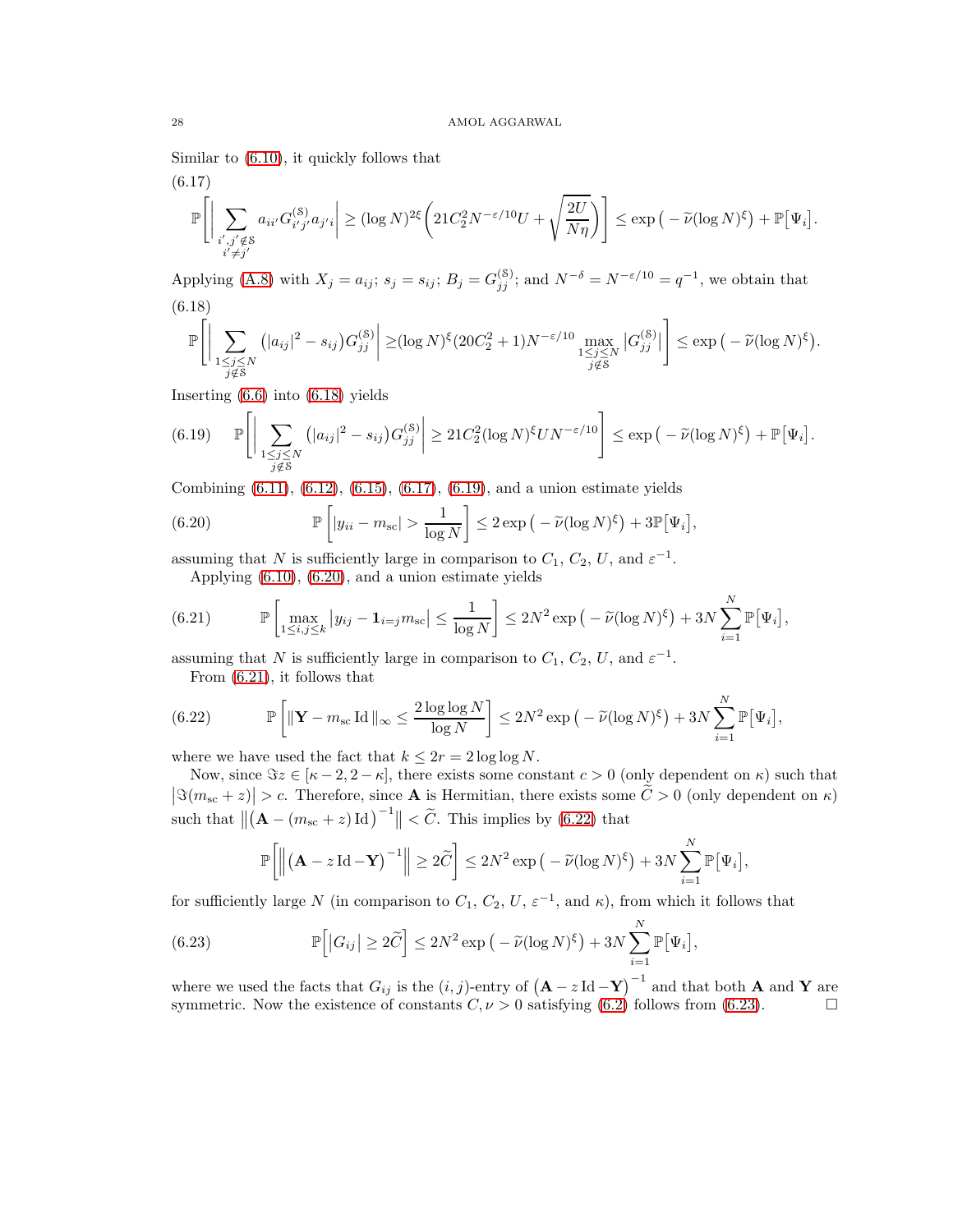# 7. Proof of Theorem [3.12](#page-15-0)

<span id="page-28-0"></span>The purpose of this section is to establish Theorem [3.12,](#page-15-0) which will essentially follow from repeated application of Proposition [5.1,](#page-20-2) Proposition [5.3,](#page-23-6) and Proposition [6.1.](#page-24-4) However, before doing so, we must first choose the constants from those propositions in such a way that those results can be applied simultaneously; to that end, we introduce the following notation.

- Denote by  $\gamma_1$  the constant C from Proposition [4.2;](#page-18-0) it only depends on  $C_1$  and  $C_2$ .
- Denote by  $\mu_1$  the constant  $\nu$  from Proposition [4.2;](#page-18-0) it also only depends on  $C_1$  and  $C_2$ .
- Recall that Proposition [4.2](#page-18-0) holds when N is sufficiently large in comparison to  $\varepsilon$ ; let  $\Phi_1$ (dependent on only  $\varepsilon$ ) be such that it holds whenever  $N > \Phi_1$ .
- Denote by  $\gamma_2$  the constant C from Proposition [6.1;](#page-24-4) it only depends on  $\varepsilon$ ,  $\kappa$ ,  $C_1$ , and  $C_2$ .
- Denote by  $\mu_2$  the constant  $\nu$  from Proposition [6.1;](#page-24-4) it only depends on  $\varepsilon$ ,  $\kappa$ ,  $C_1$ , and  $C_2$ .
- Apply Proposition [5.1](#page-20-2) and Proposition [5.3](#page-23-6) with  $U_2 = \max\{1, \gamma_2\}$  and  $U_1 > 1$  arbitrary. Denote by  $\gamma_3$  the resulting constant C from Proposition [5.1,](#page-20-2) and denote by  $\gamma_4$  the resulting constant from Proposition [5.3.](#page-23-6) Recall that  $\gamma_3$  and  $\gamma_4$  only depend on  $\varepsilon$ ,  $\kappa$ ,  $C_1$ ,  $C_2$ , and  $U_2$ ; in particular, since  $U_2$  only depends on the first four parameters,  $\gamma_3$  and  $\gamma_4$  only depend on  $\varepsilon$ ,  $\kappa$ ,  $C_1$ , and  $C_2$ .
- Denote by  $\mu_3$  and  $\mu_4$  denote the constants  $\nu$  from Proposition [5.1](#page-20-2) and Proposition [5.3,](#page-23-6) respectively; they only depend on  $\varepsilon$ ,  $\kappa$ ,  $C_1$ , and  $C_2$ .
- Let  $\gamma = \max\{1, \gamma_1, \gamma_3, \gamma_4\}$  and  $\tilde{\gamma} = \max\{1, \gamma_2\}$ ; furthermore, let  $\hat{\gamma} = \max\{\gamma, \tilde{\gamma}\}$ . These parameters only depend on  $\varepsilon$ ,  $\kappa$ ,  $C_1$ , and  $C_2$ .
- Let  $\nu = \min\{\mu_1, \mu_2, \mu_3, \mu_4\}$ ; it only depends on  $\varepsilon$ ,  $\kappa$ ,  $C_1$ , and  $C_2$ .
- Apply Proposition [5.1](#page-20-2) and Proposition [5.3](#page-23-6) with  $U_1 = \gamma$  and  $U_2 = \tilde{\gamma}$ . Recall that both of these propositions hold when N is sufficiently large in comparison to  $\varepsilon$ ,  $\kappa$ ,  $C_1$ ,  $C_2$ ,  $U_1 = \gamma$ , and  $U_2 = \tilde{\gamma}$ . Let  $\Phi_2$  and  $\Phi_3$  (only dependent on  $\varepsilon$ ,  $\kappa$ ,  $C_1$ , and  $C_2$ , since  $\gamma$  and  $\tilde{\gamma}$  are determined from those four parameters) be such that Proposition [5.1](#page-20-2) and Proposition [5.3](#page-23-6) hold whenever  $N > \Phi_2$  and  $N > \Phi_3$ , respectively.
- Apply Proposition [6.1](#page-24-4) with  $U = \hat{\gamma}$ . Recall that this proposition holds when N is sufficiently large in comparison to  $\varepsilon$ ,  $\kappa$ ,  $C_1$ ,  $C_2$ , and  $\hat{\gamma}$ . Let  $\Phi_4$  (dependent only on  $\varepsilon$ ,  $\kappa$ ,  $C_1$ , and  $C_2$ ) be such this propostion holds for all  $N > \Phi_4$ .
- Denote  $\Phi = \max{\Phi_1, \Phi_2, \Phi_3, \Phi_4}$ ; it only depends on  $\varepsilon$ ,  $\kappa$ ,  $C_1$ , and  $C_2$ .
- Set  $r = \log \log N$ .

Now, select N to be sufficiently large (in comparison to  $\varepsilon$ ,  $\kappa$ ,  $C_1$ , and  $C_2$ ) such that

<span id="page-28-3"></span>(7.1) 
$$
\left(1 + \frac{1}{(\log N)^2}\right)^{(\log N)^4} > \hat{\gamma} N; \qquad N - 2r(\log N)^4 > \frac{N}{2} > \Phi.
$$

Let us apply Proposition [5.1](#page-20-2) and Proposition [5.3](#page-23-6) with  $U_1 = \gamma$  and  $U_2 = \tilde{\gamma}$ , and then apply Proposition [6.1](#page-24-4) with  $U = \hat{\gamma}$ . From a union estimate, we obtain that

<span id="page-28-1"></span>
$$
(7.2) \qquad \mathbb{P}_{\mathbf{H}(\mathbf{L})}\Big[\bigcap_{i\in\mathcal{T}_{\mathbf{L}}} \bigcap_{j=1}^N \Omega_{\gamma;\xi}^{(1/20)}\big(i,j;\mathbf{H},E+i\eta\big)\Big] \leq 2\exp\big(-\nu(\log N)^{\xi}\big) + (N+1)\sum_{i=1}^N P_i,
$$

<span id="page-28-2"></span>(7.3) 
$$
\mathbb{P}_{\mathbf{H}(\mathbf{L})}\Big[\bigcap_{1\leq i,j\leq N}\Omega_{\widetilde{\gamma}}(i,j;\mathbf{H},E+i\eta)\Big]\leq \exp\big(-\nu(\log N)^{\xi}\big)+3N\sum_{i=1}^N\psi_i,
$$

where  $P_i$  and  $\psi_i$  were defined in [\(5.1\)](#page-20-4) and [\(6.1\)](#page-24-2), respectively.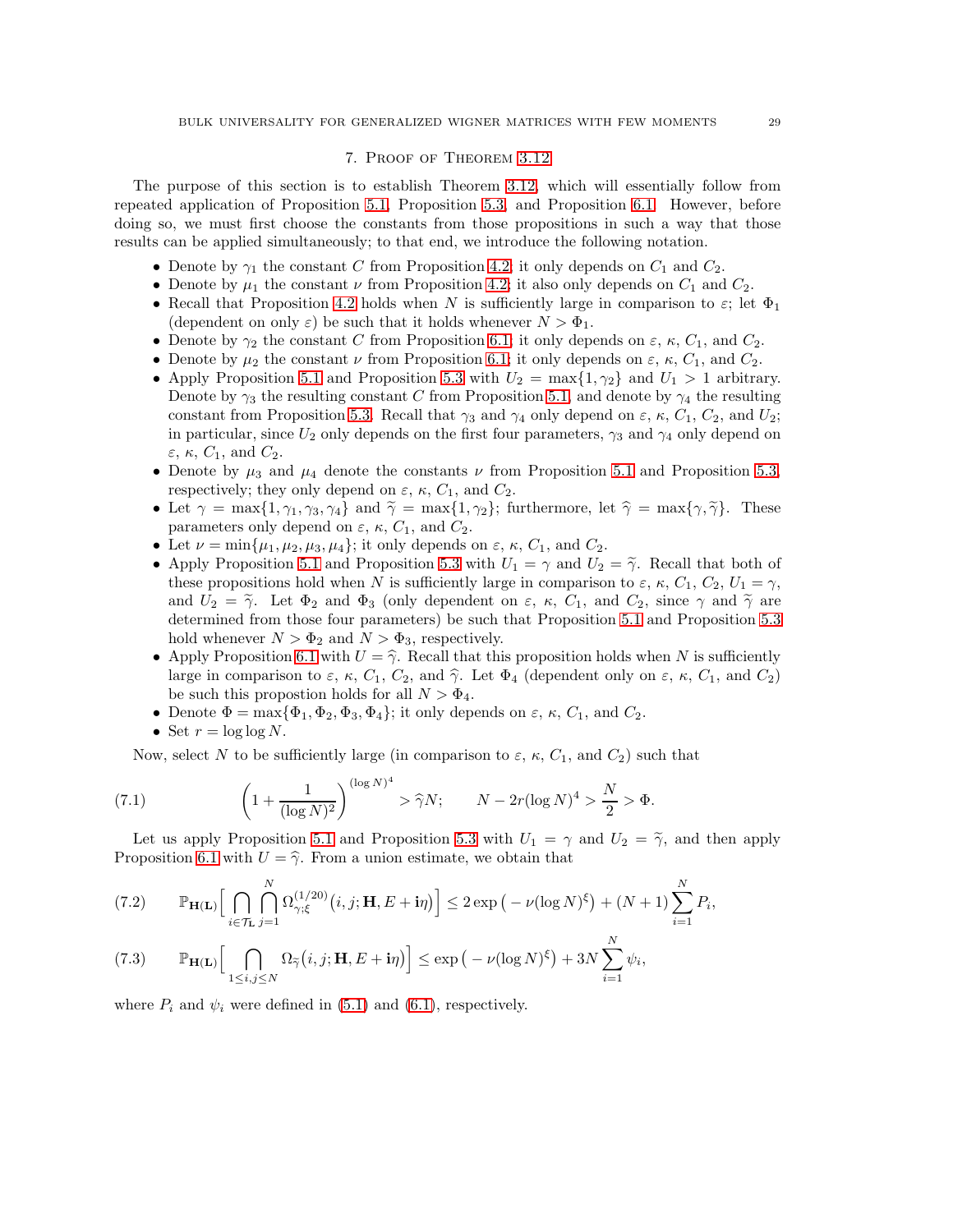Now, observe that

<span id="page-29-0"></span>
$$
P_i, \psi_i \leq N^2 {N \choose 2r} \max_{\substack{S \subset [1,N] \\ |S| \leq 2r}} \max_{\substack{j,k \in [1,N] \\ j,k \notin S}} \mathbb{P}_{\mathbf{H}^{(S)}(\mathbf{L}^{(S)})} \left[ \Omega_{\widetilde{\gamma}} \left( j,k; \mathbf{H}^{(S)}; E + i\eta \left( 1 + \frac{1}{(\log N)^2} \right) \right) \right]
$$
  
(7.4)  

$$
+ N {N \choose 2r} \max_{\substack{S \subset [1,N] \\ |S| \leq 2r}} \max_{\substack{j \in [1,N] \\ j \in [1,N]}} \mathbb{P}_{\mathbf{H}^{(S)}(\mathbf{L}^{(S)})} \left[ \Omega_{\gamma;\xi}^{(1/20)} \left( j,j; \mathbf{H}^{(S)}; E + i\eta \left( 1 + \frac{1}{(\log N)^2} \right) \right) \right].
$$

Inserting  $(7.4)$  into  $(7.2)$  and  $(7.3)$  yields

$$
\mathbb{P}_{\mathbf{H}(\mathbf{L})}\Big[\bigcap_{i\in\mathcal{T}_{\mathbf{L}}} \bigcap_{j=1}^{N} \Omega_{\gamma;\xi}^{(1/20)}(i,j;\mathbf{H},E+i\eta)\Big] - 2\exp\big(-\nu(\log N)^{\xi}\big)
$$
\n
$$
\leq N^{6r} \max_{\substack{S\subset[1,N] \ j,k\in[1,N]\\|S|\leq 2r}} \max_{\substack{j,k\in\mathbb{S} \ j,k\notin\mathcal{S} \\ j|S|\leq 2r}} \mathbb{P}_{\mathbf{H}^{(S)}(\mathbf{L}^{(S)})}\Bigg[\Omega_{\widetilde{\gamma}}\Big(j,k;\mathbf{H}^{(S)};E+i\eta\Big(1+\frac{1}{(\log N)^{2}}\Big)\Big)\Bigg]
$$
\n
$$
+ N^{6r} \max_{\substack{S\subset[1,N] \ j\in[1,N]\\|S|\leq 2r}} \max_{\substack{j\in\mathbb{S} \ j\in\mathcal{T}_{\mathbf{L}}}} \mathbb{P}_{\mathbf{H}^{(S)}(\mathbf{L}^{(S)})}\Bigg[\Omega_{\gamma;\xi}^{(1/20)}\Big(j,j;\mathbf{H}^{(S)};E+i\eta\Big(1+\frac{1}{(\log N)^{2}}\Big)\Big)\Bigg],
$$

and

$$
\mathbb{P}_{\mathbf{H}(\mathbf{L})}\Big[\bigcap_{\substack{1 \leq i,j \leq N}} \Omega_{\widetilde{\gamma}}(i,j;\mathbf{H},E+i\eta)\Big] - 2\exp\big(-\nu(\log N)^{\xi}\big)
$$
\n
$$
\leq N^{6r} \max_{\substack{S \subset [1,N] \\ |S| \leq 2r}} \max_{\substack{j,k \in [1,N] \\ j,k \notin S}} \mathbb{P}_{\mathbf{H}^{(S)}(\mathbf{L}^{(S)})}\Big[\Omega_{\widetilde{\gamma}}\Big(j,k;\mathbf{H}^{(S)};E+i\eta\Big(1+\frac{1}{(\log N)^{2}}\Big)\Big)\Big]
$$
\n
$$
+ N^{6r} \max_{\substack{S \subset [1,N] \\ |S| \leq 2r}} \max_{\substack{j,k \notin S \\ j \in \mathcal{T}_{\mathbf{L}}}} \mathbb{P}_{\mathbf{H}^{(S)}(\mathbf{L}^{(S)})}\Big[\Omega_{\gamma;\xi}^{(1/20)}\Big(j,j;\mathbf{H}^{(S)};E+i\eta\Big(1+\frac{1}{(\log N)^{2}}\Big)\Big)\Big].
$$

Now, fix an integer  $k \geq 0$ . Let us apply [\(7.2\)](#page-28-1) and [\(7.3\)](#page-28-2) again, but with **H** replaced by  $\mathbf{H}^{(S)}$ , and apply a union estimate over all  $S \subset [1, N]$  satisfying  $|S| < 2kr$ . We obtain that

<span id="page-29-1"></span>
$$
(7.7)
$$

$$
\max_{\substack{S \subset [1,N] \\ |S| \leq 2kr}} \max_{\substack{j,k \in [1,N] \\ j,k \notin S}} \mathbb{P}_{\mathbf{H}^{(S)}(\mathbf{L}^{(S)})} \left[ \Omega_{\gamma;\xi}^{(1/20)} \left( j,k;\mathbf{H}^{(S)};E + i\eta \left( 1 + \frac{1}{(\log N)^2} \right)^k \right) \right] \n\leq N^{12(k+1)r} \max_{\substack{S \subset [1,N] \\ |S| \leq 2(k+1)r}} \max_{\substack{j,k \in [1,N] \\ j,k \notin S}} \mathbb{P}_{\mathbf{H}^{(S)}(\mathbf{L}^{(S)})} \left[ \Omega_{\widetilde{\gamma}} \left( j,k;\mathbf{H}^{(S)};E + i\eta \left( 1 + \frac{1}{(\log N)^2} \right)^{k+1} \right) \right] \n+ N^{12(k+1)r} \max_{\substack{S \subset [1,N] \\ |S| \leq 2(k+1)r}} \max_{\substack{j \in [1,N] \\ j \notin S}} \mathbb{P}_{\mathbf{H}^{(S)}(\mathbf{L}^{(S)})} \left[ \Omega_{\gamma;\xi}^{(1/20)} \left( j,j;\mathbf{H}^{(S)};E + i\eta \left( 1 + \frac{1}{(\log N)^2} \right)^{k+1} \right) \right] \n+ 3N^{12kr} \exp \left( -\nu (\log N)^{\xi} \right),
$$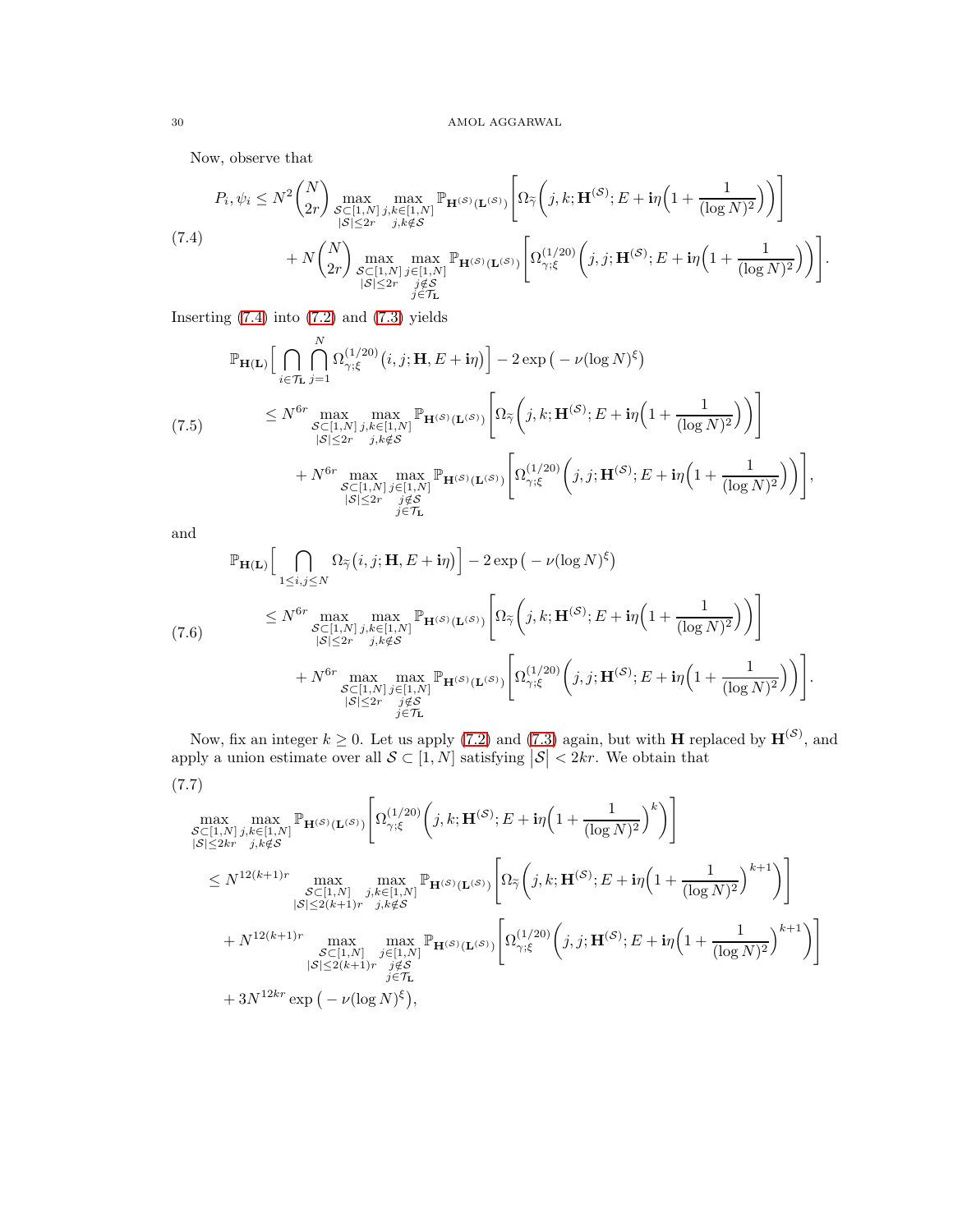and

<span id="page-30-0"></span>
$$
(7.8)
$$

$$
\max_{\substack{S \subset [1,N] \\ |S| \le 2kr}} \max_{\substack{j,k \in [1,N] \\ j,k \in [2, N]}} \mathbb{P}_{\mathbf{H}^{(S)}(\mathbf{L}^{(S)})} \left[ \Omega_{\tilde{\gamma}} \left( j,k;\mathbf{H}^{(S)}; E + i\eta \left( 1 + \frac{1}{(\log N)^2} \right)^k \right) \right] \n\le N^{12(k+1)r} \max_{\substack{S \subset [1,N] \\ |S| \le 2(k+1)r}} \max_{\substack{j,k \in [1,N] \\ j,k \notin S}} \mathbb{P}_{\mathbf{H}^{(S)}(\mathbf{L}^{(S)})} \left[ \Omega_{\tilde{\gamma}} \left( j,k;\mathbf{H}^{(S)}; E + i\eta \left( 1 + \frac{1}{(\log N)^2} \right)^{k+1} \right) \right] \n+ N^{12(k+1)r} \max_{\substack{S \subset [1,N] \\ |S| \le 2(k+1)r}} \max_{\substack{j \in [1,N] \\ j \in \mathcal{T}_{\mathbf{L}}}} \mathbb{P}_{\mathbf{H}^{(S)}(\mathbf{L}^{(S)})} \left[ \Omega_{\gamma;\xi}^{(1/20)} \left( j,j;\mathbf{H}^{(S)}; E + i\eta \left( 1 + \frac{1}{(\log N)^2} \right)^{k+1} \right) \right] \n+ 3N^{12kr} \exp \left( -\nu (\log N)^{\xi} \right),
$$

Now let  $\zeta = \lfloor (\log N)^4 \rfloor$ , and repeatedly apply [\(7.7\)](#page-29-1) and [\(7.8\)](#page-30-0) for all  $k \in [0, \zeta - 1]$ . We obtain that

<span id="page-30-3"></span>
$$
\mathbb{P}_{\mathbf{H}(\mathbf{L})}\Big[\bigcap_{i\in\mathcal{T}_{\mathbf{L}}} \bigcap_{j=1}^{N} \Omega_{\gamma;\xi}^{(1/20)}(i,j;\mathbf{H},E+i\eta)\Big] + \mathbb{P}_{\mathbf{H}(\mathbf{L})}\Big[\bigcap_{1\leq i,j\leq N} \Omega_{\widetilde{\gamma}}(i,j;\mathbf{H},E+i\eta)\Big] \n\leq 2^{\zeta}N^{12\zeta^{2}r} \max_{\substack{S\subset[1,N],j,k\in[1,N]\\|S|\leq 2\zeta r}} \max_{\substack{j,k\notin\mathcal{S}\\j,k\notin\mathcal{S}}} \mathbb{P}_{\mathbf{H}^{(S)}(\mathbf{L}^{(S)})}\Big[\Omega_{\widetilde{\gamma}}\Big(j,k;\mathbf{H}^{(S)};E+i\eta\Big(1+\frac{1}{(\log N)^{2}}\Big)^{\zeta}\Big)\Big] \n+ 2^{\zeta}N^{12\zeta^{2}r} \max_{\substack{S\subset[1,N],j\in[1,N]\\|S|\leq 2\zeta r}} \max_{\substack{j\notin\mathcal{S}\\j\in\mathcal{I}_{\mathbf{L}}}} \max_{\substack{S\subset[1,N],j\in[1,N]\\j\in\mathcal{I}_{\mathbf{L}}}} \mathbb{P}_{\mathbf{H}^{(S)}(\mathbf{L}^{(S)})}\Big[\Omega_{\gamma;\xi}^{(1/20)}\Big(j,j;\mathbf{H}^{(S)};E+i\eta\Big(1+\frac{1}{(\log N)^{2}}\Big)^{\zeta}\Big)\Big]
$$
\n
$$
+ 6^{\zeta}N^{12\zeta^{2}r} \exp\big(-\nu(\log(N/2))^{\xi}\big),
$$

for all  $2 \leq \xi \leq \log \log N$ .

Now, observe that  $\eta(1+(\log N)^{-2})^{\zeta} > \gamma$ , due to the first estimate in [\(7.1\)](#page-28-3) and the fact that  $\eta > N^{-1}$ . This, and the second estimate of [\(7.1\)](#page-28-3) shows that we can apply Proposition [4.2](#page-18-0) to obtain

<span id="page-30-1"></span>(7.10) 
$$
\max_{\substack{S \subset [1,N] \\ |S| \le 2\zeta r}} \max_{\substack{j,k \in [1,N] \\ j,k \notin S}} \mathbb{P}_{\mathbf{H}^{(S)}(\mathbf{L}^{(S)})} \left[ \Omega_{\widetilde{\gamma}} \left( j,k; \mathbf{H}^{(S)}; E + i\eta \left( 1 + \frac{1}{(\log(N/2))^2} \right)^{\zeta} \right) \right] \le N^{2\zeta r + 2} \exp \left( -\nu (\log(N/2))^{\xi} \right)
$$

and

<span id="page-30-2"></span>
$$
(7.11) \quad \max_{\substack{S \subset [1,N] \\ |S| \le 2\zeta r}} \max_{\substack{j \in [1,N] \\ j \in \mathcal{T}_L}} \mathbb{P}_{\mathbf{H}^{(S)}(\mathbf{L}^{(S)})} \left[ \Omega_{\gamma;\xi}^{(1/20)} \left(j,j;\mathbf{H}^{(S)};E+i\eta \left(1+\frac{1}{(\log N)^2}\right)^{\zeta}\right) \right] \\ \le N^{2\zeta r+2} \exp\left(-\nu(\log(N/2))^{\xi}\right),
$$

for all  $2 \le \xi \le \log \log N$ ; here, we have applied a union estimate to bound the maximum.

Now [\(3.5\)](#page-15-1) (with  $C = \gamma$ ,  $c = 1/20$ , and  $\xi = 10$ , for N sufficiently large) and [\(3.6\)](#page-15-2) (with  $C = \tilde{\gamma}$ and  $\xi = 10$ , for N sufficiently large) follow from inserting [\(7.10\)](#page-30-1) and [\(7.11\)](#page-30-2) into [\(7.9\)](#page-30-3) and taking  $\xi = 10$ .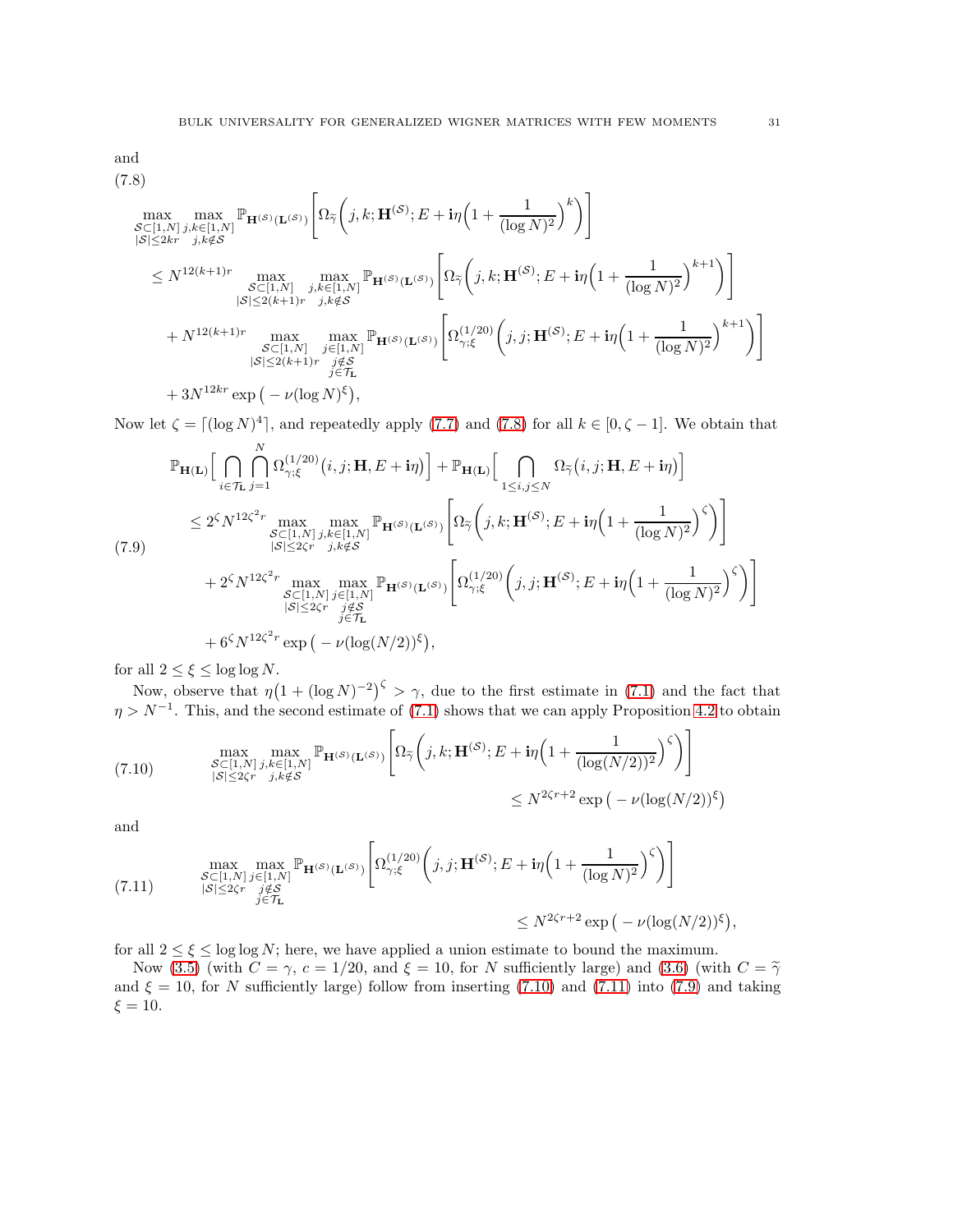# 8. UNIVERSALITY OF LOCAL STATISTICS

<span id="page-31-0"></span>The goal of this section is to use the local semicircle law Theorem [1.8](#page-6-0) to establish the bulk universality results Theorem [1.6](#page-3-3) and Theorem [1.7](#page-3-4) for local eigenvalue statistics of (heavy-tailed) generalized Wigner matrices. This will comprise the latter two parts of the three-step strategy.

Recall that the first of those is to apply a Dyson Brownian motion (or, in our case, a matrix Ornstein-Uhlenbeck process) to the original random matrix  $H$ , thereby forming matrix  $H_t$ , and then show that the local statistics of  $H_t$  converge to those of  $GOE_N$ . The second is to show that the local statistics of  $H_t$  are very similar to those of H.

These two steps have been implemented many times in the random matrix literature [\[6,](#page-43-16) [14,](#page-43-1) [15,](#page-43-17) [18,](#page-43-2) [20,](#page-43-3) [22,](#page-44-2) [24,](#page-44-3) [25,](#page-44-20) [29,](#page-44-5) [33,](#page-44-23) [34,](#page-44-6) [37,](#page-44-21) [38,](#page-44-7) [45\]](#page-44-9). In particular, our exposition will closely follow that of [\[15,](#page-43-17) [33,](#page-44-23) [34\]](#page-44-6). Therefore, we will only outline the proofs, explaining the differences where they arise.

8.1. Bulk and Gap Universality Under Gaussian Perturbations. We begin with the first step, that is, we apply an Ornstein-Uhlenbeck process to  $H$  and show that the local statistics of the resulting matrix converge to those of the GOE in the large  $N$  limit; see Theorem [8.4.](#page-32-0) This will largely use the results of the recent works of Landon-Yau [\[37\]](#page-44-21) and Landon-Sosoe-Yau [\[38\]](#page-44-7), which establish very quick convergence of bulk local statistics under Dyson Brownian motion.

The discussion in this section will be very similar to that in Section 3 of [\[34\]](#page-44-6) and Section 4.2 of [\[33\]](#page-44-23), so we omit most proofs and refer to those papers for a more thorough explanation.

To proceed, we require the following definition of [\[37\]](#page-44-21), which defines a class of initial data for which it is possible to show quick convergence of Dyson Brownian motion.

**Definition 8.1** ([\[37,](#page-44-21) Definition 2.1]). Fix some  $E_0 \in \mathbb{R}$ , and let  $\delta$  be a positive real number. For each positive real number N, let  $r = r_N$  and  $R = R_N$  be two parameters satisfying  $N^{\delta-1} \le r \le N^{-\delta}$ and  $N^{\delta} r \leq R \leq N^{-\delta}$ .

We call a diagonal  $N \times N$  matrix  $\mathbf{D} = \mathbf{D}_N = \{V_1, V_2, \ldots, V_N\}$  (r, R)-regular with respect to  $E_0$ if there exist constants  $c, C > 0$  (independent of N) such that the estimates

$$
c \leq \mathfrak{S}m_{\mathbf{D}}(E + \mathbf{i}\eta) \leq C; \qquad |V_i| \leq N^C,
$$

both hold for all  $E \in (E - R, E + R)$  and  $r \leq \eta \leq 10$ , where  $m_{\mathbf{D}}(z)$  denotes the Stieltjes transform of **D** for all  $z \in \mathbb{H}$ , as defined in [\(1.4\)](#page-5-1). We call an arbitrary symmetric matrix **M**  $(r, R)$ -regular with respect to  $E_0$  if  $\mathbf{D}(M)$  is  $(r, R)$ -regular with respect to  $E_0$ , where  $\mathbf{D}(M)$  denotes a diagonal matrix whose entries are the eigenvalues of **M**.

The results of [\[37,](#page-44-21) [38\]](#page-44-7) essentially state that, if we start with a  $(r, R)$ -regular diagonal matrix and then add an independent small Gaussian component of order greater than  $r$  but less than  $R$ , then the local statistics of the result will asymptotically coincide with those of the GOE. To state this more precisely, we must introduce the free convolution [\[9\]](#page-43-21) of a probability distribution with the semicircle law.

To that end, fix  $N \in \mathbb{Z}_{>0}$  and a symmetric  $N \times N$  matrix **A**. For each  $s \geq 0$ , define  $\mathbf{A}^{(s)}$  =  $\mathbf{A}+s^{1/2}\mathbf{GOE}_N$ . Further denote by  $m^{(s)}(z)=m_{\mathbf{A}^{(s)}}(z)$  the Stieltjes transform  $(1.4)$  of the empirical spectral density of  $\mathbf{A}^{(s)}$ , which we denote by  $\rho^{(s)}(x) = \pi^{-1} \lim_{\eta \to 0} \Im m^{(s)}(E + i\eta)$ .

For each  $i \in [1, N]$ , let  $\gamma_i$  and  $\gamma_i^{(s)}$  denote the *classical eigenvalue locations* of the distributions  $\rho_{\rm sc}$  and  $\rho^{(s)}$ , respectively, defined by the equations

$$
\int_{-\infty}^{\gamma_i} \rho_{\rm sc}(x) dx = \frac{i}{N}; \qquad \int_{-\infty}^{\gamma_i^{(s)}} \rho^{(s)}(x) dx = \frac{i}{N}.
$$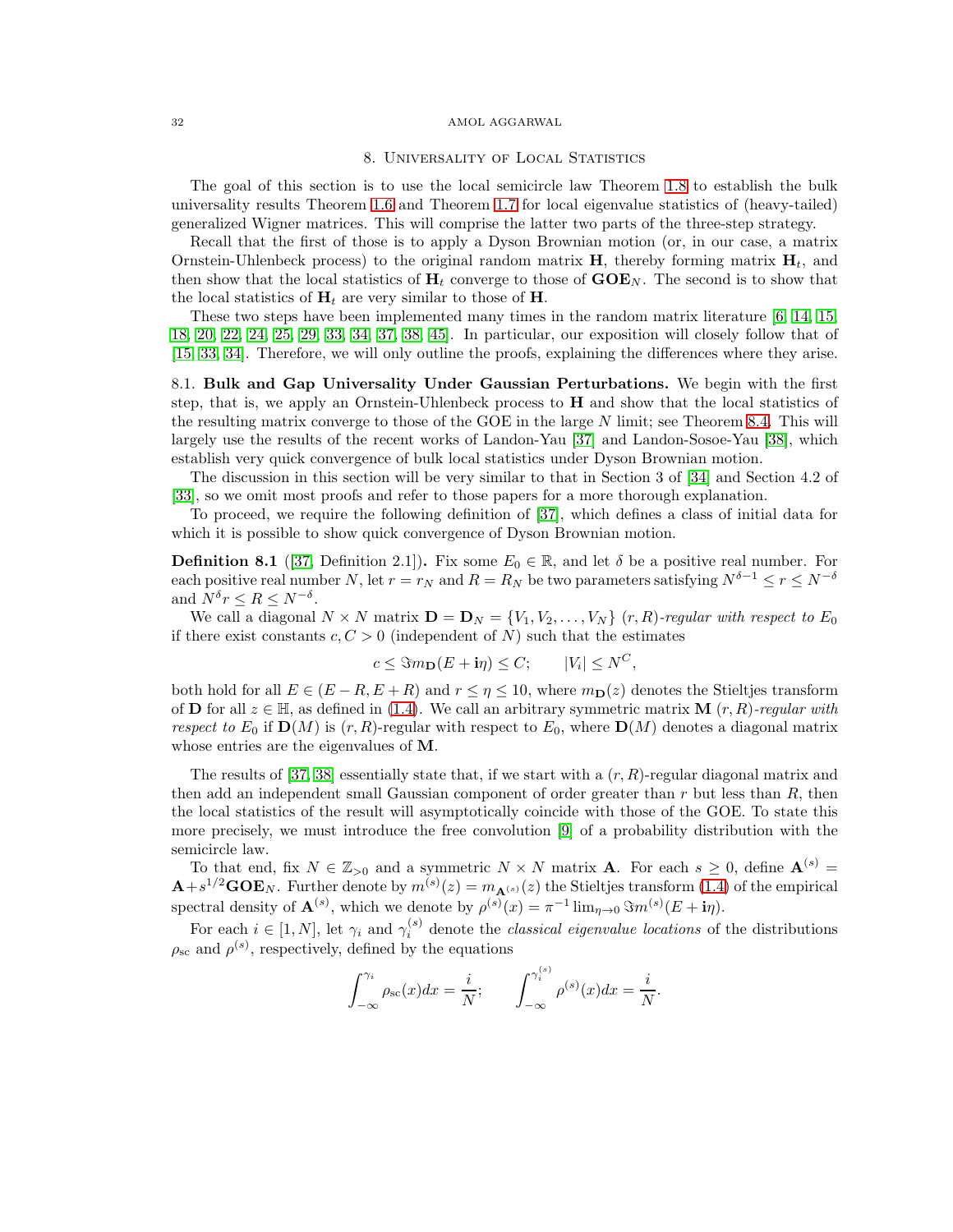The following two theorems establish the universality of gap statistics and correlation functions of the random matrix  $\mathbf{M}^{(s)}$ , assuming that **M** is regular.

<span id="page-32-1"></span>**Proposition 8.2** ([\[37,](#page-44-21) Theorem 2.5]). Let N be a positive integer, and let  $r = r_N$  and  $R = R_N$  be positive real parameters dependent on N. Fix a real number  $\kappa > 0$ , and let **M** be a real, symmetric  $N \times N$  matrix. Assume that **M** is  $(r, R)$ -regular with respect to some fixed  $E \in (\kappa - 2, 2 - \kappa)$ .

Fix  $\delta > 0$  (independent of N), and assume that there exists some  $s > 0$  satisfying  $N^{\delta}r < s <$  $N^{-\delta}R$ . Let  $i \in [1, N]$  be an integer satisfying  $\gamma_i^{(s)} \in [E - G/2, E + G/2]$ .

Fix a positive integer k. Then, there exists a sufficiently small real number  $c = c_{\delta,k} > 0$  such that the following holds. For any compactly supported smooth function  $F \in C_0^{\infty}(\mathbb{R}^k)$  and any positive integers  $i_1 < i_2 < \cdots < i_k < N^c$ , we have (for sufficiently large N) that

<span id="page-32-3"></span>(8.1)  
\n
$$
\left| \mathbb{E}_{\mathbf{M}_t} \Big[ F\big(N \rho^{(s)}(\gamma_i^{(s)})(\lambda_i - \lambda_{i+1}), N \rho^{(s)}(\gamma_i^{(s)})(\lambda_i - \lambda_{i+1}), \dots, N \rho_i^{(s)}(\gamma_i^{(s)})(\lambda_i - \lambda_{i+1})) \Big] - \mathbb{E}_{\mathbf{GOE}_N} \Big[ F\big(N \rho_{\mathrm{sc}}(\gamma_i)(\lambda_i - \lambda_{i+1}), N \rho_{\mathrm{sc}}(\gamma_i)(\lambda_i - \lambda_{i+1}), \dots, N \rho_{\mathrm{sc}}(\gamma_i)(\lambda_{i+n-1} - \lambda_{i+n})) \Big] \right| < N^{-c}.
$$

<span id="page-32-2"></span>**Proposition 8.3** ([\[38,](#page-44-7) Theorem 2.2]). Adopt the notation of Proposition [8.2,](#page-32-1) and fix a positive integer k. Then, there exists a sufficiently small real number  $c = c_{\delta,k} > 0$  such that the following holds. For any  $F \in \mathcal{C}_0^{\infty}(\mathbb{R}^k)$ , we have (for sufficiently large N) that

<span id="page-32-4"></span>
$$
(8.2)
$$
\n
$$
\left| \int_{\mathbb{R}^k} F(a_1, a_2, \dots, a_k) p_{\mathbf{M}^{(s)}}^{(k)} \left( E + \frac{a_1}{N \rho^{(s)}(E)}, E + \frac{a_2}{N \rho^{(s)}(E)}, \dots, E + \frac{a_k}{N \rho^{(s)}(E)} \right) \prod_{j=1}^k da_j - \int_{\mathbb{R}^k} F(a_1, a_2, \dots, a_k) p_{\mathbf{GOE}_N}^{(k)} \left( E + \frac{a_1}{N \rho_{\mathbf{SC}}(E)}, E + \frac{a_2}{N \rho_{\mathbf{SC}}(E)}, \dots, E + \frac{a_k}{N \rho_{\mathbf{SC}}(E)} \right) \prod_{j=1}^k da_j \right| < N^{-c}.
$$

These two propositions can be applied to deduce universality of a matrix  $\mathbf{H}_t$ , defined from the original generalized Wigner matrix  $\mathbf{H} = \{h_{ij}\}\$ , as follows. For each  $1 \leq i, j \leq N$ , let  $B_{ij}(s)$  be a Brownian motion so that  $B_{ij}(s) = B_{ji}(s)$  and the  $\{B_{ij}(s)\}\$  are mutually independent (and also independent from **H**) for  $1 \leq i \leq j \leq N$ . Denote by  $h_{ij}(s)$  the solution to the Ornstein-Uhlenbeck equation

<span id="page-32-5"></span>(8.3) 
$$
dh_{ij}(s) = N^{-1/2} dB_{ij}(s) - (2Ns_{ij})^{-1} h_{ij}(s) ds,
$$

and define the  $N \times N$  random real symmetric matrix  $\mathbf{H}_t = \{h_{ij}(s)\}.$ 

Using Proposition [8.2](#page-32-1) and Proposition [8.3,](#page-32-2) one can deduce the following result.

<span id="page-32-0"></span>**Proposition 8.4.** Fix constants  $\kappa > 0$ ;  $0 < \delta < \varepsilon < 1/2$ ;  $0 < c_1 < 1 < C_1$ ; and  $C_2 > 1$ . Let  $\{\mathbf H = \mathbf H_N\}_{N\geq 1}$  be a family of generalized Wigner matrices as in Definition [1.1.](#page-1-2) Let  $\lambda_1, \lambda_2, \ldots, \lambda_N$ denote the eigenvalues of **H**, and denote  $t = t_N = t^{\delta-1}$ . Define **H**<sub>t</sub> as above.

Fix a positive integer k. Then, there exists a sufficiently small real number  $c = c_{\delta;k} > 0$  such that the following holds. For any compactly supported smooth function  $F \in C_0^{\infty}(\mathbb{R}^k)$  and any positive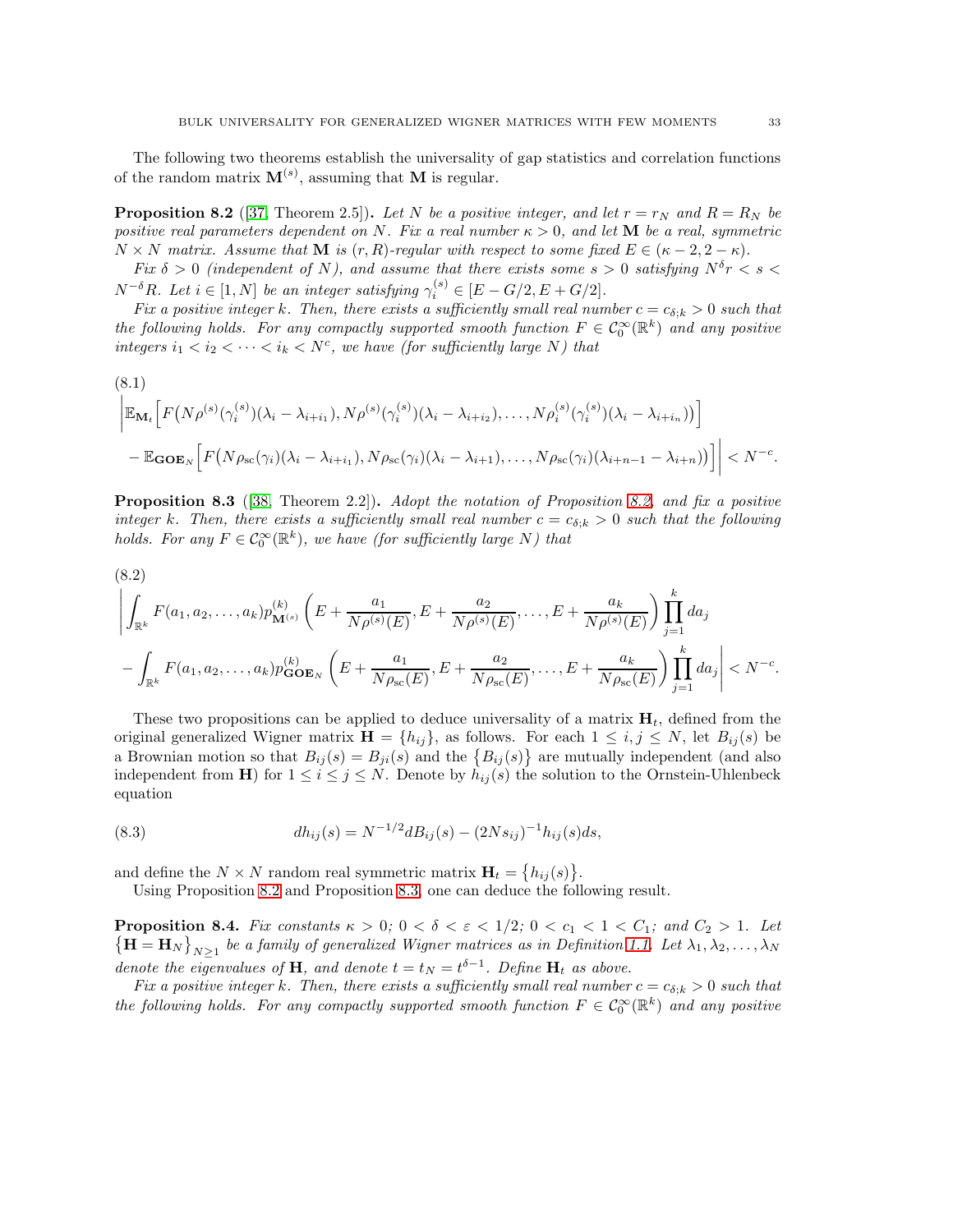integers  $i_1 < i_2 < \cdots < i_k < N^c$ , we have (for sufficiently large N) that

<span id="page-33-1"></span>(8.4)  
\n
$$
\left| \mathbb{E}_{\mathbf{H}_t} \left[ F\big(N(\lambda_i - \lambda_{i+1}), N(\lambda_i - \lambda_{i+1})\big), \dots, N(\lambda_i - \lambda_{i+1})\big) \right] - \mathbb{E}_{\mathbf{GOE}_N} \left[ F\big(N(\lambda_i - \lambda_{i+1}), N(\lambda_i - \lambda_{i+1}), \dots, N(\lambda_{i+n-1} - \lambda_{i+n})\big) \right] \right| < N^{-c}.
$$

Furthermore, we have (for sufficiently large  $N$ ) that

(8.5)  
\n
$$
\left| \int_{\mathbb{R}^k} F(a_1, a_2, \dots, a_k) p_{\mathbf{H}_t}^{(k)} \left( E + \frac{a_1}{N \rho_{\rm sc}(E)}, E + \frac{a_2}{N \rho_{\rm sc}(E)}, \dots, E + \frac{a_k}{N \rho_{\rm sc}(E)} \right) \prod_{j=1}^k da_j \right| \n- \int_{\mathbb{R}^k} F(a_1, a_2, \dots, a_k) p_{\mathbf{GOE}_N}^{(k)} \left( E + \frac{a_1}{N \rho_{\rm sc}(E)}, E + \frac{a_2}{N \rho_{\rm sc}(E)}, \dots, E + \frac{a_k}{N \rho_{\rm sc}(E)} \right) \prod_{j=1}^k da_j \right| < N^{-c}.
$$

Given the local semicircle law Theorem [1.8](#page-6-0) and the universality statements Proposition [8.2](#page-32-1) and Proposition [8.3](#page-32-2) above, the proof of this proposition is very similar to that of Theorem 3.1 in [\[34\]](#page-44-6) and Proposition 4.9 in [\[33\]](#page-44-23); therefore, it is omitted. However, let us briefly explain the idea of the proof, referring to the references [\[34,](#page-44-6) [33\]](#page-44-23) for the remaining details.

First observe that  $H_t$  is formed by H from applying an Ornstein-Uhlenbeck process for time  $t =$  $N^{\delta-1}$ , while Proposition [8.2](#page-32-1) and Proposition [8.3](#page-32-2) are stated for matrices of the form  $M + s^{1/2} G O E_N$ . It happens that  $H_t$  is also of the latter form (see, for example equation (2.17) in [\[34\]](#page-44-6)), with  $\mathbf{M} = \mathbf{H}_t^{(1)} = \{h_{ij;t}^{(1)}\}$  $\{i,j;t\}$  defined by

$$
h_{ij;t}^{(1)} = e^{-t/2Ns_{ij}}h_{ij} + N^{-1/2}B_{ij}(s)\sqrt{Ns_{ij}(1 - e^{t/Ns_{ij}}) - r\left(\frac{1 + 1_{i=j}}{2}\right)(1 - e^{-t/r})},
$$

where  $r = N \min_{1 \leq i,j \leq N} s_{ij} \in (c_1, C_1)$ . In particular, the law of  $H_t$  is that of

<span id="page-33-0"></span>(8.6) 
$$
\mathbf{H}_t^{(1)} + s^{1/2} \mathbf{GOE}_N, \quad \text{where } s = \sqrt{r(1 - e^{-t/r})^2},
$$

and  $\mathbf{GOE}_N$  is chosen to be independent from  $\mathbf{H}_t^{(1)}$ ; observe that s is of order  $t = N^{\delta-1}$ .

It can be quickly verified that  $\mathbf{H}_t^{(1)}$  is also a generalized Wigner matrix in the sense of Definition t can be quickly verified that  $\mathbf{H}_t$  is also a generalized wighter matrix in the sense of Definition [1.1,](#page-1-2) meaning by Theorem [1.8](#page-6-0) that it satisfies a local semicircle law on some event  $Ω$  that has probability at least  $1 - CN^{-c \log \log N}$ , for some constants  $c, C > 0$ . One can then condition on the matrix  $\mathbf{H}_t^{(1)}$  and apply Proposition [8.2](#page-32-1) and Proposition [8.3](#page-32-2) with  $\mathbf{A} = \mathbf{H}_t^{(1)}$  and s as in [\(8.6\)](#page-33-0), to deduce that [\(8.1\)](#page-32-3) and [\(8.2\)](#page-32-4) hold for  $\mathbf{A}^{(s)} = \mathbf{H}_t$ .

The remaining difference between  $(8.1)$  and  $(8.4)$  and between  $(8.2)$  and  $(8.5)$  is in the scaling. Specifically, one must approximate the factors of  $\rho^{(s)}(\gamma_i^{(s)})$  $j^{(s)}$  by  $\rho_{\rm sc}(\gamma_i)$  in [\(8.1\)](#page-32-3) and the factors of  $\rho^{(s)}(E)$  by  $\rho_{\rm sc}(E)$  in [\(8.2\)](#page-32-4). This approximation can be justified using the local semicircle law Theorem [1.8;](#page-6-0) this can be done in a very similar way to what was explained in Lemma 3.3 and Lemma 3.4 of [\[34\]](#page-44-6) and Lemma 4.12 of [\[33\]](#page-44-23) and thus we omit further details.

This provides an outline of the proof of Proposition [8.4](#page-32-0) assuming Theorem [1.8,](#page-6-0) Proposition [8.2,](#page-32-1) and Proposition [8.3;](#page-32-2) we again refer to Section 3 of [\[34\]](#page-44-6) and Section 4.2 of [\[33\]](#page-44-23) for a more comprehensive exposition.

<span id="page-33-2"></span> $(0,5)$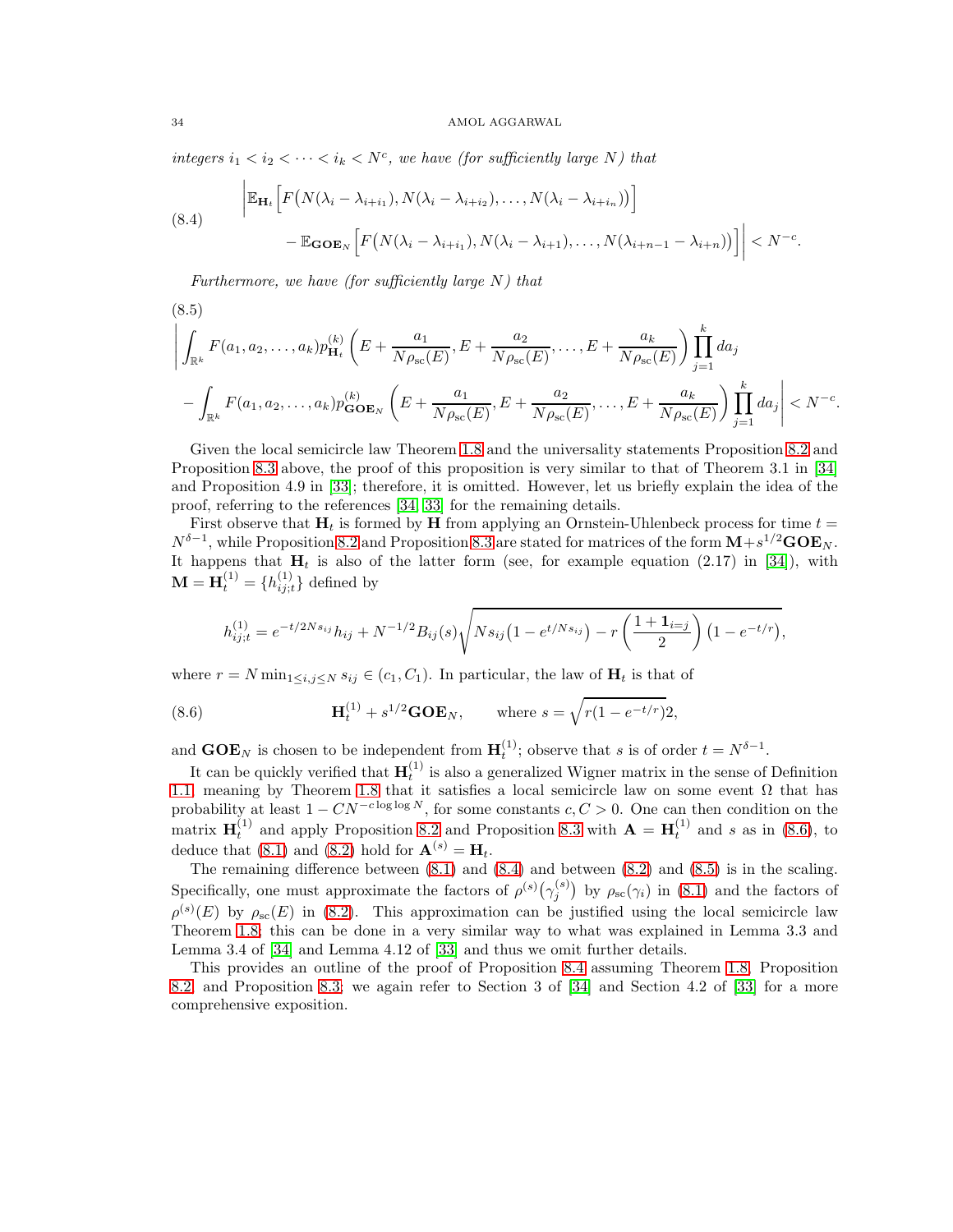<span id="page-34-3"></span>8.2. **Continuity Estimates.** Recall that one of our goals is to establish Theorem [1.7,](#page-3-4) which states that the correlation functions of H are universal; in view of Proposition [8.4](#page-32-0) it suffices to show that the correlation functions of the perturbed matrix  $H_t$  (from [\(8.3\)](#page-32-5)) equal those of H in the large N limit. The following lemma, which first appeared in some weaker form as Lemma 6.4 in [\[29\]](#page-44-5) (but was later [\[28,](#page-44-12) [34\]](#page-44-6) altered, with very little modification in the proof, to essentially as below) provides a sufficient condition for when the correlation functions of two generalized Wigner matrices asymptotically coincide.

<span id="page-34-0"></span>**Lemma 8.5** ([\[28,](#page-44-12) Theorem 15.3], [\[29,](#page-44-5) Theorem 6.4], [\[34,](#page-44-6) Theorem 5.3] ). Fix  $\kappa > 0$ ,  $\varepsilon > 0$ ,  $0 < c_1 < 1 < C_1$ , and  $C_2 > 1$ . Let  $\{A = A_N\}_{N \in \mathbb{Z}_{\geq 1}}$  and  $\{B = B_N\}_{N \in \mathbb{Z}_{\geq 1}}$  be two families of generalized Wigner matrices. Further fix an arbitrary  $k \in \mathbb{Z}_{\geq 1}$  and an arbitrary real  $\omega \in (0,1]$  (bounded away from 0 independently of N). Also fix positive integers  $r_1, r_2, \ldots, r_k$ , and Let  $\{z_1^{(j)}, z_2^{(j)}, \ldots, z_{r_j}^{(j)}\}_{1 \leq j \leq k} \subset \mathbb{H}$  be families of complex numbers such that  $\Re z_i^{(j)} \in [\kappa - 2, 2 - \kappa]$ and  $\Im z_i^{(j)} \in [N^{-\omega - 1}, N^{-1}]$  for each i, j.

For each  $z \in \mathbb{H}$ , denote  $\mathbf{G}^{(\mathbf{A})}(z) = (\mathbf{A} - z)^{-1}$  and define  $\mathbf{G}^{(\mathbf{B})}(z)$  similarly. Assume that there exist constants  $\widetilde{c} = \widetilde{c}_{k; r_1, r_2,...,r_k} > 0$  and  $\widetilde{C} = \widetilde{C}_{k; r_1, r_2,...,r_k} > 0$  such that the following holds whenever  $\omega < \tilde{c}$ . For any compactly supported smooth function  $\Lambda \in C_0^{\infty}(\mathbb{C}^k)$  satisfying

<span id="page-34-4"></span>
$$
(8.7) \quad \max_{1 \leq |\alpha| \leq 4} \sup_{|y_j| \leq N^{\beta}} \left| \partial^{\alpha} \Lambda(y_1, y_2, \dots, y_k) \right| \leq N^{\widetilde{C}\beta}; \qquad \max_{1 \leq |\alpha| \leq 4} \sup_{|y_j| \leq N^2} \left| \partial^{\alpha} \Lambda(y_1, y_2, \dots, y_k) \right| \leq N^{\widetilde{C}},
$$

for each  $\beta > 0$ , we have (for sufficiently large N) that

<span id="page-34-1"></span>
$$
\left| \mathbb{E}\bigg[\Lambda\Big(N^{-r_1}\operatorname{Tr}\prod_{j=1}^{r_1}\mathbf{G}^{(\mathbf{A})}\big(z_j^{(1)}\big),N^{-r_2}\operatorname{Tr}\prod_{j=1}^{r_2}\mathbf{G}^{(\mathbf{A})}\big(z_j^{(2)}\big),\ldots,N^{-r_k}\operatorname{Tr}\prod_{j=1}^{r_k}\mathbf{G}^{(\mathbf{A})}\big(z_j^{(k)}\big)\big)\bigg] - \mathbb{E}\bigg[\Lambda\Big(N^{-r_1}\operatorname{Tr}\prod_{j=1}^{r_1}\mathbf{G}^{(\mathbf{B})}\big(z_j^{(1)}\big),N^{-r_2}\operatorname{Tr}\prod_{j=1}^{r_2}\mathbf{G}^{(\mathbf{B})}\big(z_j^{(2)}\big),\ldots,N^{-r_k}\operatorname{Tr}\prod_{j=1}^{r_k}\mathbf{G}^{(\mathbf{B})}\big(z_j^{(k)}\big)\big)\bigg]\bigg| < N^{-\tilde{c}}.
$$

Then, there exists some  $c = c_k > 0$  such that for any  $F \in C_0^{\infty}(\mathbb{R}^k)$ , we have (for sufficiently large  $N$ ) that

$$
\left| \int_{\mathbb{R}^n} F(a_1, a_2, \dots, a_N) \left( p_{\mathbf{A}}^{(k)} \left( E + \frac{a_1}{N}, E + \frac{a_2}{N}, \dots, E + \frac{a_N}{N} \right) - p_{\mathbf{B}}^{(k)} \left( E + \frac{a_1}{N}, E + \frac{a_2}{N}, \dots, E + \frac{a_N}{N} \right) \right) \prod_{i=1}^N da_i \right| < N^{-c}.
$$

In view of Lemma [8.5,](#page-34-0) we would like to establish the following proposition.

<span id="page-34-2"></span>**Proposition 8.6.** Adopt the notation of Theorem [8.5,](#page-34-0) and let  ${H = H_N}_{N \in \mathbb{Z}_{\geq 0}}$  denote a family of generalized Wigner matrices. If  $\omega$  is sufficiently small (in a way that only depends on  $\tilde{C}$  and  $\varepsilon$ ), then there exists some  $\delta > 0$  (independent of N) such that [\(8.8\)](#page-34-1) holds with  $\mathbf{A} = \mathbf{H}$  and  $\mathbf{B} = \mathbf{H}_t$ . Here, we have set  $t = N^{\delta-1}$  and recalled the definition of  $H_t$  from [\(8.3\)](#page-32-5).

We will establish Proposition [8.6](#page-34-2) later, in Section [8.3.](#page-37-0)

In the context of less singular Wigner matrix (whose entry laws have at least three moments, for example), proofs of Proposition [8.6](#page-34-2) have appeared in several previous works; for instance, see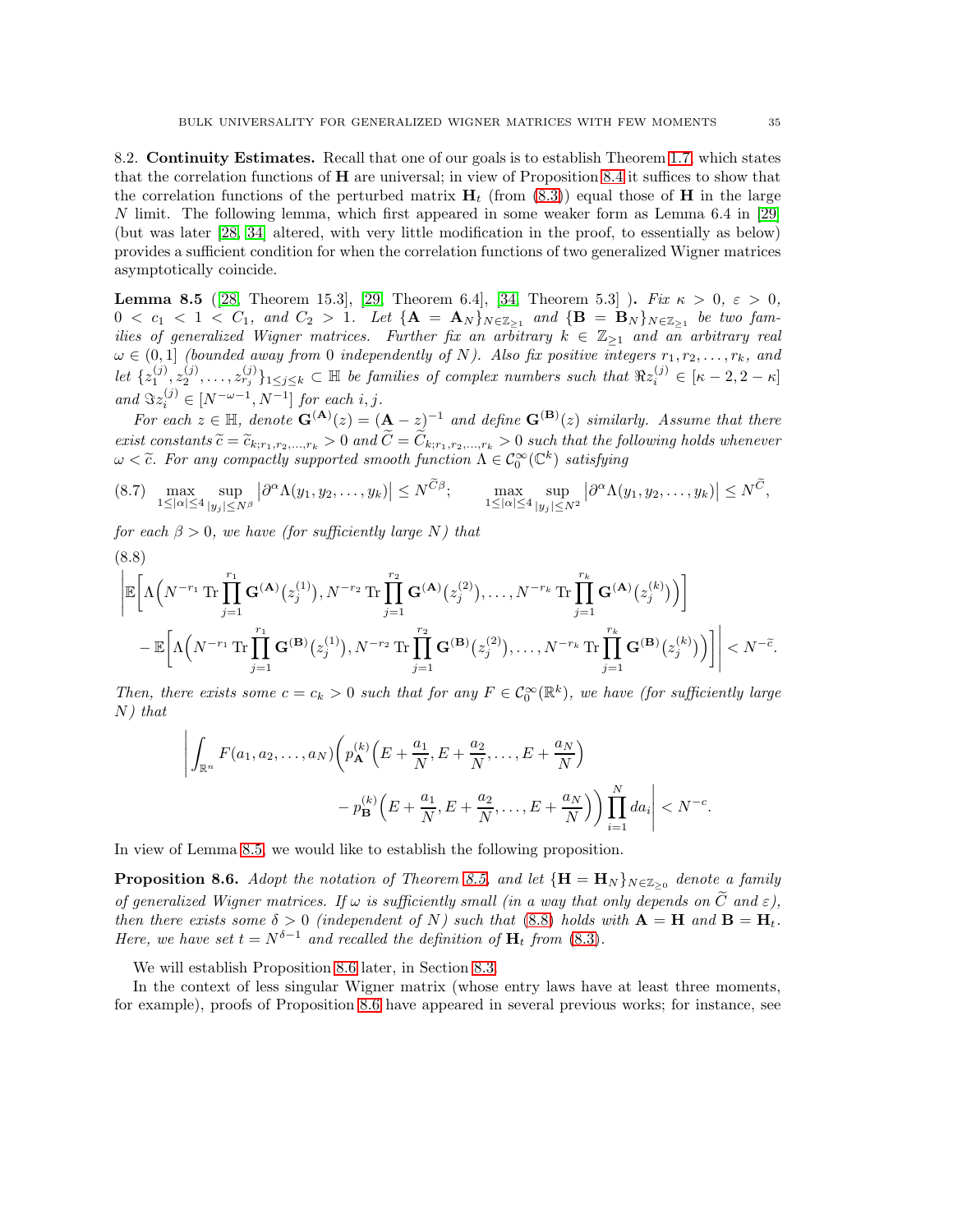Lemma 5.2 of [\[34\]](#page-44-6). The recent proofs of such results are based on a certain continuity estimate that originally appeared as Lemma A.1 of [\[13\]](#page-43-22).

Unfortunately, that lemma assumes that  $\mathbb{E}[|h_{ij}\sqrt{N}|^3]<\infty$ , which might be false in our setting. Thus we require a modification of that result, which is given below as Lemma [8.7.](#page-35-0)

To state this lemma, we require some additional notation. Fix some positive integer  $N$ . For each pair of integers  $1 \leq a, b \leq N$ , let  $\mathbf{X}_{ab}$  denote the  $N \times N$  matrix whose entries are all equal to 0, except for the  $(a, b)$  and  $(b, a)$  entries which are equal to 1.

Furthermore, fix some  $N \times N$  real symmetric matrix  $\mathbf{M} = \{m_{ij}\}\.$  For any  $\theta \in [0, 1]$  and integers  $1 \leq a, b \leq N$ , let  $\Theta_{ab} \mathbf{M} = \{ \widetilde{m_{ij}} \}$  denote the  $N \times N$  symmetric matrix whose entries  $\widetilde{m_{ij}} = m_{ij}$  if  $(i, j) \notin \{(a, b), (b, a)\}\$ and  $\widetilde{m_{ij}} = \theta m_{ij}$  otherwise. When  $\theta = 0$ , we denote  $\Theta_{ab}$ **M** =  $\mathbf{Z}_{ab}$ **M**.

Moreover, for any smooth function F (from the set of  $N \times N$  real symmetric matrices to  $\mathbb{C}$ ), let  $\partial_{ij}F$  denote the partial derivative of F in the  $X_{ij}$ -coordinate. Specifically, we set  $\partial_{ij}F(\mathbf{M}) =$  $\lim_{y\to 0} y^{-1} (F(\mathbf{M} + y\mathbf{X}_{ij}) - F(\mathbf{M}))),$  if it exists.

Now we have the following estimate.

<span id="page-35-0"></span>**Lemma 8.7.** Let  $\mathbf{H} = \{h_{ij}\}\$ be an  $N \times N$  generalized Wigner matrix in the sense of Definition [1.1.](#page-1-2) For any  $t \geq 0$ , define  $H_t = \{h_{ij}(t)\}\$ as in [\(8.3\)](#page-32-5). Let F be a smooth function. Then,

<span id="page-35-1"></span>(8.9) 
$$
\left| \mathbb{E}\big[F(\mathbf{H}_t) - F(\mathbf{H}_0)\big]\right| \leq tN\Xi,
$$

where

<span id="page-35-4"></span>
$$
\mathbf{E} = \max_{1 \leq i,j \leq N} \left| s_{ij}^{-1} \mathbb{E} \left[ \mathbf{1}_{|h_{ij}(t)| \geq N^{-\epsilon/10}} |h_{ij}(t)| \sup_{0 \leq \theta \leq 1} |\partial_{ij} F(\Theta_{ij} \mathbf{H}_t)| \right] + s_{ij}^{-1} \mathbb{E} \left[ \mathbf{1}_{|h_{ij}(t)| \geq N^{-\epsilon/10}} |h_{ij}(t)|^2 \sup_{0 \leq \theta \leq 1} |\partial_{ij}^2 F(\Theta_{ij} \mathbf{H}_t)| \right] + \mathbb{E} \left[ \mathbf{1}_{|h_{ij}(t)| \geq N^{-\epsilon/10}} \sup_{0 \leq \theta \leq 1} |\partial_{ij}^2 F(\Theta_{ij} \mathbf{H}_t)| \right] + s_{ij}^{-1} \mathbb{E} \left[ \mathbf{1}_{|h_{ij}(t)| < N^{-\epsilon/10}} |h_{ij}(t)|^3 \sup_{0 \leq \theta \leq 1} |\partial_{ij}^3 F(\Theta_{ij} \mathbf{H}_t)| \right] + \mathbb{E} \left[ \mathbf{1}_{|h_{ij}(t)| < N^{-\epsilon/10}} |h_{ij}(t)| \sup_{0 \leq \theta \leq 1} |\partial_{ij}^3 F(\Theta_{ij} \mathbf{H}_t)| \right].
$$

*Proof.* Applying Itô's Lemma in the definition [8.3](#page-32-5) of the  $h_{ij}(t)$  yields

<span id="page-35-2"></span>(8.11) 
$$
\partial_t \mathbb{E}\big[F(\mathbf{H}_t)\big] = \frac{1}{2N} \sum_{1 \leq i \leq j \leq N} \Big(\mathbb{E}\big[\partial_{ij}^2 F(\mathbf{H}_t)\big] - s_{ij}^{-1} \mathbb{E}\big[h_{ij}(t)\partial_{ij} F(\mathbf{H}_t)\big]\Big).
$$

We would now like to Taylor expand both  $\partial_{ij}^2 F(\mathbf{H}_t)$  and  $h_{ij}(t)\partial_{ij}F(\mathbf{H}_t)$  in a neighborhood of  $h_{ij}(t) = 0$ . However, there is the issue that  $h_{ij}(t)$  might not be small.

To resolve that, we observe

<span id="page-35-3"></span>
$$
\begin{split}\n\left| h_{ij}(t)\partial_{ij}F(\mathbf{H}_t) - h_{ij}(t)\partial_{ij}F(\mathbf{Z}_{ij}\mathbf{H}_t) - h_{ij}(t)^2\partial_{ij}^2F(\mathbf{Z}_{ij}\mathbf{H}_t) \right| \\
&\leq \mathbf{1}_{|h_{ij}(t)| \geq N^{-\varepsilon/10}} \bigg( 2\left| h_{ij}(t) \right| \sup_{0 \leq \theta \leq 1} \left| \partial_{ij}F(\Theta_{ij}\mathbf{H}_t) \right| + \left| h_{ij}(t) \right|^2 \sup_{0 \leq \theta \leq 1} \left| \partial_{ij}^2F(\Theta_{ij}\mathbf{H}_t) \right| \bigg) \\
&\quad + \mathbf{1}_{|h_{ij}(t)| < N^{-\varepsilon/10}} \left| h_{ij}(t) \right|^3 \sup_{0 \leq \theta \leq 1} \left| \partial_{ij}^3F(\Theta_{ij}\mathbf{H}_t) \right|.\n\end{split}
$$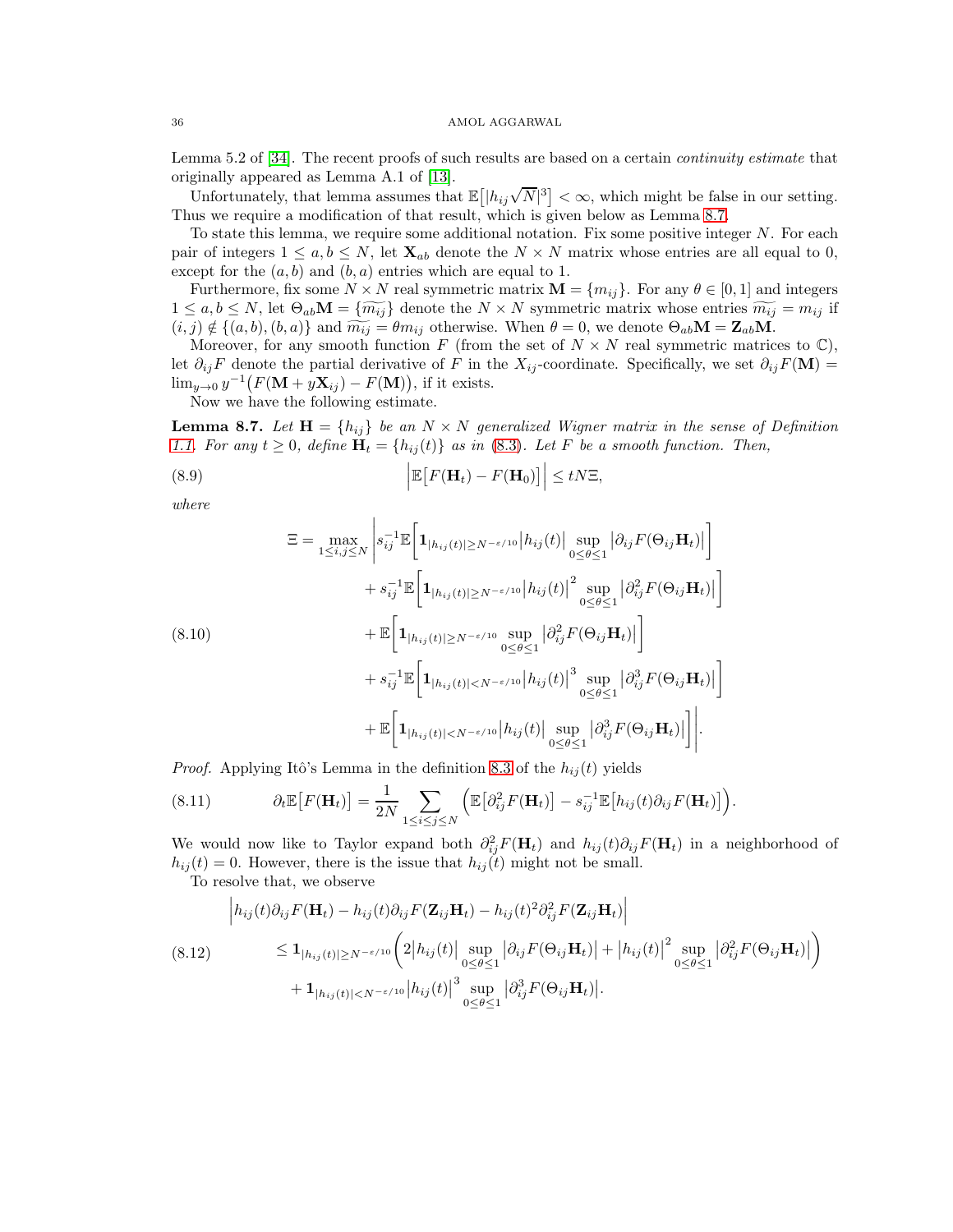Similarly, we find that

<span id="page-36-0"></span>(8.13) 
$$
\left| \partial_{ij}^2 F(\mathbf{H}_t) - \partial_{ij}^2 F(\mathbf{Z}_{ij} \mathbf{H}_t) \right| \leq 2 \mathbf{1}_{|h_{ij}(t)| \geq N^{-\epsilon/10}} \sup_{0 \leq \theta \leq 1} \left| \partial_{ij}^2 F(\Theta_{ij} \mathbf{H}_t) \right| + \mathbf{1}_{|h_{ij}(t)| < N^{-\epsilon/10}} \left| h_{ij}(t) \right| \sup_{0 \leq \theta \leq 1} \left| \partial_{ij}^3 F(\Theta_{ij} \mathbf{H}_t) \right|
$$

Now, since the  $h_{ij}(t)$  are centered,  $\mathbb{E}[|h_{ij}(t)|^2] = \mathbb{E}[|h_{ij}|^2] = s_{ij}$ , and  $h_{ij}(t)$  is independent from  $\mathbf{Z}_{ij}\mathbf{H}_{t}$ , we find that

<span id="page-36-1"></span>(8.14) 
$$
s_{ij}^{-1} \mathbb{E} \left[ h_{ij}(t) \partial_{ij} F(\mathbf{Z}_{ij} \mathbf{H}_t) + h_{ij}(t)^2 \partial_{ij}^2 F(\mathbf{Z}_{ij} \mathbf{H}_t) \right] = \mathbb{E} \left[ \partial_{ij}^2 F(\mathbf{Z}_{ij} \mathbf{H}_t) \right].
$$

The claimed estimate  $(8.9)$  now follows from combining  $(8.11)$ ,  $(8.12)$ ,  $(8.13)$ , and  $(8.14)$ , and summing over all  $1 \leq i \leq j \leq N$ .

To use Lemma [8.7,](#page-35-0) we must estimate certain derivatives of F. The following lemma does this in the case when  $F = m_{\mathbf{H}}(z)$  is the Stieltjes transform of H, which will be useful for us later in Section [8.3.](#page-37-0)

**Lemma 8.8.** Fix constants  $\kappa > 0$ ,  $\varepsilon > 0$ ,  $0 < c_1 < 1 < C_1$ , and  $C_2 > 1$ . Let **H** be an  $N \times N$ generalized Wigner matrix in the sense of Definition [1.1.](#page-1-2) Then, there exist constants  $0 < c < C$ such that

<span id="page-36-2"></span>
$$
(8.15) \qquad \mathbb{P}\left[\sup_{z\in\mathcal{D}_{\kappa;N}}\max_{1\le i,j\le N}\max_{1\le a,b\le N}\sup_{0\le\theta\le 1}\left|\left(\Theta_{ab}\mathbf{H}-z\right)_{ij}^{-1}\right|>C\right]\le CN^{-c\log\log N},\right.
$$

where we recall the definition of  $\mathcal{D}_{\kappa;N}$  from below [\(1.6\)](#page-6-3). Furthermore, fix a real number  $0 \leq \omega < 1$ and set  $r = r_N = r_{N;\omega} = N^{-1-\omega}$ . Then, we have that

<span id="page-36-4"></span>
$$
(8.16)
$$
  

$$
\mathbb{P}\left[\sup_{z\in\mathcal{D}_{\kappa;N;r}}\max_{1\leq i,j\leq N}\max_{1\leq a,b\leq N}\sup_{0\leq\theta\leq 1}|(\Theta_{ab}\mathbf{H}-z)_{ij}^{-1}|>CN^{\omega}(\log N)^{C\log\log N}\right]\leq CN^{-c\log\log N}.
$$

Moreover, for any integer  $1 \leq k \leq 4$ , we have that

<span id="page-36-5"></span>(8.17)

$$
\mathbb{P}\left[\sup_{z\in\mathcal{D}_{\kappa;N;r}}\max_{\substack{1\leq i,j\leq N\\1\leq a,b\leq N}}\sup_{0\leq\theta\leq 1}\left|N^{-1}\partial_{ij}^{(k)}\big(\operatorname{Tr}(\Theta_{ab}\mathbf{H}-z)^{-1}\big)\right|> CN^{(k+1)\omega}(\log N)^{C\log\log N}\right]\leq CN^{-c\log\log N}.
$$

*Proof.* We begin with the proof of [\(8.15\)](#page-36-2). First observe that, since  $\text{Var } h_{ij} < C_1 N^{-1}$ , each  $\Theta_{ab}H$ is a generalized Wigner matrix in the sense of Definition [1.1](#page-1-2) (perhaps with a slightly larger value of  $C_1$ ). Hence, we can apply Theorem [1.8](#page-7-3) to deduce the existence positive constants  $\tilde{c}$  and  $\tilde{C}$  such that

$$
\mathbb{P}\left[\sup_{z\in\mathcal{D}_{\kappa;N}}\max_{1\leq i,j\leq N}\left|(\Theta_{ab}\mathbf{H}-z)_{ij}^{-1}\right|>\widetilde{C}\right]<\widetilde{C}N^{-\widetilde{c}\log\log N},
$$

for each fixed  $\theta \in [0,1]$  and fixed  $1 \le a, b \le N$ . Now, let  $\mathbb{M}_N = \{ \theta \in [0,1] : N^8 \theta \in \mathbb{Z} \}$ . From a union estimate, it follows that

<span id="page-36-3"></span>
$$
(8.18) \qquad \mathbb{P}\left[\sup_{z\in\mathcal{D}_{\kappa;N}}\max_{1\leq i,j\leq N}\max_{1\leq a,b\leq N}\sup_{\theta\in\mathbb{M}_{N}}\left|\left(\Theta_{ab}\mathbf{H}-z\right)_{ij}^{-1}\right|>\widetilde{C}\right] <\widetilde{C}N^{10-\widetilde{c}\log\log N}.
$$

.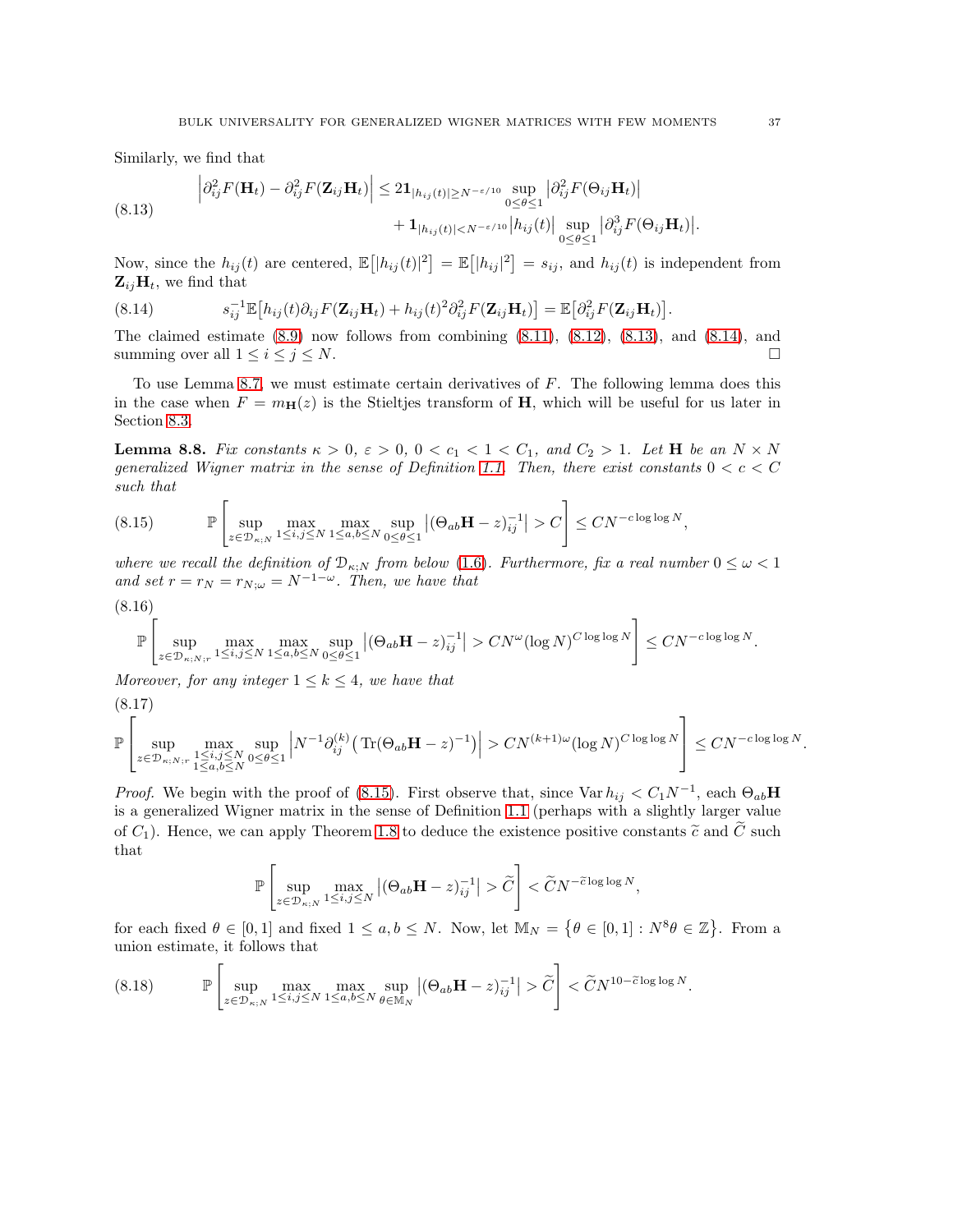Now the existence of constants  $0 < c < C$  satisfying [\(8.15\)](#page-36-2) follows from [\(8.18\)](#page-36-3) and the fact that  $|(\Theta_{ab}\mathbf{H}-z)^{-1}_{ij}-(\Theta_{ab}\mathbf{H}-z')^{-1}_{ij}| < 1$  if  $\Im z, \Im z' > N^{-2}$  and  $|z-z'| > N^{-7}$ ; the latter estimate holds due to the resolvent identity  $(2.3)$  and the deterministic estimate  $(2.6)$ .

The estimate [\(8.16\)](#page-36-4) follows directly from [\(8.15\)](#page-36-2) and the fact that  $\Gamma(E + i\eta/R) \le R\Gamma(E + i\eta)$ , for any real number  $R$ , where  $\Gamma(z) = \Gamma_{\mathbf{M}}(z) = \max_{1 \le i,j \le N} \max\left\{1, \left|(\mathbf{M} - z)^{-1}_{ij}\right|\right\}$  for any  $N \times N$ deterministic matrix  $M$ ; the latter estimate appears as Lemma 2.1 of  $[5]$ .

To derive [\(8.17\)](#page-36-5), one uses [\(8.16\)](#page-36-4) and the fact that

<span id="page-37-1"></span>(8.19) 
$$
\partial_{ij}^{(k)} \text{Tr}(\Theta_{ab} \mathbf{H} - z)^{-1} = (-1)^k k! \text{Tr}((\Theta_{ab} \mathbf{H} - z)^{-1} \mathbf{X}_{ij})^k (\Theta_{ab} \mathbf{H} - z)^{-1}).
$$

In particular, since  $\mathbf{X}_{ij}$  only has two nonzero entries (both of which are equal to 1), this trace is a sum of at most  $2^k N$  terms that are each products of at most  $k + 1$  entries of  $(\Theta_{ab} \mathbf{H} - z)^{-1}$ . Each of these entries is bounded by  $CN^\omega(\log N)^{C \log \log N}$  with very high probability in view of [\(8.16\)](#page-36-4), from which we deduce  $(8.17)$  (after incrementing C if necessary).

<span id="page-37-0"></span>8.3. Comparing H and  $H_t$ . We now use the estimates from Section [8.2](#page-34-3) to establish Proposition [8.6.](#page-34-2)

*Proof of Proposition [8.6.](#page-34-2)* To ease notation, we assume that  $k = 1$  and  $r_1 = 1$ ; the proof in the more general case is very similar.

For any symmetric matrix **M**, denote  $\widetilde{\Lambda}(\mathbf{M}) = \Lambda \left( N^{-1} \text{Tr } \mathbf{G}^{(\mathbf{M})}(z_1^{(1)}) \right)$ . To establish the proposi-tion, we would like to apply Lemma [8.7](#page-35-0) with  $F = \tilde{\Lambda}$ ; this requires estimates on the derivatives of  $\tilde{\Lambda}$ . To that end, observe that

<span id="page-37-2"></span>(8.20) 
$$
\partial_{ij}^{(k)} \widetilde{\Lambda}(\mathbf{M}) = \sum_{j=0}^k {k \choose j} \left( \partial^{(j)} \Lambda(\mathbf{M}) \right) \partial_{ij}^{(k-j)} \left( N^{-1} \operatorname{Tr}(\mathbf{M} - z)^{-1} \right).
$$

We will obtain two types of estimates on these derivatives of  $\tilde{\Lambda}$ , a deterministic bound and a singificantly improved high-probability estimate. Let us begin with the deterministic estimate. To that end, observe that in view of [\(8.19\)](#page-37-1), [\(2.6\)](#page-9-0), the fact that  $\omega < 1$ , and the fact that  $k \leq 4$ , we deterministically have that

<span id="page-37-3"></span>(8.21) 
$$
\left| \partial_{ij}^{(k-m)} (N^{-1} \text{Tr}(\mathbf{M} - z)^{-1}) \right| < 1000 N^{20}.
$$

Furthermore, the second estimate in [\(8.7\)](#page-34-4) and the fact that  $N^{-1}$  Tr  $\mathbf{G}^{(\mathbf{H})}(z_1^{(1)}) < N^2$  (again due to [\(2.6\)](#page-9-0)) together yield that  $\left|\partial^{(k)}\Lambda (N^{-1}\operatorname{Tr}(\Theta_{ij}\mathbf{M}-z_1^{(1)})^{-1})\right| < N^{\widetilde{C}}$ . Combining with [\(8.20\)](#page-37-2) and [\(8.21\)](#page-37-3) yields the deterministic estimate

<span id="page-37-5"></span>(8.22) 
$$
\left| \partial_{ij}^{(k)} \widetilde{\Lambda}(\mathbf{M}) \right| < 10000 N^{\widetilde{C}+20}.
$$

Now let us obtain a very high probability estimate on the right side of [\(8.20\)](#page-37-2) in the case when  $\mathbf{M} = \mathbf{H}_t$  (which we recall is a generalized Wigner matrix). In view of [\(8.17\)](#page-36-5) and the fact that  $k \leq 4$ , we can estimate

<span id="page-37-4"></span>
$$
(8.23) \quad \mathbb{P}\left[\sup_{z\in\mathcal{D}_{\kappa;N;r}}\max_{\substack{1\leq i,j\leq N\\1\leq a,b\leq N}}\sup_{0\leq\theta\leq 1}\left|\partial_{ij}^{(k-j)}\left(N^{-1}\operatorname{Tr}(\Theta_{ab}\mathbf{H}_{t}-z)^{-1}\right)\right|>\overline{C}N^{5\omega}(\log N)^{\overline{C}\log\log N}\right] \leq \overline{C}N^{-\overline{c}\log\log N},
$$

for some constants  $\overline{c}$  and  $\overline{C}$ ; above,  $r = r_{N;\omega} = N^{-\omega-1}$ .

 $\overline{a}$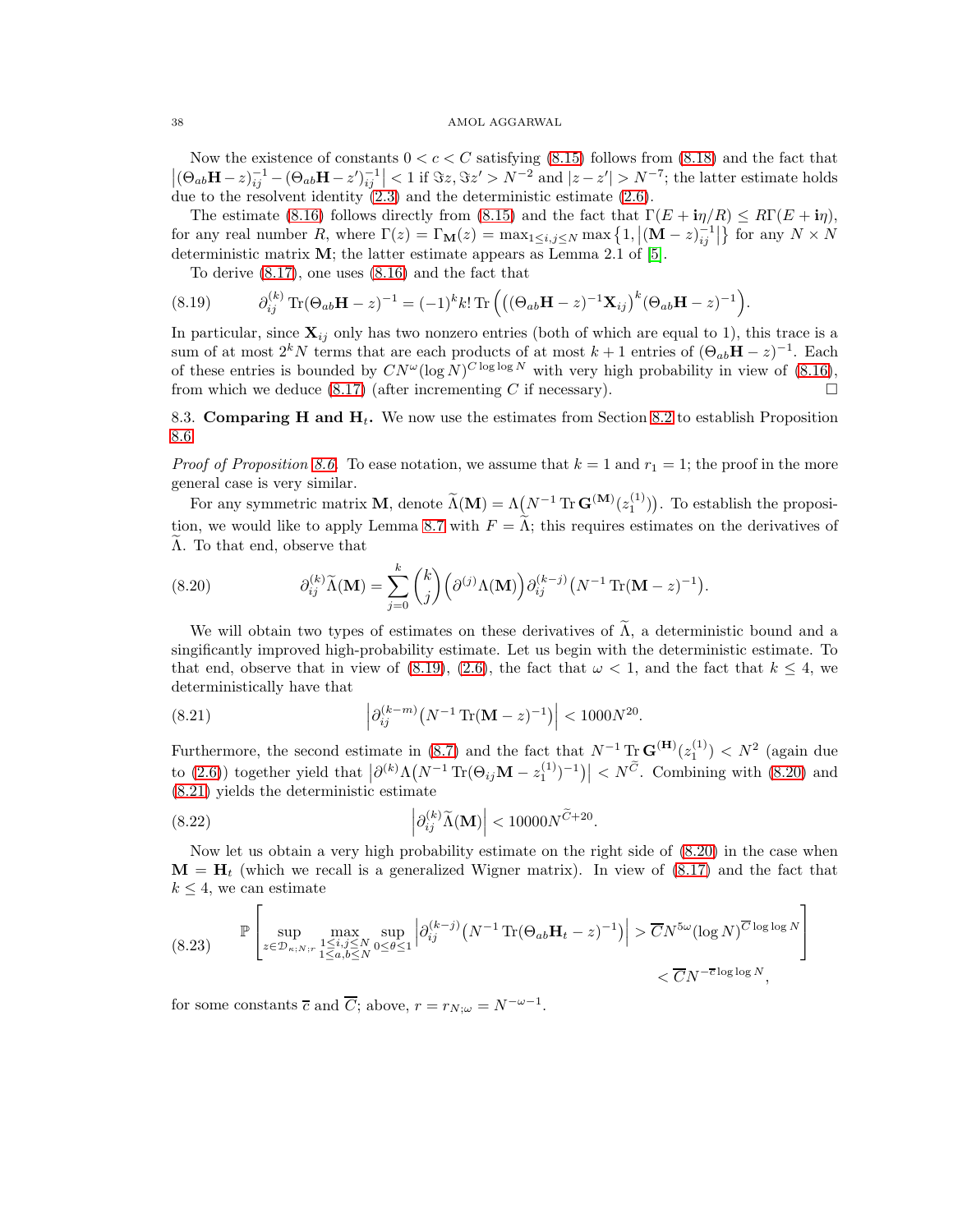Furthermore, in view of the first estimate in  $(8.7)$ , the fact that  $\omega$  is bounded away from 0, and the estimate [\(8.16\)](#page-36-4), we deduce that

<span id="page-38-0"></span>
$$
(8.24)
$$

$$
\mathbb{P}\left[\sup_{z\in\mathcal{D}_{\kappa;N;r}}\max_{\substack{1\leq i,j\leq N\\1\leq a,b\leq N}}\sup_{0\leq\theta\leq 1}\left|\partial^{(j)}\Lambda\big(N^{-1}\operatorname{Tr}(\Theta_{ij}\mathbf{H}_t-z_1^{(1)})^{-1}\big)\right|>\overline{C}N^{2\widetilde{C}\omega}\right]<\overline{C}N^{-\overline{c}\log\log N},
$$

for sufficiently large  $N$ . Therefore, it follows from  $(8.20)$ ,  $(8.23)$ , and  $(8.24)$  that there exist positive constants  $\widehat{c}, \widehat{C}$  such that if we denote the event

<span id="page-38-3"></span>(8.25) 
$$
\mathcal{E} = \mathcal{E}_{\widehat{C}} \left\{ \sup_{z \in \mathcal{D}_{\kappa;N;r}} \sup_{0 \le \theta \le 1} \max_{\substack{1 \le i,j \le N \\ 1 \le a,b \le N}} |\partial_{ij}^{(k)} \widetilde{\Lambda}(\Theta_{ab} \mathbf{H})| > \widehat{C} N^{\widehat{C}\omega} \right\},
$$

then we have that

<span id="page-38-1"></span>(8.26) 
$$
\mathbb{P}[\mathcal{E}] < \widehat{C} N^{-\widehat{c} \log \log N}.
$$

Using  $(8.22)$  and  $(8.26)$ , we can estimate the value of  $\Xi$   $(8.10)$  from Lemma [8.7.](#page-35-0) In particular, we claim that there exists a constant C such that  $\Xi \leq CN^{C\omega - \varepsilon/20}$ .

To establish this, we recall from  $(8.10)$  that  $\Xi$  is the sum of five terms; each one will be bounded by some quantity of the form  $CN^{C_{\omega-\epsilon}/20}$ . We will only explicitly verify this for the second and fourth term; the remaining three terms can be addressed similarly.

We begin with the second term. For fixed  $i, j$ , it is equal to

<span id="page-38-2"></span>
$$
s_{ij}^{-1} \mathbb{E} \Big[ \mathbf{1}_{|h_{ij}(t)| \ge N^{-\epsilon/10}} |h_{ij}(t)|^2 \sup_{0 \le \theta \le 1} \left| \partial_{ij}^2 F(\Theta_{ij} \mathbf{H}_t) \right| \Big]
$$
  
\n
$$
= s_{ij}^{-1} \mathbb{E} \Big[ \mathbf{1}_{\mathcal{E}} \mathbf{1}_{|h_{ij}(t)| \ge N^{-\epsilon/10}} |h_{ij}(t)|^2 \sup_{0 \le \theta \le 1} \left| \partial_{ij}^2 F(\Theta_{ij} \mathbf{H}_t) \right| \Big] + s_{ij}^{-1} \mathbb{E} \Big[ \mathbf{1}_{\overline{\mathcal{E}}} \mathbf{1}_{|h_{ij}(t)| \ge N^{-\epsilon/10}} |h_{ij}(t)|^2 \sup_{0 \le \theta \le 1} \left| \partial_{ij}^2 F(\Theta_{ij} \mathbf{H}_t) \right| \Big].
$$

where  $\overline{\mathcal{E}}$  denotes the complement of the event  $\mathcal{E}$ . The first summand on the right side of [\(8.27\)](#page-38-2) can be bounded by  $N^{C-\hat{c}\log \log N}$  (for some constant  $C > 0$ ), due to the deterministic estimate [\(8.22\)](#page-37-5), the probability estimate [\(8.26\)](#page-38-1), the fact that  $|s_{ij}| > c_1 N^{-1}$ , and the boundedness of the second moment of  $|h_{ij}\sqrt{N}$ .

The second summand can be bounded as

$$
s_{ij}^{-1} \mathbb{E} \Big[ \mathbf{1}_{\overline{\varepsilon}} \mathbf{1}_{|h_{ij}(t)| \ge N^{-\varepsilon/10}} |h_{ij}(t)|^2 \sup_{0 \le \theta \le 1} |\partial_{ij}^2 F(\Theta_{ij} \mathbf{H}_t)| \Big] \le c_1^{-1} \widehat{C} N^{1+\widehat{C}\omega} \mathbb{E} \big[ \mathbf{1}_{|h_{ij}(t)| \ge N^{-\varepsilon/10}} |h_{ij}(t)|^2 \big] \le c_1^{-1} C_2 \widehat{C} N^{\widehat{C}\omega - \varepsilon/20}.
$$

Here, we used the fact that  $s_{ij} \ge c_1 N^{-1}$  and the definition [\(8.25\)](#page-38-3) of the event  $\mathcal E$  in the first estimate; in the second estimate, we used assumption [A3](#page-1-1) and the fact that

$$
\mathbb{E}\big[\mathbf{1}_{|h_{ij}(t)|\geq N^{-\varepsilon/10}}\big|h_{ij}(t)\big|^2\big]\leq N^{\varepsilon^2/10}\mathbb{E}\big[|h_{ij}(t)|^{2+\varepsilon}\big]\leq C_2N^{-1-\varepsilon/20}.
$$

Hence, it follows that the left side of [\(8.27\)](#page-38-2) is bounded by  $N^{C-\hat{c}\log \log N} + c_1^{-1}C_2\hat{C}N^{\hat{C}\omega - \varepsilon/20}$  $\mathcal{O}(N^{\widehat{C}\omega-\varepsilon/20}).$ 

 $\lambda$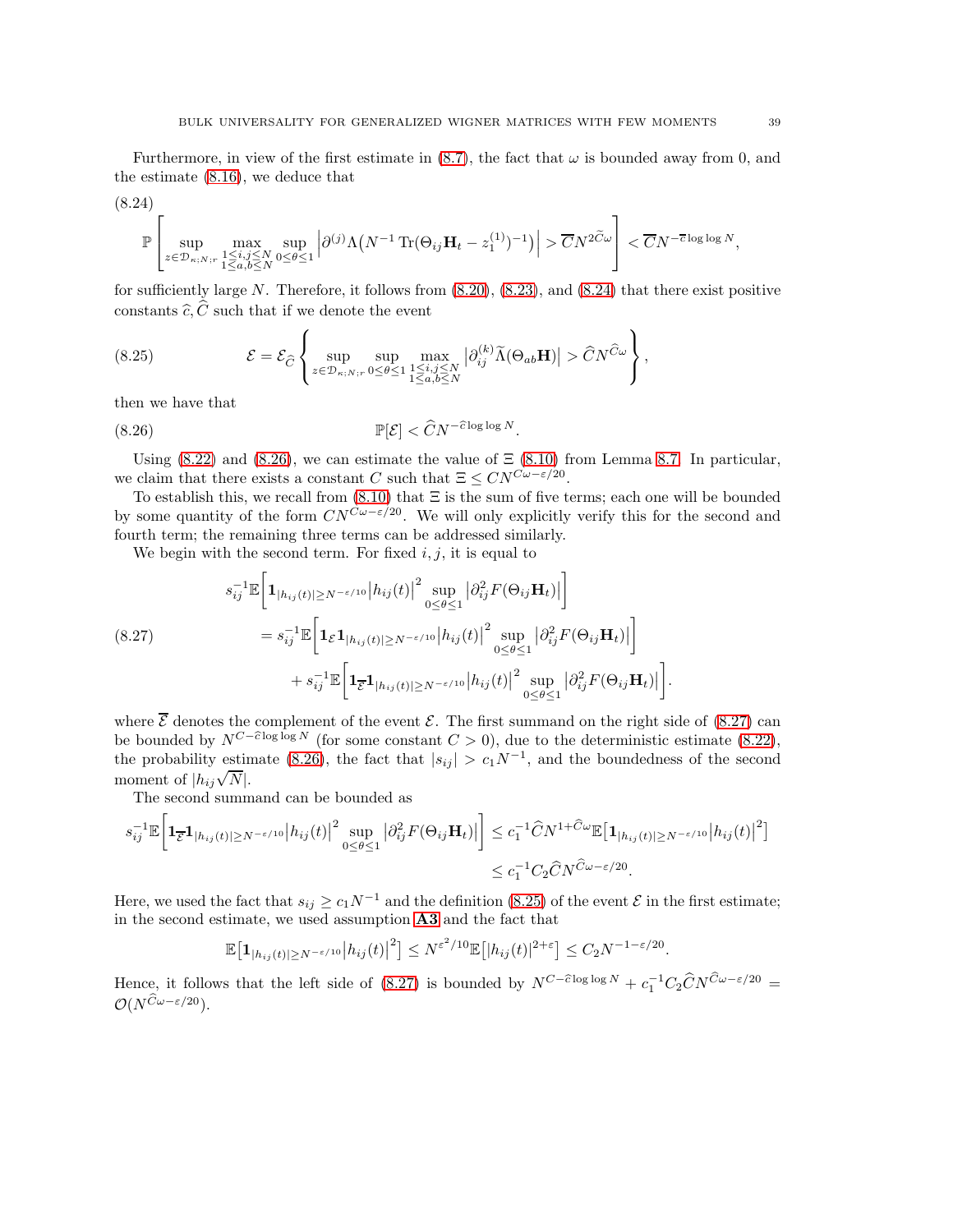The fourth term in the definition  $(8.10)$  of  $\Xi$  can be estimated similarly. Specifically,

<span id="page-39-1"></span>
$$
s_{ij}^{-1} \mathbb{E} \left[ \mathbf{1}_{|h_{ij}(t)| < N^{-\epsilon/10}} |h_{ij}(t)|^3 \sup_{0 \le \theta \le 1} \left| \partial_{ij}^3 F(\Theta_{ij} \mathbf{H}_t) \right| \right]
$$
  
\n
$$
= s_{ij}^{-1} \mathbb{E} \left[ \mathbf{1}_{\mathcal{E}} \mathbf{1}_{|h_{ij}(t)| < N^{-\epsilon/10}} |h_{ij}(t)|^3 \sup_{0 \le \theta \le 1} \left| \partial_{ij}^3 F(\Theta_{ij} \mathbf{H}_t) \right| \right]
$$
  
\n
$$
+ s_{ij}^{-1} \mathbb{E} \left[ \mathbf{1}_{\mathcal{E}} \mathbf{1}_{|h_{ij}(t)| < N^{-\epsilon/10}} |h_{ij}(t)|^3 \sup_{0 \le \theta \le 1} \left| \partial_{ij}^3 F(\Theta_{ij} \mathbf{H}_t) \right| \right].
$$

Again, the first term on the right side of [\(8.28\)](#page-39-1) can be bounded by  $N^{C-\hat{c}\log\log N}$  due to [\(8.22\)](#page-37-5) and [\(8.26\)](#page-38-1). To estimate the second term, we observe that

<span id="page-39-2"></span>
$$
(8.29)
$$

$$
s_{ij}^{-1} \mathbb{E} \Big[ \mathbf{1}_{\overline{\mathcal{E}}} \mathbf{1}_{|h_{ij}(t)| \ge N^{-\varepsilon/10}} |h_{ij}(t)|^3 \sup_{0 \le \theta \le 1} \left| \partial_{ij}^3 F(\Theta_{ij} \mathbf{H}_t) \right| \Big] \le c_1^{-1} \widehat{C} N^{1+\widehat{C}\omega} \mathbb{E} \big[ \mathbf{1}_{|h_{ij}(t)| \le N^{-\varepsilon/10}} |h_{ij}(t)|^3 \big] \le c_1^{-1} C_2 \widehat{C} N^{\widehat{C}\omega - \varepsilon/20},
$$

where in the second estimate we used the fact that

$$
\mathbb{E}\big[\mathbf{1}_{|h_{ij}(t)|
$$

Thus, we can bound the right side of [\(8.29\)](#page-39-2) by  $N^{C-\widehat{c}\log\log N} + c_1^{-1}C_2\widehat{C}N^{\widehat{C}\omega-\epsilon/20} = \mathcal{O}(N^{\widehat{C}\omega-\epsilon/20});$ this estimates the fourth term in [\(8.10\)](#page-35-4).

As mentioned previously, the other three terms in the definition [\(8.10\)](#page-35-4) of  $\Xi$  can be bounded similarly. It follows that there exists a constant  $C > 0$  such that  $\Xi < CN^{C\omega-\epsilon/20}$ . Recalling that  $t = N^{\delta-1}$  and inserting the result into [\(8.9\)](#page-35-1) yields that the left side of [\(8.8\)](#page-34-1) is bounded by  $CN^{C\omega-\epsilon/20+\delta}$ . Setting  $\omega$  and  $\delta$  sufficiently small so that  $C\omega+\delta<\epsilon/40$  then yields [\(8.8\)](#page-34-1) with  $\widetilde{c} = \varepsilon/40$ ; this confirms the proposition.

*Proof of Theorem [1.7.](#page-3-4)* This follows from Proposition [8.4,](#page-32-0) Lemma [8.5,](#page-34-0) and Proposition [8.6.](#page-34-2)  $\Box$ 

This establishes Theorem [1.7.](#page-3-4) We can also prove Theorem [1.6](#page-3-3) but, given what we have already done, this is very similar to what was already explained in several previous works; see, for example, Section 4 and Lemma 5.1 of [\[34\]](#page-44-6) or Section 4.1.2 of [\[33\]](#page-44-23).

The main difference between what should be done in our setting and what was done in their setting is that we must use the less restrictive continuity estimate Lemma [8.7](#page-35-0) as opposed to Lemma 4.5 of [\[33\]](#page-44-23) or Lemma 4.3 of [\[34\]](#page-44-6) (which both require that  $\mathbb{E}[|h_{ij}\sqrt{N}|^3]$  is bounded). Usage of Lemma [8.7](#page-35-0) has already been explained in the proof of Proposition [8.6](#page-34-2) above and, since all other parts of the proof of Theorem [1.6](#page-3-3) are essentially the same as those in [\[33,](#page-44-23) [34\]](#page-44-6), we omit further details.

# Appendix A. Large Deviation Estimates

<span id="page-39-0"></span>In this section we state the large deviation results that were useful to us in Section [4,](#page-16-0) Section [5,](#page-19-0) and Section [6.](#page-24-0) The following proposition appears as the first part of Lemma 3.8 of [\[17\]](#page-43-12).

<span id="page-39-4"></span>**Proposition A.1** ([\[17,](#page-43-12) Lemma 3.8]). Let  $N \in \mathbb{Z}_{>1}$  and  $q = q_N > 1$ . Let  $X_1, X_2, \ldots, X_N$ ;  $Y_1, Y_2, \ldots, Y_N$  be centered random variables such that there exists a  $C > 0$  satisfying

<span id="page-39-3"></span>(A.1) 
$$
\mathbb{E}\left[|X_i|^p\right] \leq \frac{q^2}{N} \left(\frac{C}{q}\right)^p; \qquad \mathbb{E}\left[|Y_i|^p\right] \leq \frac{q^2}{N} \left(\frac{C}{q}\right)^p,
$$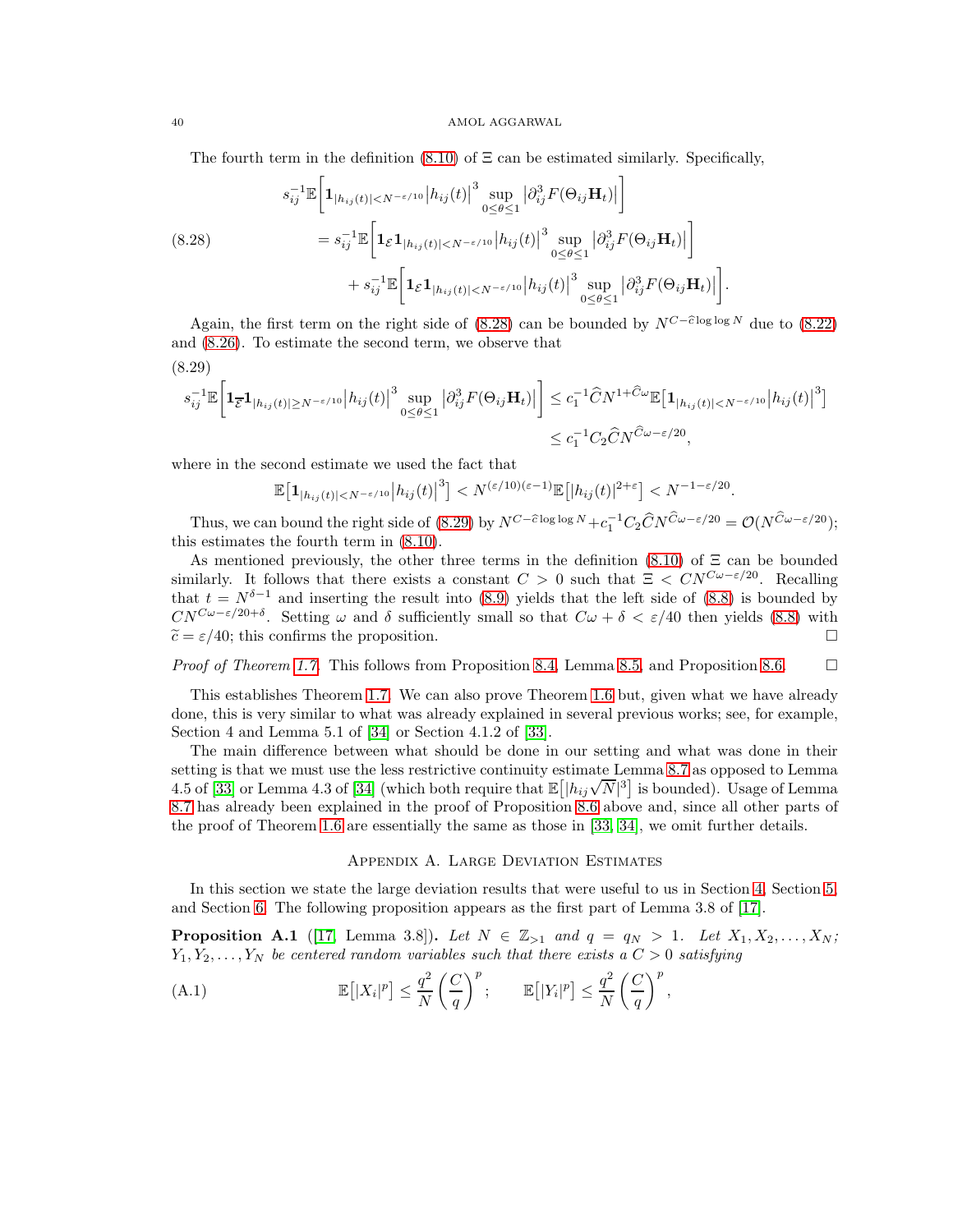for all  $2 \le p \le (\log N)^{\log \log N}$ . Denote  $s_i = \mathbb{E}[|X_i|^2]$  for each  $1 \le i \le N$ . Let  ${R_i}_{1\leq i\leq N}$  and  ${R_{ij}}_{1\leq i,j\leq N}$  be sequences of real numbers. Then, there exists a constant  $\nu = \nu(C) > 0$ , only dependent on the constant C in [\(A.1\)](#page-39-3), such that the four estimates

<span id="page-40-4"></span>
$$
(A.2) \quad \mathbb{P}\left[\left|\sum_{j=1}^{N} R_j X_j\right| \ge (\log N)^{\xi} \left(q^{-1} \max_{1 \le i \le N} |R_i| + \left(\frac{1}{N} \sum_{j=1}^{N} |R_j|^2\right)^{1/2}\right)\right] \le \exp\left(-\nu (\log N)^{\xi}\right);
$$

<span id="page-40-5"></span>(A.3) 
$$
\mathbb{P}\left[\left|\sum_{j=1}^N\left(|X_j|^2-s_j\right)R_j\right|\geq (\log N)^{\xi}q^{-1}\max_{1\leq i\leq N}|R_i|\right]\leq \exp\left(-\nu(\log N)^{\xi}\right);
$$

<span id="page-40-6"></span>
$$
(A.4) \quad \mathbb{P}\left[\left|\sum_{1\leq i\neq j\leq N} X_i R_{ij} X_j\right| \geq (\log N)^{2\xi} \left(q^{-1} \max_{1\leq i\neq j\leq N} |R_{ij}| + \left(\frac{1}{N^2} \sum_{1\leq i\neq j\leq N} |R_{ij}|^2\right)^{1/2}\right)\right] \leq \exp\left(-\nu(\log N)^{\xi}\right);
$$

<span id="page-40-7"></span>
$$
(A.5) \quad \mathbb{P}\left[\left|\sum_{1\leq i,j\leq N} X_i R_{ij} Y_j\right| \geq (\log N)^{2\xi} \left(2q^{-1} \max_{1\leq i,j\leq N} |R_{ij}| + \left(\frac{1}{N^2} \sum_{1\leq i,j\leq N} |R_{ij}|^2\right)^{1/2}\right)\right] \leq \exp\left(-\nu(\log N)^{\xi}\right);
$$

all hold for any  $2 \leq \xi \leq \log \log N$ .

In our setting, the random variables  $X_i$  are not centered but instead "almost centered." The following corollary adapts the previous proposition to apply in this slightly more setting.

<span id="page-40-1"></span>Corollary A.2. Let  $N \in \mathbb{Z}_{>1}$  and  $q = q_N \in (1, \sqrt{N})$ . Let  $X_1, X_2, ..., X_N; Y_1, Y_2, ..., Y_N$  be random variables such that there exist  $\delta \in (0,1)$  and  $C, C' > 1$  satisfying (A.6)

<span id="page-40-3"></span>
$$
\left|\mathbb{E}[X_i]\right| \le C' N^{-1-\delta}; \quad \mathbb{E}\left[|X_i|^p\right] \le \frac{q^2}{N} \left(\frac{C}{q}\right)^p; \quad \left|\mathbb{E}[Y_i]\right| \le C' N^{-1-\delta}; \quad \mathbb{E}\left[|Y_i|^p\right] \le \frac{q^2}{N} \left(\frac{C}{q}\right)^p,
$$

for each  $2 \le p \le (\log N)^{\log \log N}$ . Denote  $s_i = \mathbb{E}[|X_i|^2]$  for each  $1 \le i \le N$ .

Let  ${R_i}_{1\leq i\leq N}$  and  ${R_{ij}}_{1\leq i,j\leq N}$  be sequences of real numbers. There exists a constant  $\nu =$  $\nu(C, C') > 0$  (dependent on only C and C') such that

$$
\mathbb{P}\left[\left|\sum_{j=1}^{N} R_j X_j\right| \geq (\log N)^{\xi} \left( (C'N^{-\delta} + q^{-1}) \max_{1 \leq i \leq N} |R_i| + \left(\frac{1}{N} \sum_{j=1}^{N} |R_j|^2\right)^{1/2}\right)\right]
$$
  
(A.7)  

$$
\leq \exp\left(-\nu(\log N)^{\xi}\right);
$$

<span id="page-40-2"></span><span id="page-40-0"></span>
$$
(A.8) \qquad \mathbb{P}\left[\left|\sum_{j=1}^N\left(|X_j|^2-s_j\right)R_j\right|\geq (\log N)^{\xi}(5C'^2N^{-\delta}+q^{-1})\max_{1\leq i\leq N}|R_i|\right]\leq \exp\left(-\nu(\log N)^{\xi}\right);
$$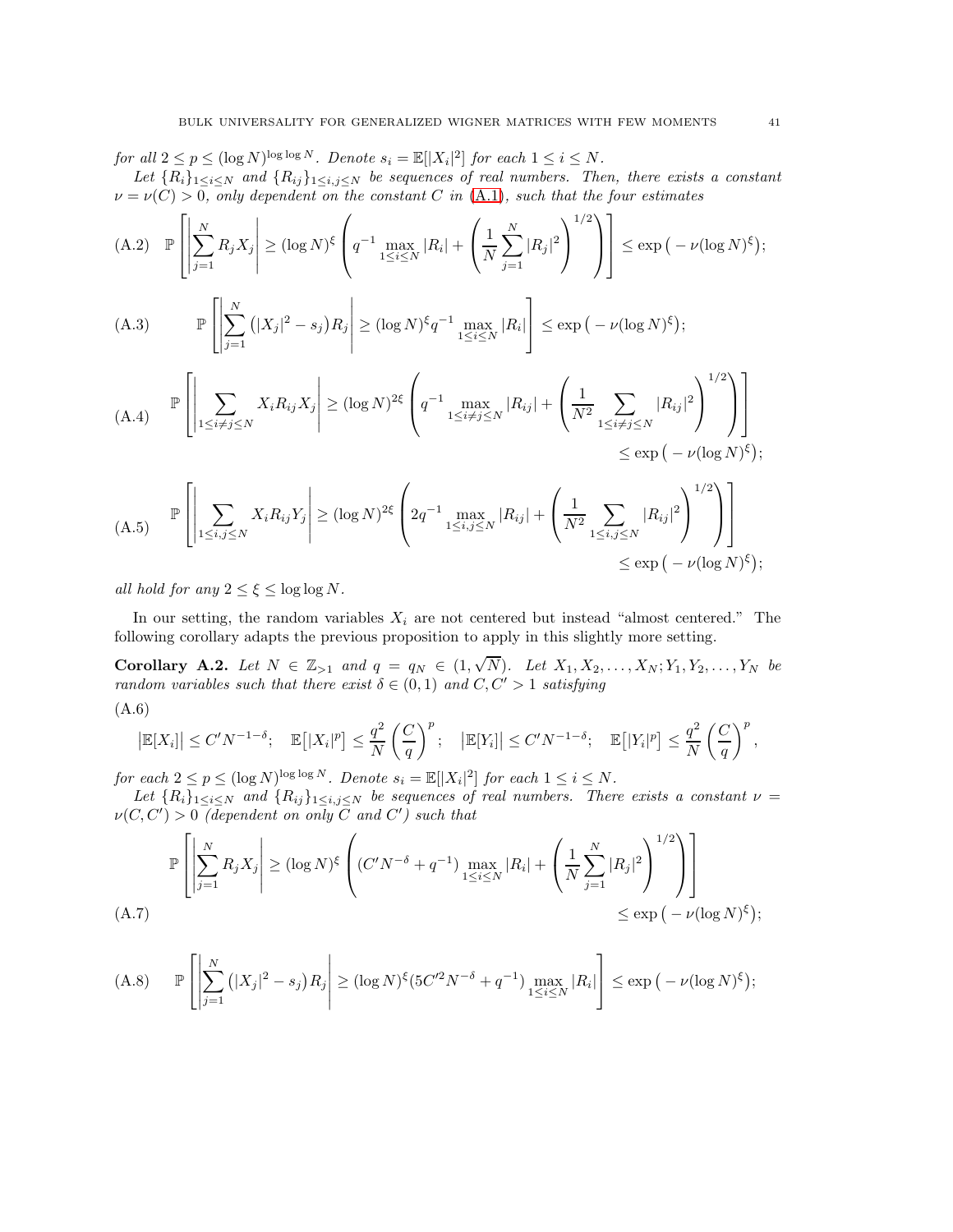<span id="page-41-0"></span>
$$
\mathbb{P}\left[\left|\sum_{1\leq i\neq j\leq N} X_i R_{ij} X_j\right| \geq (\log N)^{2\xi} \left( (5C'^2 N^{-\delta} + q^{-1}) \max_{1\leq i\neq j\leq N} |R_{ij}| + \left(\frac{1}{N^2} \sum_{1\leq i\neq j\leq N} |R_{ij}|^2\right)^{1/2}\right)\right]
$$
\n(A.9)\n
$$
\leq \exp\left(-\nu (\log N)^{\xi}\right);
$$

<span id="page-41-1"></span>
$$
\mathbb{P}\left[\left|\sum_{1\leq i,j\leq N} X_i R_{ij} Y_j\right| \geq (\log N)^{2\xi} \left( (5C'^2 N^{-\delta} + 2q^{-1}) \max_{1\leq i,j\leq N} |R_{ij}| + \left(\frac{1}{N^2} \sum_{1\leq i,j\leq N} |R_{ij}|^2\right)^{1/2}\right)\right]
$$
\n(A.10)\n
$$
\leq \exp\left(-\nu (\log N)^{\xi}\right);
$$

for all  $2 \leq \xi \leq \log \log N$ .

*Proof.* The proof will follow from centering the  $X_j$  and then applying Proposition [A.1.](#page-39-4) To that end, let  $m_j = \mathbb{E}[X_j]$ , for each  $j \in [1, N]$ ; by  $(A.6)$ , we have that  $|m_j| \le C' N^{-1-\delta}$ .

Denote  $\widetilde{X}_i = X_i - m_j$ . Then, the  $\widetilde{X}_i$  are centered and satisfy

$$
\mathbb{E}\left[|\widetilde{X}_i|^p\right] \leq 2^p \bigg(\mathbb{E}\left[|X_i|^p\right] + |m_i|^p\bigg) \leq \frac{q^2}{N} \left(\frac{2C}{q}\right)^p + \left(\frac{2C'}{N^{1+\delta}}\right)^p \leq \frac{q^2}{N} \left(\frac{2(C+C')}{q}\right)^p,
$$

for any  $2 \le p \le (\log N)^{\log \log N}$ ; in the first estimate, we used [\(A.6\)](#page-40-3), and in the last estimate we used the fact that  $q, N > 1$ .

Thus, Proposition [A.1](#page-39-4) applies to the centered random variables  $X_i$ ; the estimates  $(A.7)$ ,  $(A.8)$ ,  $(A.9)$ , and  $(A.10)$  will follow from  $(A.2)$ ,  $(A.3)$ ,  $(A.4)$ , and  $(A.5)$  respectively.

As an example, we only establish  $(A.9)$ ; the proofs of the other estimates are very similar and thus omitted. To that end, we apply [\(A.2\)](#page-40-4) and [\(A.4\)](#page-40-6) to obtain that

<span id="page-41-2"></span>(A.11) 
$$
\mathbb{P}\left[\left|\sum_{j=1}^N R_{ij}\widetilde{X}_j\right| \geq (\log N)^{\xi}(q^{-1}+1)\max_{1 \leq i,j \leq N} |R_{ij}|\right] \leq \exp\left(-\widetilde{\nu}(\log N)^{\xi}\right),
$$

for each  $i \in [1, N]$ , and

<span id="page-41-3"></span>(A.12) 
$$
\mathbb{P}\Bigg[\Big|\sum_{1\leq i\neq j\leq N} \widetilde{X}_i R_{ij} \widetilde{X}_j\Big| \geq (\log N)^{\xi} \Bigg(q^{-1} \max_{1\leq j\leq N} |R_{ij}| + \Big(\frac{1}{N^2} \sum_{1\leq i\neq j\leq N}^N |R_{ij}|^2\Big)^{1/2}\Bigg)\Bigg] \leq \exp\Big(-\widetilde{\nu} (\log N)^{\xi}\Big),
$$

where we set  $\tilde{\nu} = \tilde{\nu}(C, C') = \tilde{\nu}(2(C + C')).$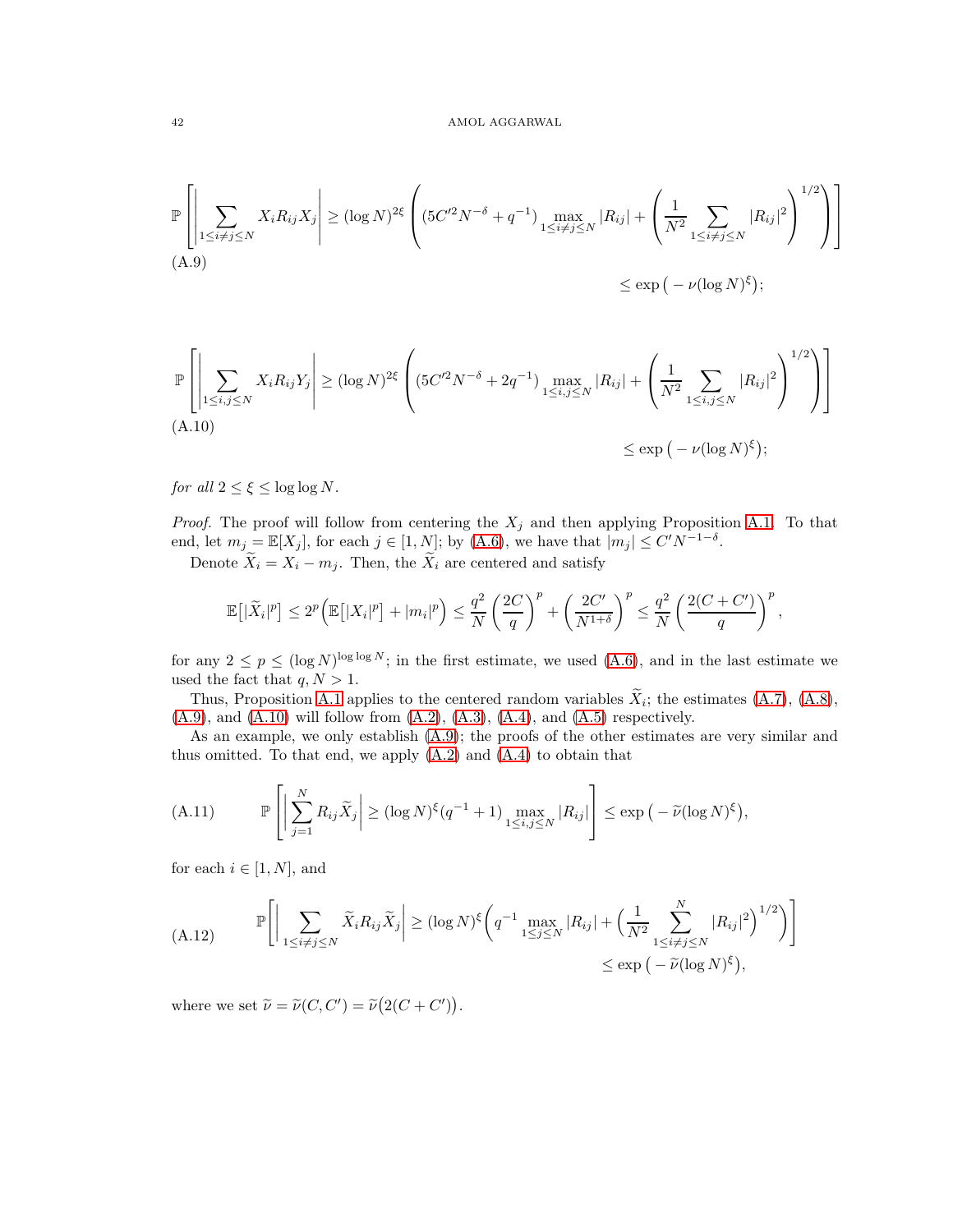$\overline{1}$ 

Furthermore, observe that

 $\overline{1}$ 

<span id="page-42-2"></span>
$$
\left| \sum_{1 \le i \neq j \le N} X_i R_{ij} X_j - \sum_{1 \le i \neq j \le N} \widetilde{X}_i R_{ij} \widetilde{X}_j \right|
$$
\n(A.13)  
\n
$$
\le \sum_{j \neq i} m_j \left| \sum_{i=1}^N \widetilde{X}_i R_{ij} \right| + \sum_{i \neq j} m_i \left| \sum_{j=1}^N \widetilde{X}_j R_{ij} \right| + \left| \sum_{1 \le i \neq j \le N} m_i m_j R_{ij} \right|
$$
\n
$$
\le C' N^{-\delta} \max_{1 \le i \le N} \left| \sum_{i=1}^N \widetilde{X}_i R_{ij} \right| + C' N^{-\delta} \max_{1 \le j \le N} \left| \sum_{i=1}^N \widetilde{X}_j R_{ij} \right| + C'^2 N^{-2\delta} \max_{1 \le i, j \le N} |R_{ij}|,
$$

where we have used the fact that  $|m_i| < C' N^{-1-\delta}$  for each  $i \in [1, N]$ . Thus, applying [\(A.11\)](#page-41-2) for all  $i \in [1, N]$ , [\(A.12\)](#page-41-3), [\(A.13\)](#page-42-2), and a union estimate yields

$$
(A.14) \qquad \mathbb{P}\Bigg[\Big|\sum_{1\leq i\neq j\leq N} \widetilde{X}_i R_{ij} \widetilde{X}_j\Big| \geq (\log N)^{2\xi} \Bigg(\gamma \max_{1\leq j\leq N} |R_{ij}| + \Big(\frac{1}{N^2} \sum_{1\leq i\neq j\leq N}^N |R_{ij}|^2\Big)^{1/2}\Bigg)\Bigg] \leq (2N+1) \exp\Big(-\widetilde{\nu} (\log N)^{\xi}\Big),
$$

where

$$
\gamma = q^{-1} + 2C'N^{-\delta}(q^{-1} + 1) + C'^2N^{-2\delta} \le q^{-1} + 5C'^2N^{-\delta}.
$$

<span id="page-42-0"></span>In the second estimate above, we used the facts that  $q, C', N \ge 1$ . Now select  $\nu = \nu(C, C') = \tilde{\nu}/2$ , so that  $(2N+1) \exp(-\tilde{\nu}(\log N)^{\xi}) \le \exp(-\nu(\log N)^{\xi})$ . Then, [\(A.9\)](#page-41-0) follows from [\(A.12\)](#page-41-3).

APPENDIX B. CONTINUITY OF  $G_{ij}(z)$ 

In this section we establish continuity estimates on the entries of the resolvent, which allowed us to proceed with the multiscale argument in Section [5](#page-19-0) and Section [6.](#page-24-0)

<span id="page-42-3"></span>**Lemma B.1.** Fix  $E \in \mathbb{R}$ ;  $\eta, \eta' \in \mathbb{R}_{>0}$ ;  $N \in \mathbb{Z}_{>0}$ ; and an  $N \times N$  matrix **H**. Denote  $z = E + i\eta$ ,  $z' = E + i(\eta + \eta'), G(z) = (\mathbf{H} - z)^{-1} = \{G_{jk}\}, \text{ and } G'(z) = (\mathbf{H} - z')^{-1} = \{G'_{jk}\}.$ Fixing j,  $k \in [1, N]$ , we have that

<span id="page-42-1"></span>(B.1) 
$$
\left|G'_{jk}-G_{jk}\right| \leq \frac{\eta'}{2\eta}\Big(\left|\Im G'_{jj}\right|+\left|\Im G_{kk}\right|\Big).
$$

*Proof.* Applying the resolvent identity [\(2.3\)](#page-8-4) with  $A = H - z'$  Id and  $B = H - z$  Id, and comparing  $(j, k)$ -entries, we find that

$$
G'_{jk} - G_{jk} = -\mathbf{i}\eta' \sum_{i=1}^N G'_{ji} G_{ik}.
$$

Thus,

$$
\begin{split} \left|G'_{jk} - G_{jk}\right| &= \eta' \left| \sum_{i=1}^N G'_{ji} G_{ik} \right| \le \eta' \left(\sum_{i=1}^N \left|G'_{ji}\right|^2\right)^{1/2} \left(\sum_{i=1}^N \left|G_{ik}\right|^2\right)^{1/2} \\ &= \frac{\eta' \left(\Im G'_{jj} \Im G_{jj}\right)^{1/2}}{\left(\eta(\eta + \eta')\right)^{1/2}} \le \frac{\eta'}{2\eta} \left(\left|\Im G'_{jj}\right| + \left|\Im G_{jj}\right|\right), \end{split}
$$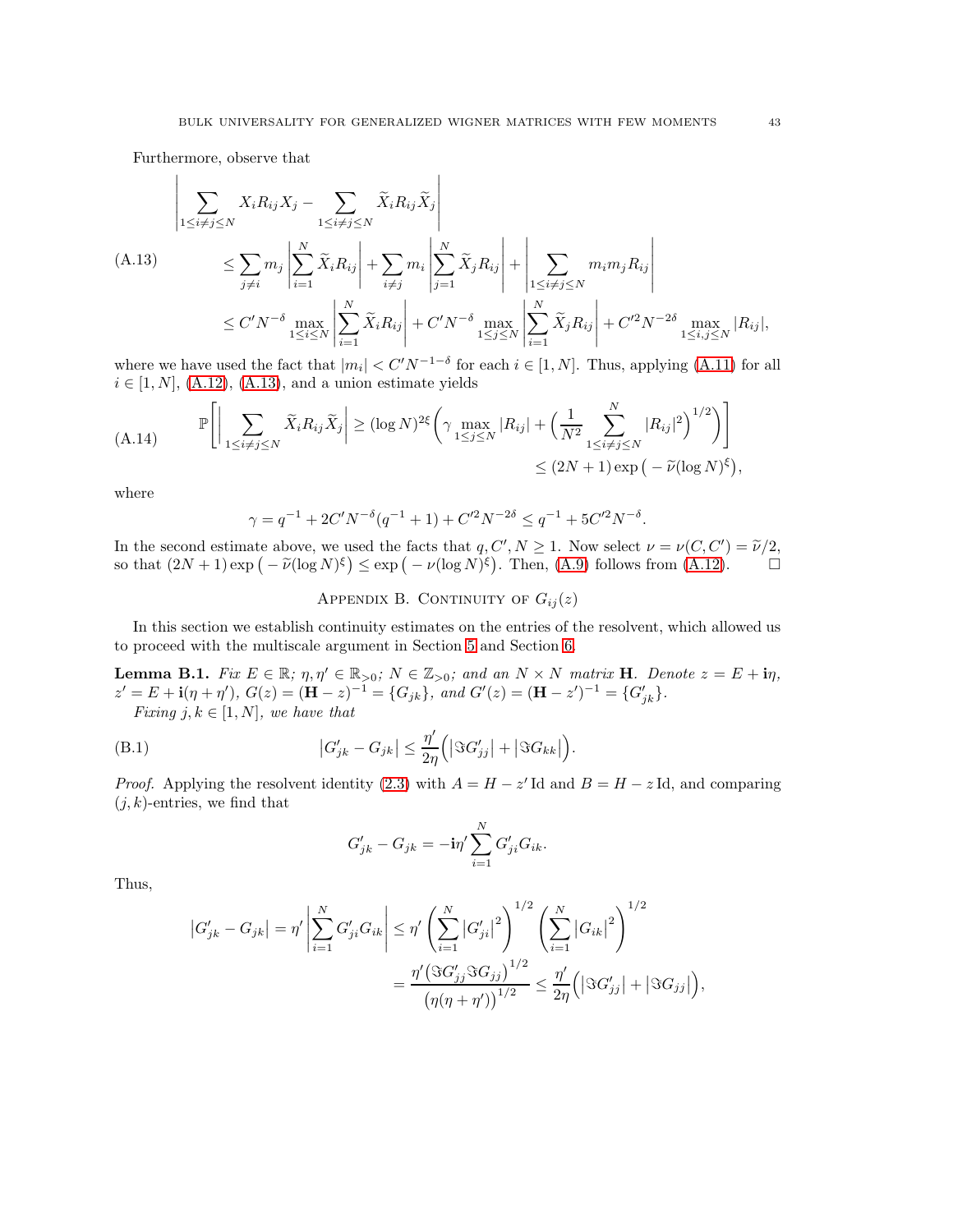where the third identity was deduced from Ward's identity  $(2.7)$ ; this implies the lemma.

Corollary B.2. Adopt the notation of Lemma [B.1.](#page-42-3) Then,

<span id="page-43-20"></span>(B.2) 
$$
\frac{\min\{|G'_{jj}|, |G_{jj}|\}}{\max\{|G'_{jj}|, G_{jj}|\}} > 1 - \frac{\eta'}{\eta}.
$$

*Proof.* Let  $a = |G_{jj}(e + i\eta + i\eta')|$  and  $b = |G_{jj}(e + i\eta)|$ , and assume that  $a \ge b$ ; the case  $b > a$  is entirely analogous. Lemma [B.1](#page-42-3) applied with  $j = k$  yields  $a - b < (a + b)\eta'/2\eta$ . Therefore,

$$
\frac{b}{a} > \frac{2\eta - \eta'}{2\eta + \eta'} = 1 - \frac{2\eta'}{2\eta + \eta'} > 1 - \frac{\eta'}{\eta},
$$

from which we deduce the corollary.

# <span id="page-43-0"></span>**REFERENCES**

- <span id="page-43-14"></span>[1] O. H. Ajanki, L. Erdős, and T. Krüger, Local Eigenvalue Statistics for Random Matrices With General Short Range Correlations, preprint, [arXiv:1604.08188.](http://arxiv.org/abs/1604.08188)
- <span id="page-43-9"></span>[2] G. Anderson, A. Guionnet, and O. Zeitouni, An Introduction to Random Matrices, Studies in Advanced Mathematics 118, Cambridge University Press, Cambridge, 2009.
- <span id="page-43-10"></span>[3] A. Auffinger, G. Ben Arous, and S. Péché, Poisson Convergence for the Largest Eigenvalues of Heavy-Tailed Random Matrices, Ann. Inst. Henri Poincaré Prob. Stat. 45, 589–610, 2009.
- <span id="page-43-18"></span>[4] R. Bauerschmidt, J. Huang, and H.-T. Yau, Local Spectral Stability for Random Regular Graphs of Fixed Degree, preprint, [arXiv:1609.09052.](http://arxiv.org/abs/1609.09052)
- <span id="page-43-16"></span><span id="page-43-15"></span>[5] R. Bauerschmidt, A. Knowles, and H.-T. Yau, Local Semicircle Law for Random Regular Graphs, preprint, [arXiv:1503.08702.](http://arxiv.org/abs/1503.08702)
- [6] R. Bauerschmidt, J. Huang, A. Knowles, and H.-T. Yau, Bulk Eigenvalue Statistics for Regular Random Graphs, To appear in Ann. Prob., [arXiv:1505.06700.](http://arxiv.org/abs/1505.06700)
- <span id="page-43-5"></span>[7] G. Ben Arous and A. Guionnet, The Spectrum of Heavy Tailed Random Matrices, Comm. Math. Phys. 278, 715–751, 2008.
- <span id="page-43-19"></span>[8] F. Benaych-Georges and C. Male, Central Limit Theorem for Linear Statistics of Heavy Tailed Random Matrices, Comm. Math. Phys. 329, 641–686, 2014.
- <span id="page-43-21"></span><span id="page-43-7"></span>[9] P. Biane, On the Free Convolution With a Semi-Circular Distribution, Indiana Univ. Math. J. 46, 705–718, 1997.
- <span id="page-43-8"></span>[10] C. Bordenave and A. Guionnet, Delocalization at Small Energy for Heavy-Tailed Random Matrices, preprint, [arXiv:1603.08845.](http://arxiv.org/abs/1603.08845)
- [11] C. Bordenave and A. Guionnet, Localization and Delocalization of Eigenvectors for Heavy-Tailed Random Matrices, Prob. Theory and Rel. Fields 157, 885–953, 2013.
- <span id="page-43-22"></span><span id="page-43-6"></span>[12] J. Bouchaud and P. Cizeau, Theory of Lévy Matrices, Phys. Rev. E 3, 1810–1822, 1994.
- [13] P. Bourgade and H.-T. Yau, The Eigenvector Moment Flow and Local Quantum Unique Ergodicity, To appear in Comm. Math. Phys., [arXiv:1312.1301.](http://arxiv.org/abs/1312.1301)
- <span id="page-43-1"></span>[14] P. Bourgade, L. Erdős, H.-T. Yau, and J. Yin, Fixed Energy Universality for Generalized Wigner Matrices, Comm. Pure Appl. Math. 69, 1815–1881, 2016.
- <span id="page-43-17"></span><span id="page-43-11"></span>[15] Z. Che, Universality of Random Matrices With Correlated Entries, preprint, [arXiv:1604.05709.](http://arxiv.org/abs/1604.05709)
- [16] L. Erdős, Universality of Wigner Random Matrices: A Survey of Recent Results, Russian Math. Surv. 66, 527–626, 2011.
- <span id="page-43-12"></span>[17] L. Erdős, A. Knowles, H.-T. Yau, and J. Yin, Spectral Statistics of Erdős-Rényi Graphs I: Local Semicircle Law, Ann. Prob. 41, 2279–2375, 2013.
- <span id="page-43-2"></span>[18] L. Erdős, A. Knowles, H.-T. Yau, and J. Yin, Spectral Statistics of Erdős-Rényi Graphs II: Eigenvalue Spacing and the Extreme Eigenvalues, Comm. Math. Phys. 314, 587-640, 2012.
- <span id="page-43-13"></span>[19] L. Erdős, A. Knowles, H.-T. Yau, and J. Yin, The Local Semicircle Law for a General Class of Random Matrices, Electron. J. Prob. 18, 49, 2013.
- <span id="page-43-3"></span>[20] L. Erdős, S. Péché, J. A. Ramírez, B. Schlein, and H.-T. Yau, Bulk Universality for Wigner Matrices, Comm. Pure Appl. Math. 63, 895–925, 2010.
- <span id="page-43-4"></span>[21] L. Erdős, J. A. Ramírez, B. Schlein, T. Tao, V. Vu, and H.-T. Yau, Bulk Universality for Wigner Hermitian Matrices With Subexponential Decay, Math. Res. Lett. 63, 667–674, 2010.